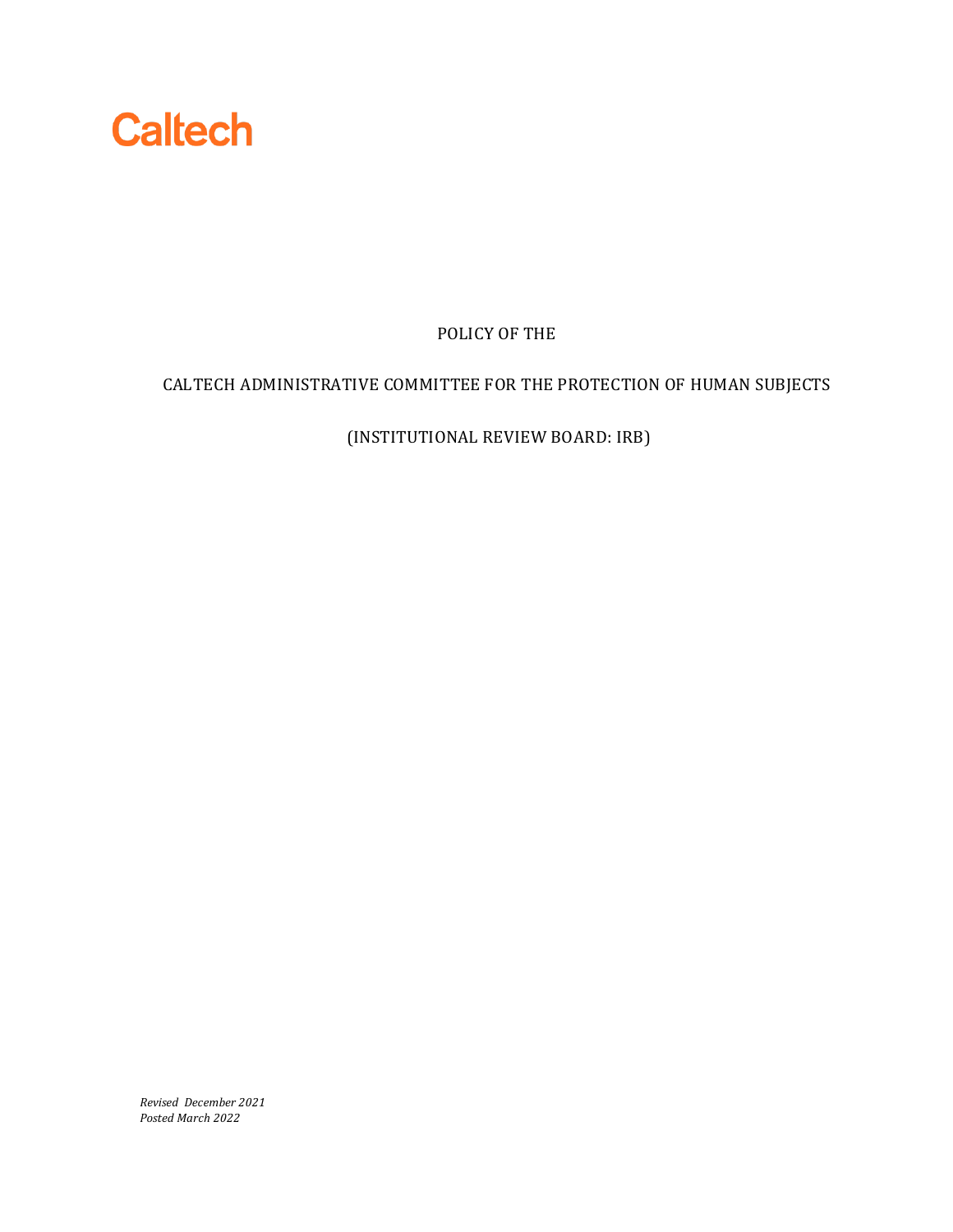### **Contents**

| I.              |                  |                                                             |  |
|-----------------|------------------|-------------------------------------------------------------|--|
| II.             |                  |                                                             |  |
| III.            |                  |                                                             |  |
| A.              |                  |                                                             |  |
| <b>B.</b>       |                  |                                                             |  |
|                 | $\mathbf{1}$ .   |                                                             |  |
|                 | 2.               |                                                             |  |
|                 | 3.               |                                                             |  |
|                 | 4.               |                                                             |  |
|                 | 5.               |                                                             |  |
| IV.             |                  |                                                             |  |
| A.              |                  |                                                             |  |
| <b>B.</b>       |                  |                                                             |  |
| C.              |                  |                                                             |  |
| V.              |                  |                                                             |  |
| А.              |                  |                                                             |  |
|                 | 1.               |                                                             |  |
|                 | 2.               |                                                             |  |
|                 | 3.               |                                                             |  |
|                 | $\overline{4}$ . |                                                             |  |
|                 | 5.               | APPLICATION FOR ALTERATION OR WAIVER OF AN INFORMED CONSENT |  |
|                 |                  |                                                             |  |
|                 | 6.               |                                                             |  |
|                 | 7.               |                                                             |  |
|                 | 8.               |                                                             |  |
|                 | 9.               | $\verb NOTICE   \qquad \qquad \verb 28 $                    |  |
|                 |                  |                                                             |  |
| B.              |                  |                                                             |  |
| $\mathcal{C}$ . |                  |                                                             |  |
|                 | 1.               |                                                             |  |
|                 | 2.               |                                                             |  |
|                 | 3.               |                                                             |  |
|                 |                  | Caltech IRB Policy<br>Revised December 2021                 |  |

Posted March 2022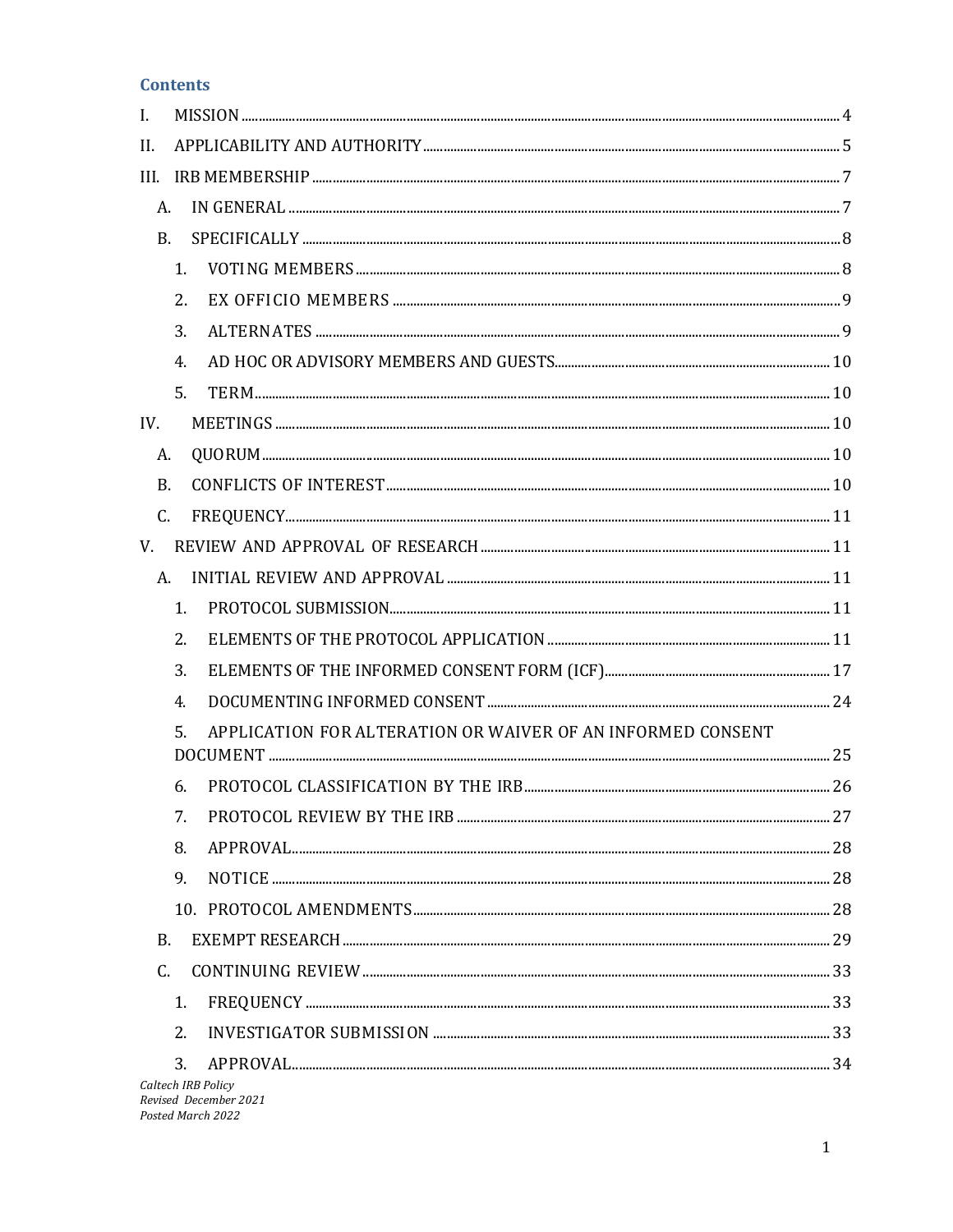| $\overline{4}$ . |                                                                                                                                                  |  |
|------------------|--------------------------------------------------------------------------------------------------------------------------------------------------|--|
| D.               |                                                                                                                                                  |  |
| 1.               |                                                                                                                                                  |  |
| 2.               |                                                                                                                                                  |  |
| 3.               |                                                                                                                                                  |  |
| E.               |                                                                                                                                                  |  |
| F.               | COOPERATIVE RESEARCH, RELIANCE ON ANOTHER IRB, AND SINGLE IRB REVIEW  37                                                                         |  |
| G.               | APPLICATIONS AND PROPOSALS LACKING DEFINITE PLANS FOR INVOLVEMENT OF<br>HUMAN SUBJECTS A.K.A "DELAYED ONSET OF RESEARCH" or a "118 DETERMINATION |  |
| H.               |                                                                                                                                                  |  |
| 1.               |                                                                                                                                                  |  |
| 2.               |                                                                                                                                                  |  |
| 3.               |                                                                                                                                                  |  |
| 4.               |                                                                                                                                                  |  |
| $\mathbf{I}$ .   |                                                                                                                                                  |  |
| 1.               |                                                                                                                                                  |  |
| 2.               |                                                                                                                                                  |  |
| 3.               |                                                                                                                                                  |  |
| 4.               |                                                                                                                                                  |  |
| 5.               |                                                                                                                                                  |  |
| VI.              | INVESTIGATOR RESPONSIBILITIES, NONCOMPLIANCE, PROTOCOL DEVIATIONS, AND                                                                           |  |
|                  |                                                                                                                                                  |  |
|                  | A. RESPONSIBILITIES                                                                                                                              |  |
| В.               |                                                                                                                                                  |  |
| C.               |                                                                                                                                                  |  |
| D.               |                                                                                                                                                  |  |
| Ε.               |                                                                                                                                                  |  |
| VII.             |                                                                                                                                                  |  |
| А.               |                                                                                                                                                  |  |
| B <sub>r</sub>   |                                                                                                                                                  |  |
| 1.               |                                                                                                                                                  |  |
| 2.               |                                                                                                                                                  |  |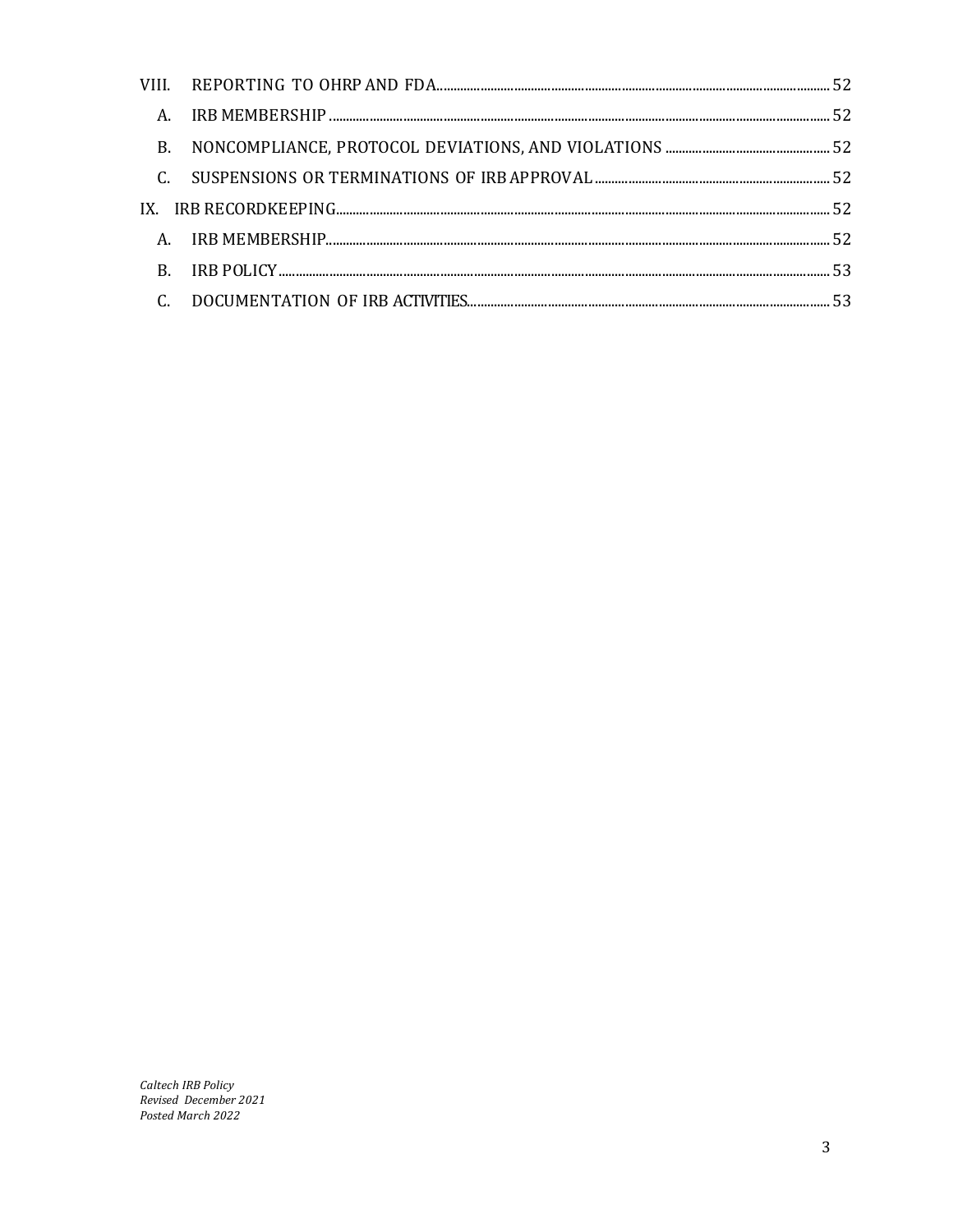# **Caltech**

# POLICY OF THE

# CALTECH ADMINISTRATIVE COMMITTEE FOR THE PROTECTION OF HUMAN SUBJECTS (INSTITUTIONAL REVIEW BOARD; IRB)

# <span id="page-4-0"></span>I. MISSION

Research conducted at the California Institute of Technology (Caltech) encompasses a large range of fields that span all of Caltech's Divisions including the Jet Propulsion Laboratory (JPL). Research is conducted in several fields that, directly or indirectly, involve collecting, analyzing, and disseminating data from human subjects. A vital aspect of research at Caltech is the efficient and responsible conduct of such research. The overarching mission of the IRB is to ensure ethically responsible human subjects research at Caltech.

Caltech holds a Federal Wide Assurance (FWA), approved by the Office for Human Research Protections, U.S. Department of Health and Human Services, in which the Institute has agreed that federally funded human subjects research conducted at Caltech (including JPL) will be compliant with the Federal Policy for the Protection of Human Subjects (known as "The Common Rule" effective July [1](#page-4-1)9, 2018<sup>1</sup> and the U.S. Department of Health and Human Services regulations for the Protection of Human Research Subjects: Title 45 of the Code of Federal Regulations, Part 46 (45 C.F.R.  $\S$  46). Caltech is also registered with the Food and Drug Administration (FDA) allowing Caltech researchers to conduct research studies with human subjects using experimental medical devices, drugs, and biologics (21 C.F.R. § 56).

The Caltech Administrative Committee for the Protection of Human Subjects functions as Caltech's Institutional Review Board (IRB) consistent with the Institute's FWA, and seeks to ensure Caltech research on human subjects adheres to the Common Rule, 45 C.F.R. § 46, and 21 C.F.R. § 56. The IRB is also guided by the ethical principles regarding all research involving humans as subjects as set forth in the April 18, 1979, report of the National Commission for the

<span id="page-4-1"></span>*Caltech IRB Policy Revised December 2021 Posted March 2022* <sup>1</sup> and as applicable, the previous common rule effective July 14, 2009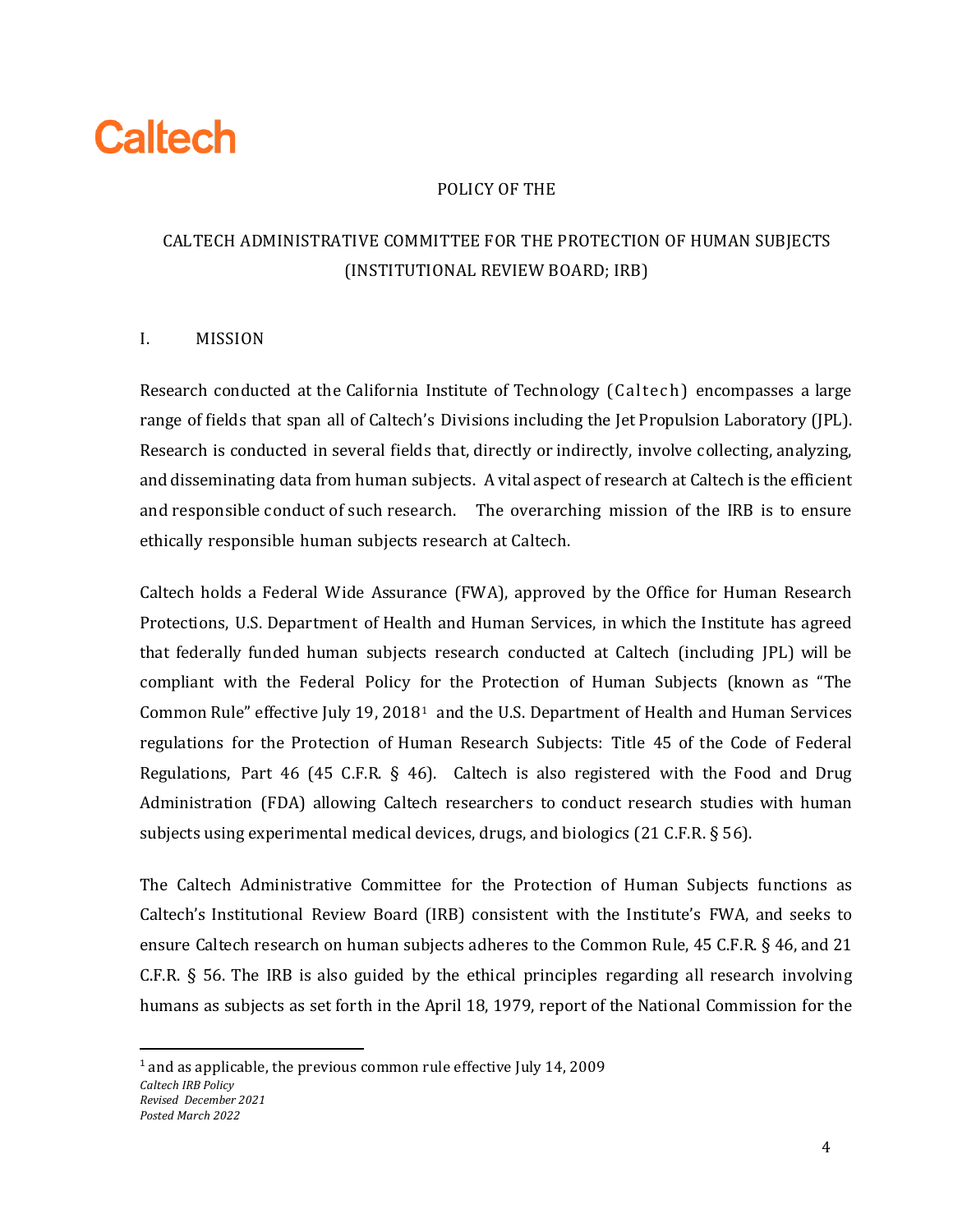Protection of Human Subjects of Biomedical and Behavioral Research, entitled: "Ethical Principles and Guidelines for the Protection of Human Subjects of Research," commonly referred to as the Belmont Report.

The IRB approves, monitors, and provides advice on Caltech research involving human subjects to ensure the research is guided by uniform ethical principles that protect the rights and safety of human subjects. This protection is assured by consideration of three principles that are the basis of ethical research:

- a. Respect for Persons: recognizing the personal dignity and autonomy of subjects, and providing special protection of those subjects with diminished autonomy. This is achieved through true free and informed consent. The Caltech IRB recognizes the need to explain a research study to prospective participants in language they can understand.
- b. Beneficence: protecting subjects from harm by maximizing anticipated benefits and minimizing possible risks of harm. This is achieved through a risk-benefit analysis. The Caltech IRB recognizes that both risks and benefits are broad categories that need to be evaluated relative to everyday life.
- c. Justice: ensuring that the benefits and burdens of research are distributed fairly. This is achieved by having no particular exclusions based on race, gender, age, or other characteristics unless these are scientifically justified. The Caltech IRB recognizes that subject sampling and generalizability are important aspects of research.

### <span id="page-5-0"></span>II. APPLICABILITY AND AUTHORITY

This policy document applies to all research involving human subjects conducted, supported, or otherwise subject to oversight by Caltech, regardless of the funding source, as well as teaching activities that involve human subjects.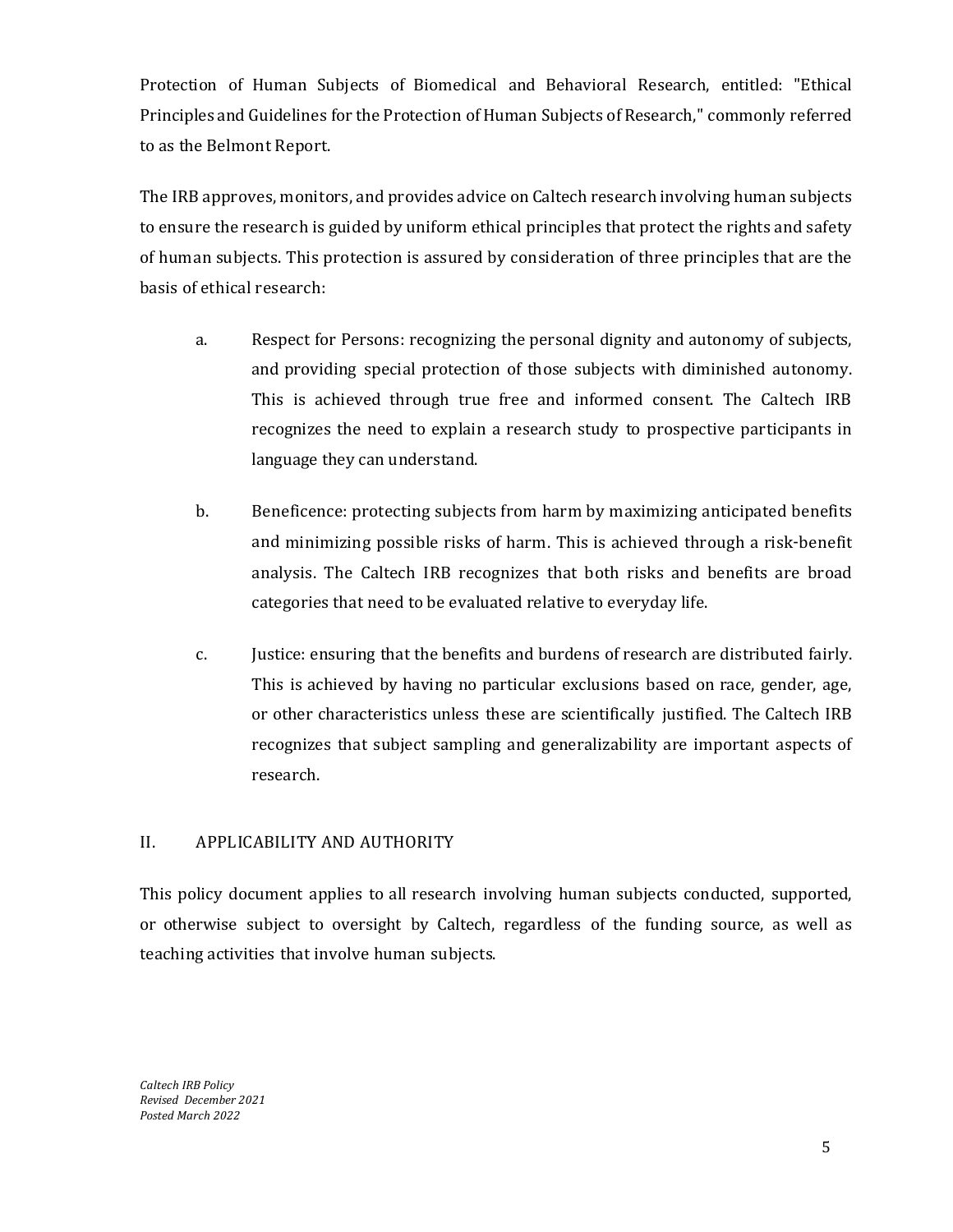"Research" is defined as a systematic investigation, including research development, testing and evaluation, designed to develop or contribute to generalizable knowledge[2.](#page-6-0) "Human subject" is defined as a living individual about whom an investigator (whether professional or student) conducting research obtains information or biospecimens through intervention or interaction with the individual, and uses, studies or analyzes the information or biospecimens or obtains, uses, studies, analyzes or generates identifiable private information<sup>[3](#page-6-1)</sup> or identifiable biospecimens[4](#page-6-2).

"The IRB" may refer to quorum at a convened meeting of the IRB, or to the IRB Chair or subcommittee acting on behalf of the IRB where applicable.

No researcher may conduct human subjects research without approval of the IRB. The IRB has authority to grant approval for studies involving human subjects, to require modifications to a protocol to secure approval for human subjects studies, to suspend or terminate approval pursuant to these policies, or to grant an exemption pursuant to this policy. However, there may be occasion where ancillary approvals may be required in addition to IRB approval.

Studies involving human subjects that have been approved by the IRB may be subject to further review by the Institute. The Institutional Official (Chief Research Policy Officer) may disapprove a protocol that the IRB has approved; however, they may not approve the research if it has not been approved by the IRB.

The United States Government has regulatory oversight over the Caltech IRB. The relevant agencies are the Office for Human Research Protections (OHRP) and the Food and Drug Administration (FDA), part of the U.S. Department of Health and Human Services. While the

<span id="page-6-0"></span><sup>&</sup>lt;sup>2</sup> Research does not include: scholarly and journalistic activities that focus directly on the specific individual about whom information is being collected; nor public health surveillance activities; nor collection and analysis of information, biospecimens, or records for a criminal justice agency or for criminal investigations; nor authorized operational activities in support of intelligence, homeland security, defense or other national security missions.

<span id="page-6-1"></span><sup>3</sup> *Private information* includes information about behavior that occurs in a context in which an individual can reasonably expect that no observation or recording is taking place, and information that has been provided for specific purposes by an individual and that the individual can reasonably expect will not be made public (e.g., a medical record. *Identifiable private information* is private information for which the identity of the subject is or may readily be ascertained by the investigator or associated with the information.

<span id="page-6-2"></span><sup>4</sup> An *identifiable biospecimen* is a biospecimen for which the identity of the subject is or may readily be ascertained by the investigator or associated with the biospecimen.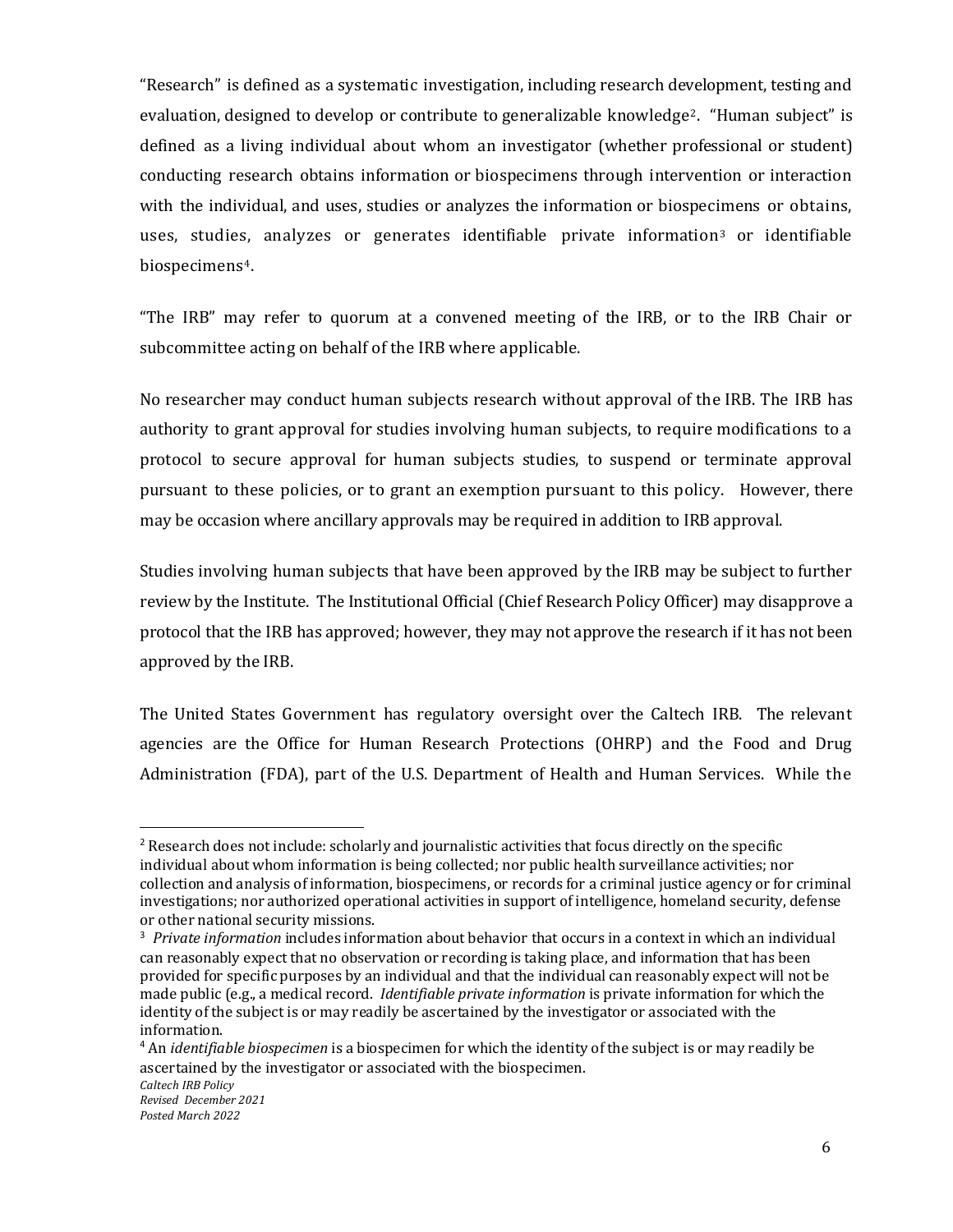OHRP has authority over federally funded human subjects research conducted at Caltech, the FDA has authority over studies involving FDA-regulated products, including drugs, biologics, and devices.

The IRB Chair and Committee share authority over all IRB policies and procedures in collaboration with the Institutional Official, the individual who is legally authorized to act for Caltech and obligates Caltech to the terms of the FWA. Any member of the IRB may at any time suggest revisions to the IRB Policy to the IRB Chair. It is also expected that the Policy will be occasionally amended with changes in federal regulations. The IRB Chair may make revisions to the IRB Policy in consultation with the Institutional Official from time to time. Copies of proposed changes will be offered to the IRB via email and the IRB will be given one week for comment or objection; if there are no explicit objections, the proposed change will be considered accepted, and this will be ratified at the next meeting.

### <span id="page-7-1"></span><span id="page-7-0"></span>III. IRB MEMBERSHIP

#### A. IN GENERAL

The members of the IRB are appointed by the Caltech President. The IRB must consist of at least five voting members. The members should have varying backgrounds in order to promote complete and adequate review of research activities commonly conducted by Caltech. The IRB members shall possess the professional competence necessary to review specific research activities and to ascertain the acceptability of proposed research in terms of Institutional commitments and regulations, applicable law, and standards of professional conduct and practice. The IRB should also be diverse, taking into consideration a balance of race, gender, cultural background, and sensitivity to issues such as community attitudes, and professional expertise. The IRB shall have at least one member who is not affiliated with Caltech, or part of the immediate family of a person affiliated with Caltech. The IRB shall include at least one member whose primary concerns are in non-scientific areas. Should the IRB regularly review research involving a vulnerable category of subjects, consideration shall be given to including a member who is knowledgeable about and experienced in working with these subjects. An IRB member may always request or suggest that an expert be included in protocol review.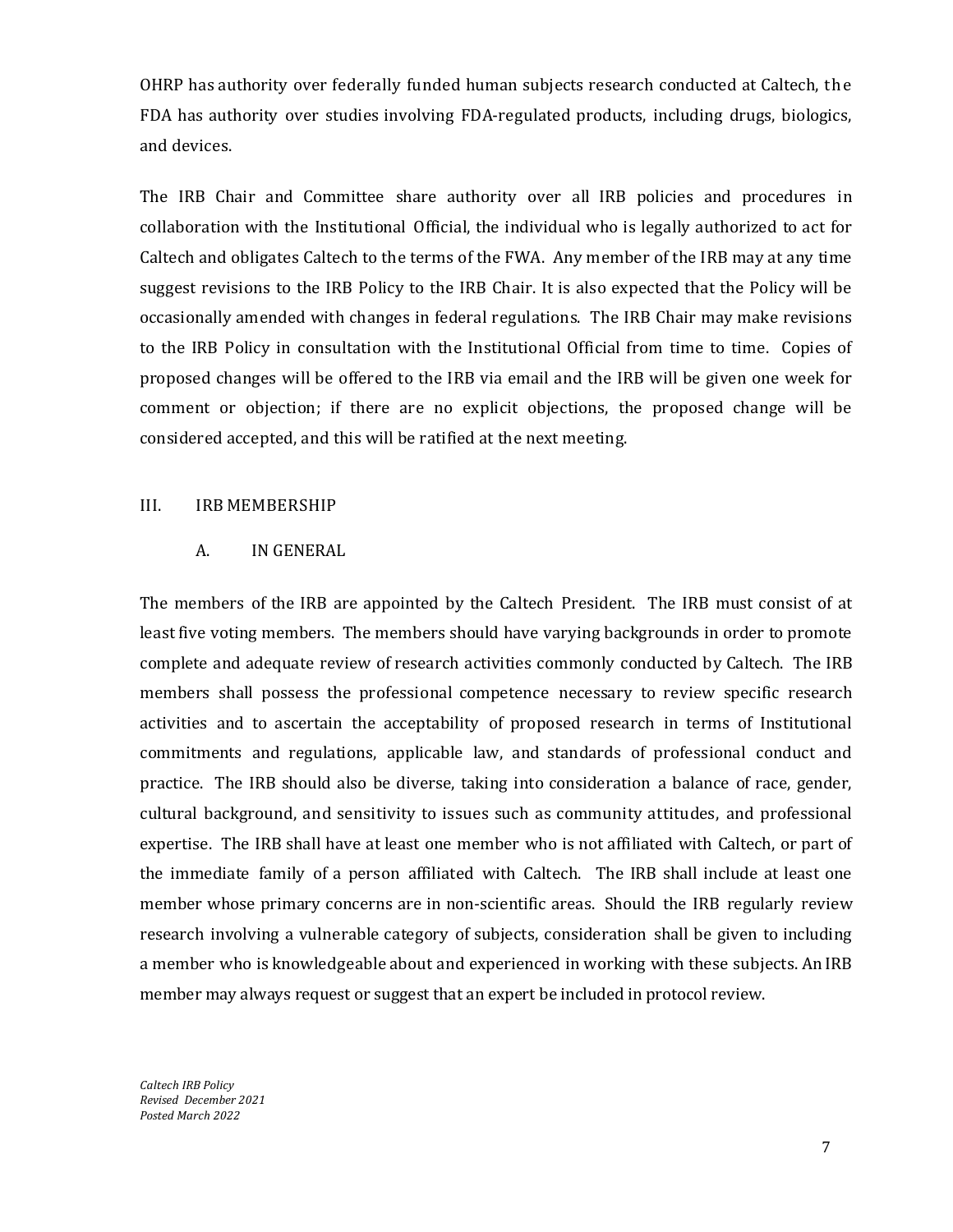To protect the privacy of research subjects, promote open discussion at IRB meetings, to protect proprietary information (including intellectual property rights), and in some instances to meet the agreements with research sponsors, the protocols reviewed and the discussion at the IRB meetings should remain confidential as a general rule. However, other interests, such as the safety of human subjects, may outweigh the general rule of confidentiality. The meeting minutes should not attribute particular statements to individual IRB members, so as to promote free and critical discussion.

Members of the IRB receive training and continuing education to fulfill their duties as IRB members. This education includes training on Caltech's IRB Policy, the applicable federal regulations, and protocol review. Member education includes completion of the Collaborative Institutional Training Initiative (CITI) IRB Members training at least every five (5) years. Continuing education may also include education in the fields of research done at Caltech in order to review protocols more effectively, and education relating to the safety and privacy of human subjects.

### <span id="page-8-1"></span><span id="page-8-0"></span>B. SPECIFICALLY

### *1. VOTING MEMBERS*

The Chair and Vice-Chair will be selected and appointed by the Caltech President. The Chair shall be responsible for calling and chairing meetings, receiving correspondence on behalf of the Committee, and speaking on behalf of the Committee. In the absence or unavailability of the Chair, the Vice-Chair or another faculty IRB member may assume all of the Chair's responsibilities. On day-to-day and administrative matters, the Chair generally works closely with the IRB Administrator, and with the Institutional Official, as needed.

The voting members should include at least one of the following types of voting members: (1) a person whose primary focus is in a scientific field of work, (2) a person whose primary focus is in a non-scientific field of work, and (3) a person who is not otherwise affiliated with Caltech and who is not part of the immediate family of a person who is affiliated with Caltech. At Caltech, scientific members of the IRB shall include at least three faculty members from at least two different divisions and at least one active member of the research staff of JPL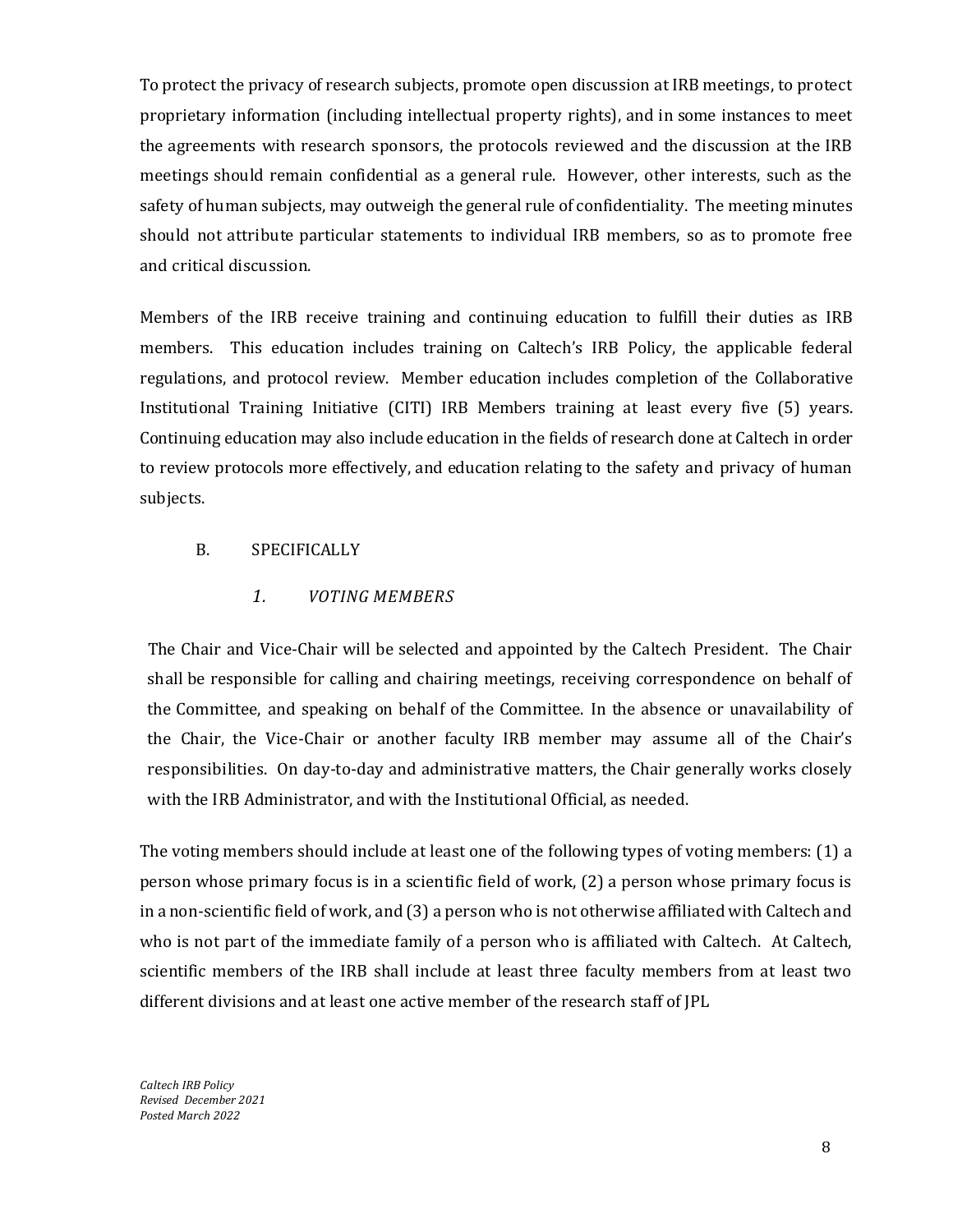# *2. EX OFFICIO MEMBERS*

<span id="page-9-0"></span>The Director of the Environment, Health and Safety Office, the Senior Director for Research Administration or their delegate, and a representative from Caltech's Brain Imaging Center (CBIC) serve as ex officio members of the IRB. Ex officio members serve on the Committee as a result of the office or position that they hold. They stand outside any rotation of Committee membership as they hold the office designated in this paragraph. Ex officio members, or their designee, are voting members of the Committee.

The General Counsel and/or their designee shall serve as a Legal Advisor to the Committee for the purpose of providing legal advice on matters the Committee has under consideration. The Legal Advisor participates in the Committee's deliberations, as appropriate, but shall not be a member of the Committee.

The Institutional Official may attend and participate as an observer/consultant in the Committee's meetings, but shall not serve as a member of the Committee.

### *3. ALTERNATES*

<span id="page-9-1"></span>The Committee may have up to three appointed alternate members substituting for voting, ex officio, or other members at a convened meeting. An alternate member may be assigned to substitute for several members, but may only substitute for one absent member at a time and must meet the member requirements for the person whom they are replacing (e.g., an alternate for the unaffiliated member must meet the requirements for an unaffiliated member).

Alternate members may regularly attend meetings, but may only vote when substituting for a primary member. A designated alternate IRB member for a primary IRB member may substitute for the primary IRB member for an entire meeting or at any time during a meeting. Substitution during a meeting may occur when the primary member is absent for all or part of the meeting, or recused from review of certain research protocols because they have a conflicting interest with respect to those specific research protocols.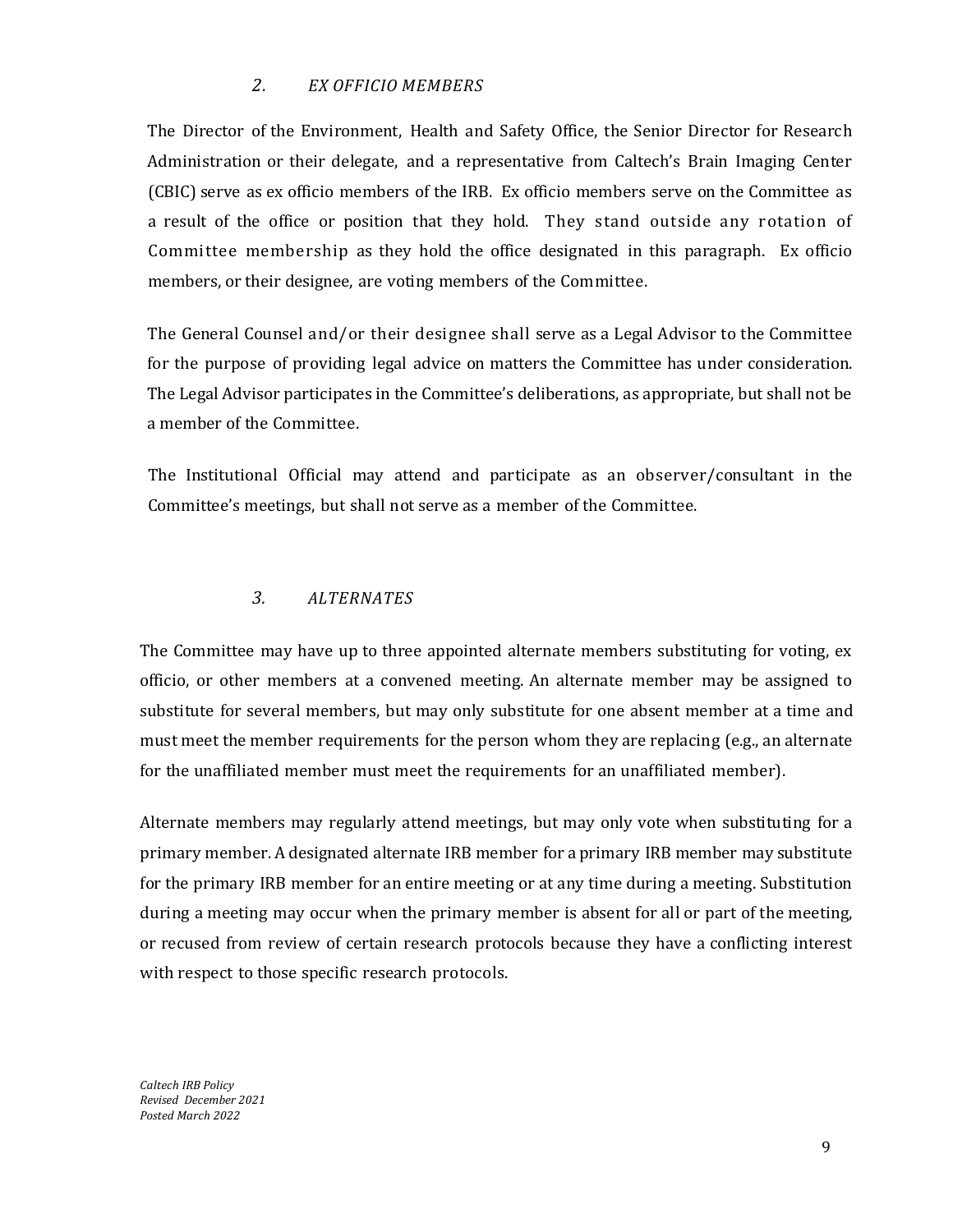### *4. AD HOC OR ADVISORY MEMBERS AND GUESTS*

<span id="page-10-0"></span>The IRB may invite a nonmember advisor who is knowledgeable and/or experienced in working with vulnerable populations to the meetings when protocols reviewed require additional expertise.

The IRB may also occasionally choose to invite investigators, students, or other relevant parties to attend meetings or part of a meeting, with the understanding that confidentiality applies.

# *5. TERM*

<span id="page-10-1"></span>IRB members shall be appointed for three-year terms and shall typically serve no more than two consecutive terms. However, the President may appoint an individual to additional terms, if such action be judged necessary for the Institute.

### <span id="page-10-3"></span><span id="page-10-2"></span>IV. MEETINGS

### A. QUORUM

A majority of the members of the IRB must be present at meetings, including at least one member whose primary concerns are in nonscientific areas, and including either the Chair, Vice-Chair or another faculty IRB member who will preside, to constitute a convened meeting of the IRB. Approval by a majority ofthose members present at the meeting is required to approve research, except when an expedited review procedure is used. Members may participate in a meeting by telephone or videoconference provided that (1) they have received all pertinent material prior to the meeting, and (2) they can actively and equally participate in the discussion of all protocols.

### B. CONFLICTS OF INTEREST

<span id="page-10-4"></span>From time to time, an IRB member will have a conflicting interest with a protocol. An IRB member will always have a professional conflict of interest in reviewing their own protocol. Other professional, financial, or personal conflicts of interest may arise as well. An IRB member with any conflicting interest should identify themselves as having a conflicting interest in a particular protocol, though the nature of the conflict need not be disclosed to the IRB.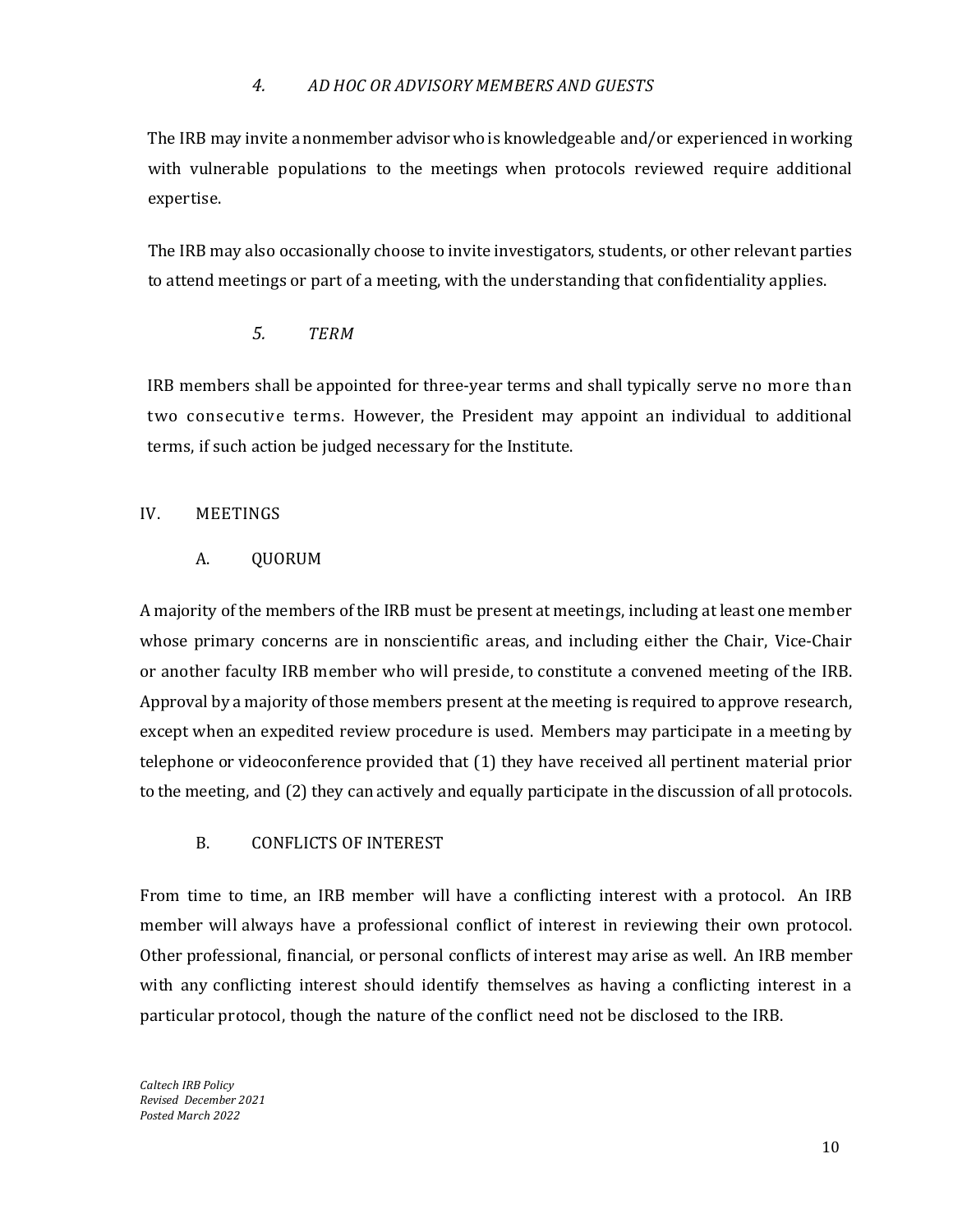No member may participate in the initial or continuing review of any study in which they have a conflicting interest, except to provide information requested by the IRB. The conflicted member should leave the room while the study is being discussed, except when the member is requested by the IRB to remain present to provide information. The presence or absence of the conflicted member should be reflected in the meeting minutes.

### C. FREQUENCY

<span id="page-11-0"></span>The IRB shall meet regularly to review and approve, require modification to, or disapprove all human subjects research performed at Caltech. The Caltech IRB meets approximately six times annually. Reviews that do not require Full Committee Review (e.g., exempt and expedited new protocols, as well as many annual renewals of protocols) are conducted by the IRB Chair (or Vice-Chair) and/or another IRB member(s) as needed on an ad hoc basis. Decisions of such reviews are ratified by the entire IRB at the next full committee meeting.

### <span id="page-11-2"></span><span id="page-11-1"></span>V. REVIEW AND APPROVAL OF RESEARCH

- <span id="page-11-3"></span>A. INITIAL REVIEW AND APPROVAL
	- *1.* PROTOCOL SUBMISSION

All investigators must submit an online Initial Query (a shortened, partial application that may be used to determine if a research study qualifies as exempt research or if additional information is required) or a Full Application including a sample Informed Consent Form (ICF), or a justification for alteration or waiver of ICF. An ICF may be required for research that qualifies as exempt. See Section V (B) for a description of research that may qualify as exempt. Investigators are encouraged to read pertinent background information available on the IRB website (irb.caltech.edu) and to contact the IRB Administrator with questions, prior to submitting a protocol application. Investigators must adhere to specific deadlines regarding receipt of materials by the IRB, in order for their protocol to be considered at an upcoming IRB meeting.

### *2.* ELEMENTS OF THE PROTOCOL APPLICATION

<span id="page-11-4"></span>The protocol application can be found online (access.caltech.edu - IRB Submission and Review module). It is important that investigators provide a clearly written protocol that conveys sufficient information so that the IRB can evaluate the risks and benefits to the human subject.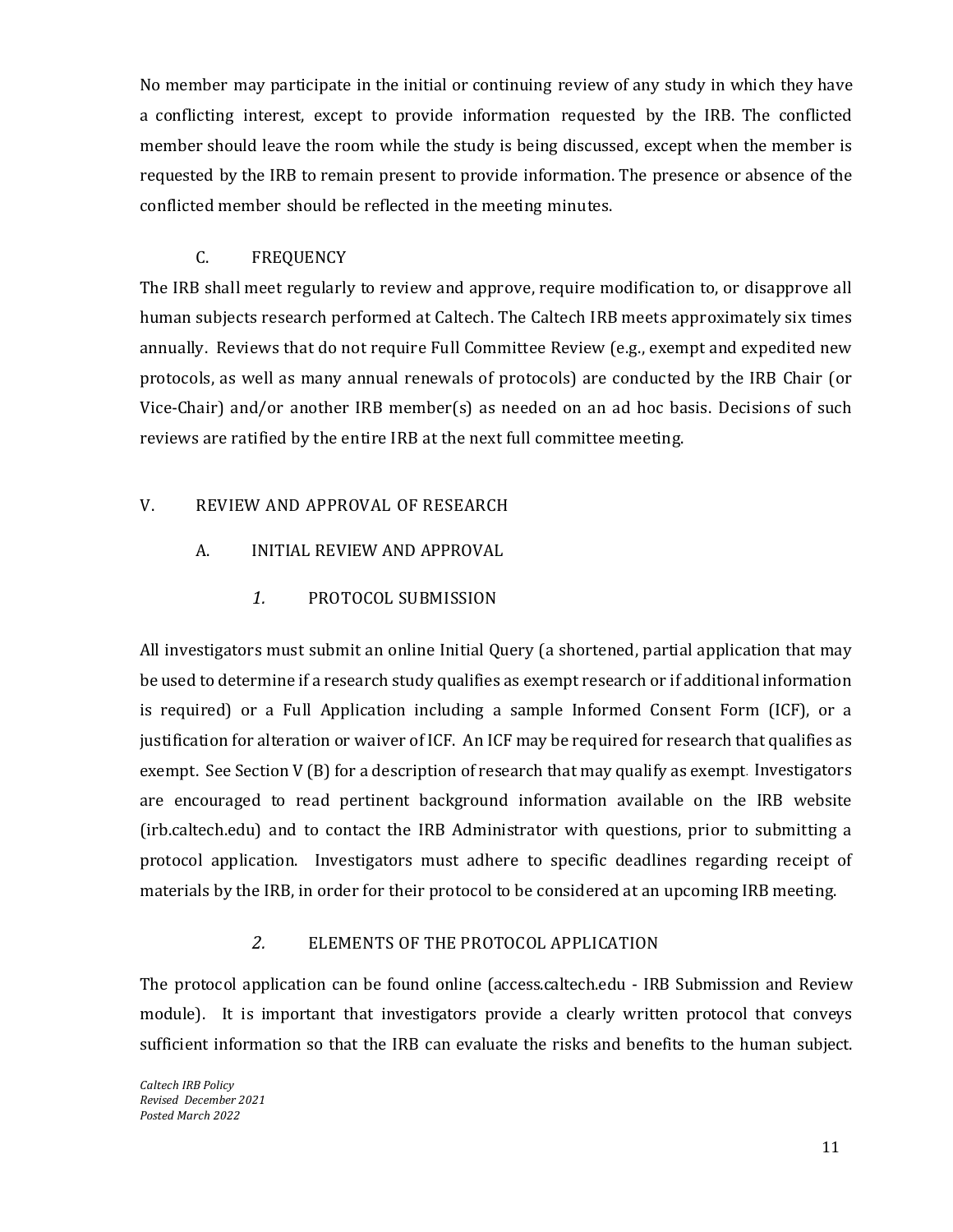Pasting information from a grant application is generally insufficient. Investigators should focus on providing a clear, accessible description of what they will do, and ensure that they carefully identify and address the risks and benefits involved with the research. A protocol application includes the following components listed below. Failure to provide the components listed may delay review of a protocol.

- a. the name and contact information for the Principal Investigator (PI) and personnel on the study,
	- i. A PI may be: a tenured or tenure-track professorial faculty; a research professor; a JPL investigator; or a Caltech Associate Director (or above).
	- ii. All PIs and personnel are subject to the training requirements pursuant to section  $V(A)(2)(d)$ .
	- iii. The IRB permits minors who are at least 16 years old to work, volunteer or intern in positions that involve the testing of human subjects when certain additional requirements are met.
		- (i) A minor is any person under the age of 18 years. Under the provisions of state and federal law, as well as Caltech's [Minors](http://hr.caltech.edu/documents/8-pm09-1.pdf)  [Personnel Memorandum](http://hr.caltech.edu/documents/8-pm09-1.pdf) ("Minors PM") and Caltech's Standards [for Working with Minors](https://ctlo.caltech.edu/documents/3773/standards_for_interacting_with_minors.pdf) (Standards), minors may not be employed, intern or volunteer in any hazardous occupations.

In addition, pursuant to the Minors PM, minors working, interning or volunteering in laboratories must be approved by the Division Chair, or designee, in consultation with the supervising PI. Minors working in areas with restricted access must also be approved by the supervising Director. Minors working with regulated subjects or materials must obtain the permission of the appropriate Caltech administrative committee.

Minors are allowed only to help administer research protocols that do not require special licenses or skills (e.g., they cannot drive a car, and no one under 21 can serve alcohol), they may administer only protocols that are exempt or are, at most, deemed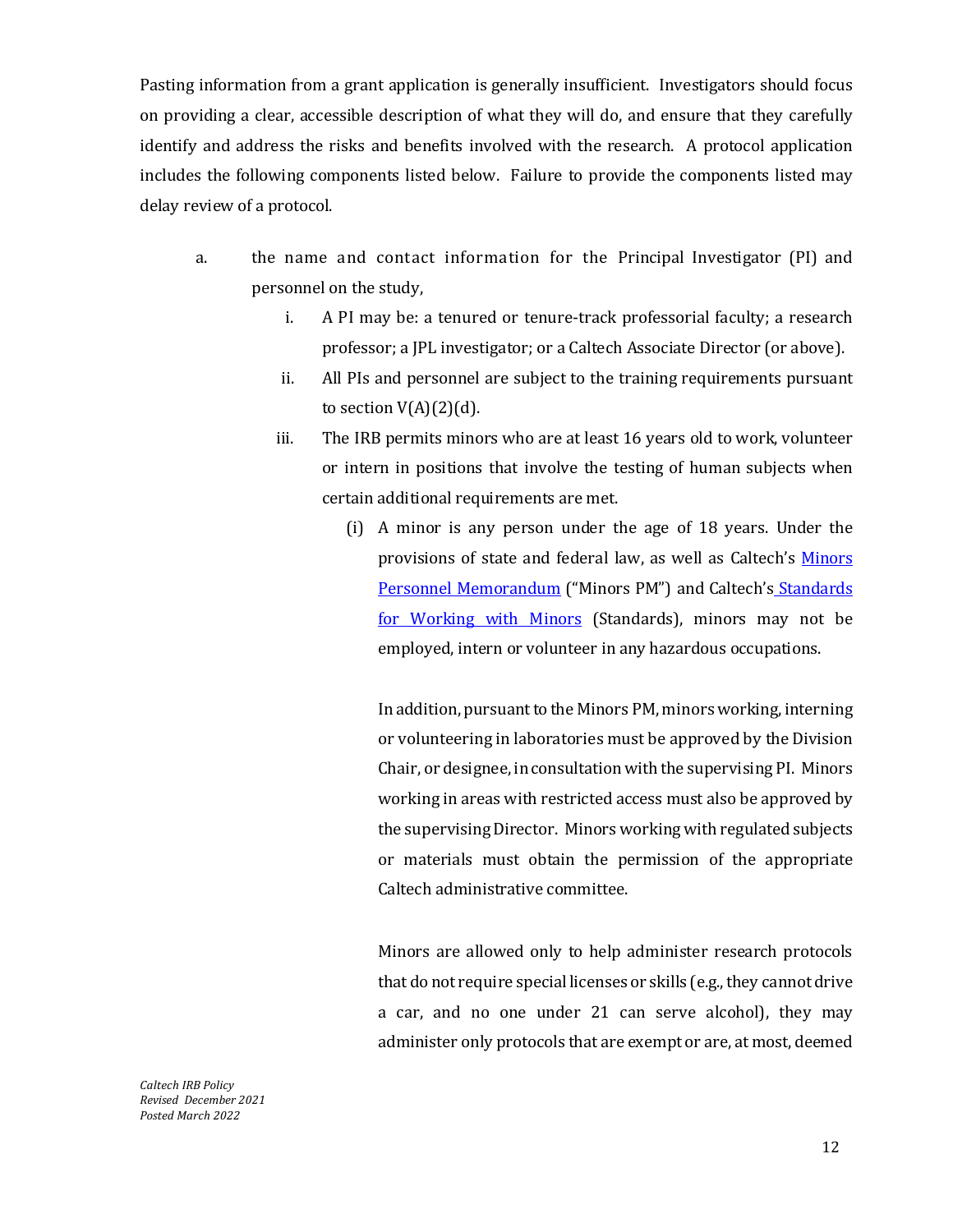to be minimal risk by the IRB. They may not operate equipment that could, in the opinion of the IRB, pose significant physical risks (e.g., operating a magnetic resonance imaging (MRI) scanner or an experimental device).

As with any researcher involved in human subjects research, minors must complete the required CITI Human Subjects training education in the protection of human research participants, which is current within 5 years, or 3 years for clinical trials or DOD-sponsored projects. Minors may only interact with and collect data from human subjects under the supervision and responsibility of an adult researcher ("supervisor"). The supervisor or at least one other adult (other than the research subject) must be present in the research suite when a minor is collecting data from a subject. The supervisor must take responsibility for the study, train the minor in how to interact with human subjects and how to do the experiment, and be available for any questions as they arise. Minors may not administer informed consent, although they may be present during the informed consent process. It is recommended that the supervisor, after having obtained informed consent, introduce the participant and the minor and explain the nature of the study, before letting the minor take over to collect the data.

PIs that have minors interacting with and collecting data from human subjects must indicate on the personnel amendment application that the researcher is a minor.

- iv. For researchers who are minors under 16 years of age, the IRB will consider each protocol on a case-by-case basis and may approve such minors to perform data analysis on human subjects, with subject consent.
- b. description of human subjects involvement, including:
	- i. a description of how human subjects participate in the research, including a description of how they are recruited (e.g., through advertisements),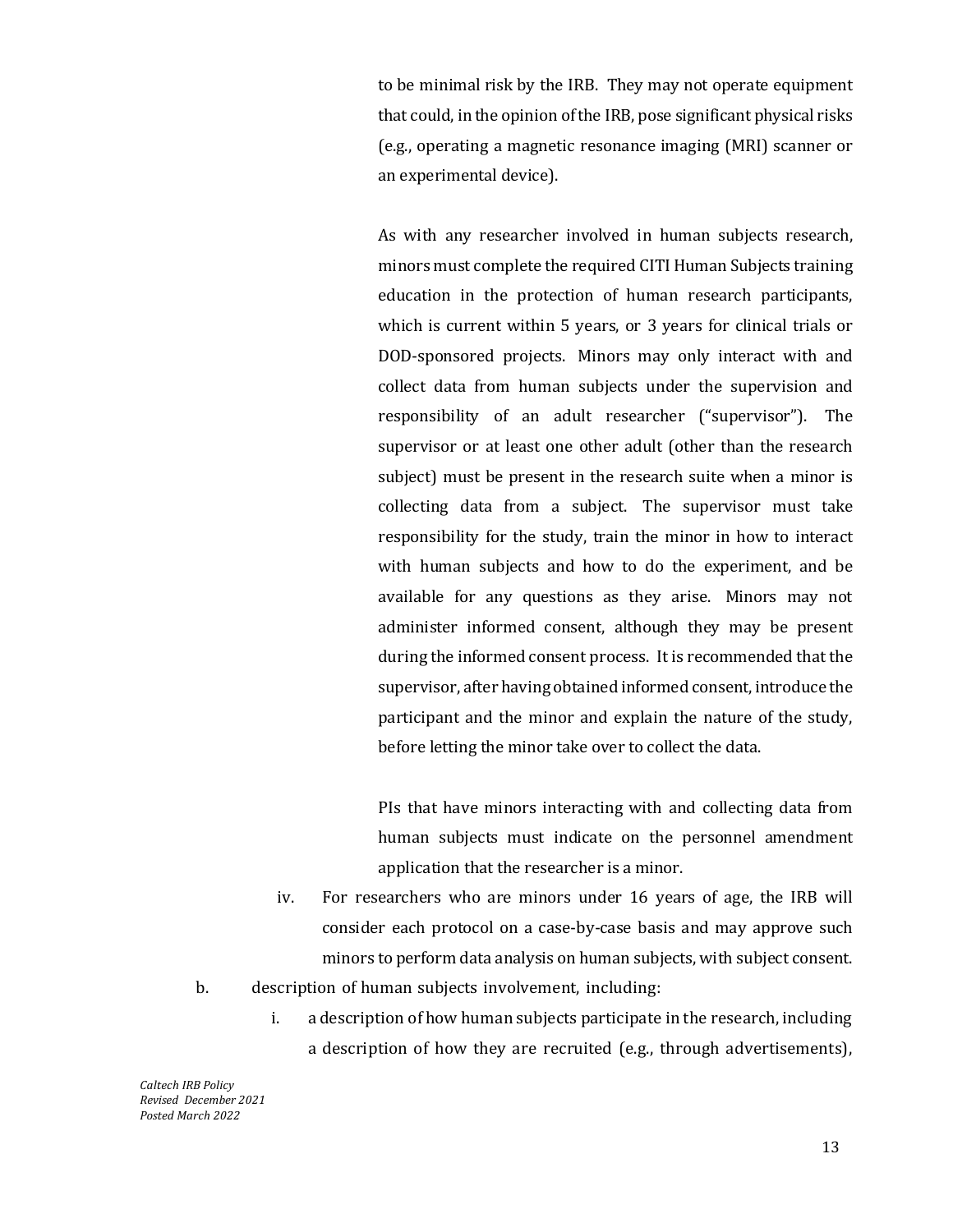who they are (e.g., college students), whether they include vulnerable subjects, how many are anticipated (sample size), statistical rationale for sample size, and what the subjects will experience during the study session. This needs to be in accessible, clear English, and it needs to provide sufficient information so that an IRB member who is not a scientist can understand the protocol (similar to what a research subject would expect). Describe the types of stimuli that might be used, the tasks requested of the subjects, and the types of dependent measures collected. Any associated apparatus, device, or equipment for data collection must be described. The nature of the stimuli, tasks, and collected measures must be described in sufficient detail to allow the IRB to evaluate their possible risks, psychological and physical, in relation to the claimed scientific benefits of the study (see section iv below for additional information).

- ii. a description of the identifiability of the data. Provide details on the safety and security of identifiable data/specimens where the subject identity may readily be ascertained by the investigator or is associated with the biospecimen. Identifiability is described as follows:
	- (i) Identifiable data: Information that identifies the subjects are stored in the data set.
	- (ii) Coded data: Codes (e.g., numbers, letters, or symbols), rather than information that identifies the subjects, are stored in the data set. The investigator could readily ascertain the identity of the subjects though a "key" linking the information. For example, the PI may store the key to the code in their lab, separately from the coded data, e.g., in a locked cabinet, or in a separate encrypted, password protected file.
	- (iii) De-identified data: Data where subject identifiers were initially collected and have been removed, such as coded data where the link between the codes and the identifiable information has been broken, such that the investigator no longer has the ability to ascertain the identity of the subjects. Data may be de-identified by, for example, permanently destroying the key to the codes, or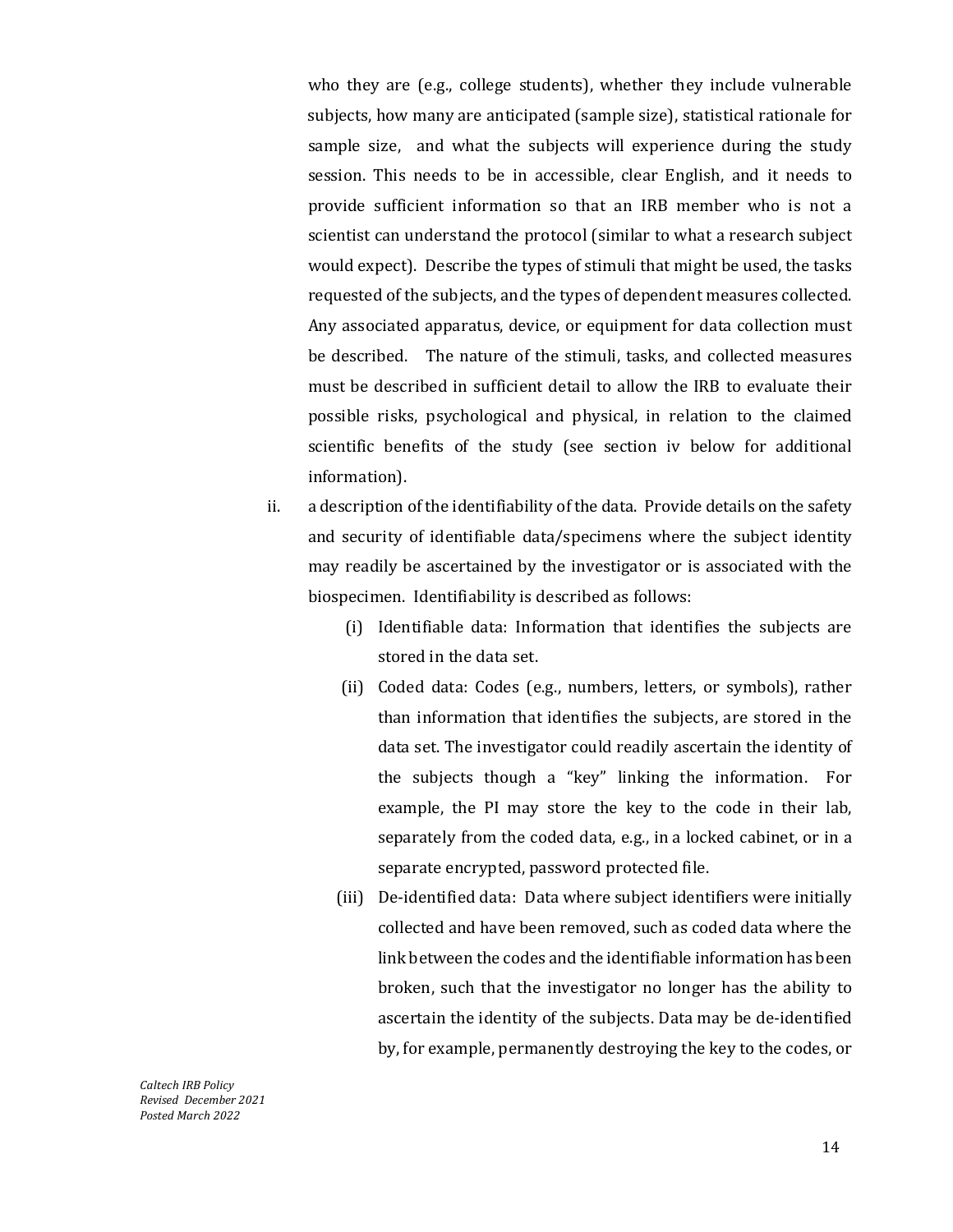a an agreement with the collaborator or vendor who collected the data that the key will not be shared, by contract or via a statement in a collaborator's IRB protocol that neither the key nor subject identifiers will be shared.

- (iv) Anonymized data: Data is anonymized when the data has been de-identified and the code no longer exists. Anonymization is intended to prevent subject re-identification.
- (v) Anonymous data: No identifying information was collected from the subjects. Examples include, paper-based surveys that do not collect any identifying information and online surveys that do not collect IP addresses. Note that with small subject populations, such as those drawn from the Caltech community, a constellation of characteristics of a population may allow for individuals to be identified and the data may not be anonymous, even when no names or other personally identifying information are collected.

Please see Caltech IRB *[SOP 13: Anonymous, De-identified, & Coded](https://researchcompliance.caltech.edu/documents/20276/IRB_SOP_13_Anonymous_De-identified_and_Coded_Data_FINAL.pdf)  [Data](https://researchcompliance.caltech.edu/documents/20276/IRB_SOP_13_Anonymous_De-identified_and_Coded_Data_FINAL.pdf)* for the detailed process.

- iii. copies of recruitment materials that will be used and, where informative, complete copies of questionnaires, thorough descriptions of samples of tasks and/or actual instructions, and samples of stimuli (e.g., provide complete description of, or the actual materials showing, what subjects will see on a computer while performing a certain task).
- iv. a full description of potential risks to the subjects, as well as any benefits, together with a summary of why the investigator believes the benefits outweigh the risks (this includes potential psychological risks, such as emotional distress , physical risks, such as the potential for injury, social, economic, and legal risks. Risks include potential harm, discomfort or inconvenience). The Investigator must explain how these risks compare to those commonly encountered in everyday life, how the risks will be minimized and how any residual risk is managed and outweighed by societal benefit.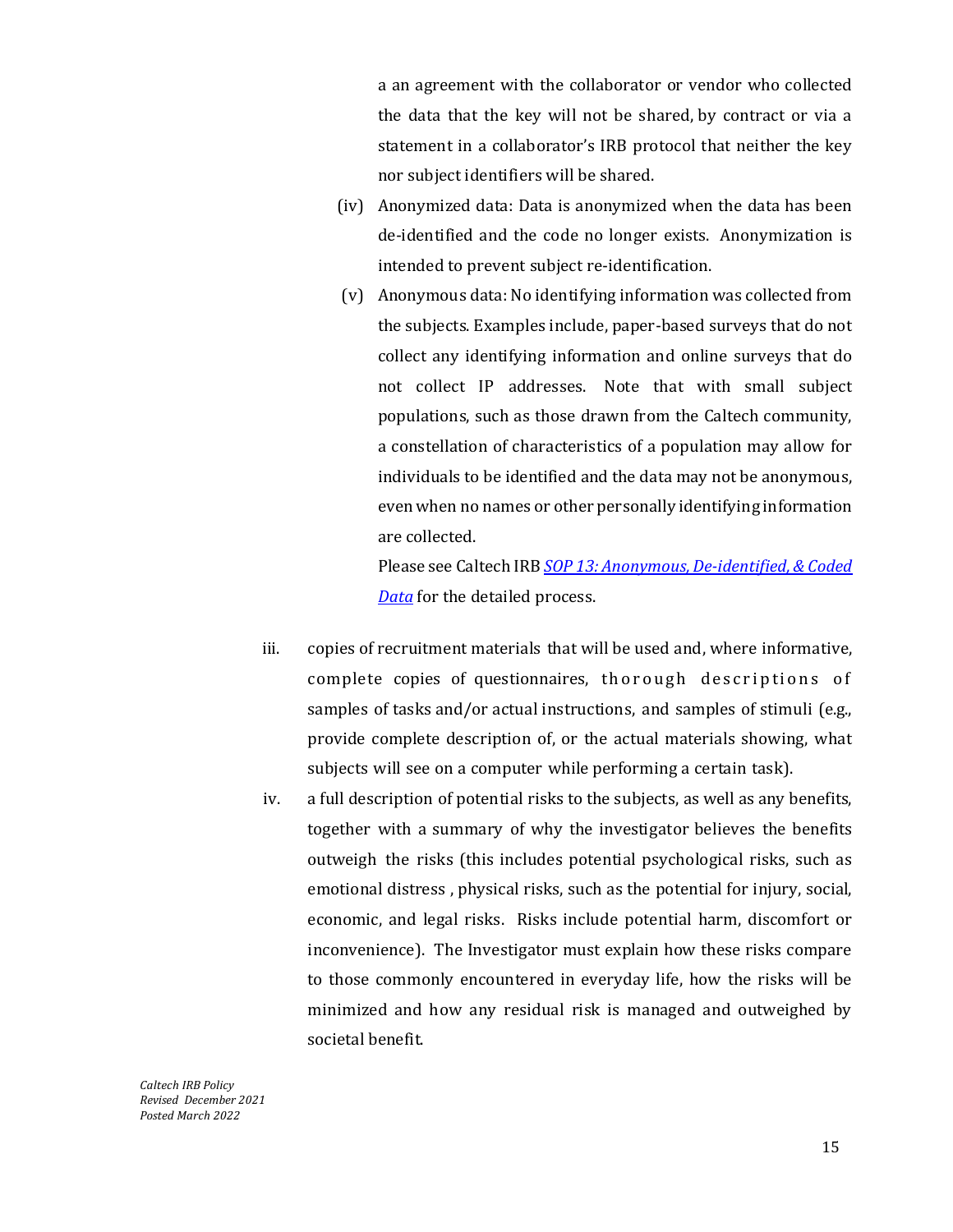- (i) Minimal Risk means that the probability and magnitude of harm or discomfort anticipated in the research are not greater, in and of themselves, than those ordinarily encountered in daily life or during the performance of routine physical or psychological examinations or tests.
- (ii) The IRB has determined that all functional MRI (MRI), Transcranial Magnetic Stimulation (TMS) and Transcranial Direct Current Stimulations (TDCS) studies are greater than minimal risk.
- v. when the research is a collaboration with another institution, the Investigator should include descriptions of the research activities at each institution, a listing of the roles in the research for each personnel, and a statement as to which IRB(s) will review and approve the research. The application should include, as attachments, any relevant documentation, for example, the collaborator's IRB protocol, informed consent, and approval from the IRB of record or a statement that such approval is in process.
- c. as applicable, an indication that a Certificate of Confidentiality (COC) has been automatically granted as part of a NIH or other HSS award (all NIH-funded studies automatically obtain a COC), will be applied for in accordance with NIH provisions, or has been obtained from NIH[.5](#page-16-0) Investigators should consider a COC if collecting sensitive information such as drug use, or information regarding civil and/or criminal proceedings, that could potentially be linked to the subject's identity.

not research,

 $\overline{\phantom{a}}$ 

- not collecting personally identifiable information,
- not reviewed and approved by the IRB as required by these guidelines, or
- *Caltech IRB Policy Revised December 2021 Posted March 2022* **Collecting information that, if disclosed, would not significantly harm or damage the participant.**

<span id="page-16-0"></span><sup>5</sup> Generally, any justified IRB-approved research project may be eligible for a Certificate of Confidentiality from the National Institutes of Health. Federal funding is not a prerequisite for the NIH to issue a Certificate of Confidentiality, but the subject matter of the study must fall within a mission area of the NIH or the Department of Health and Human Services. Under federal law, a COC allows Caltech, the investigators, and others who have access to research records to refuse to disclose identifying information in any civil, criminal, administrative, legislative, or other proceeding, whether at the federal, state, or local level. Projects that are NOT eligible for a Certificate are projects that are: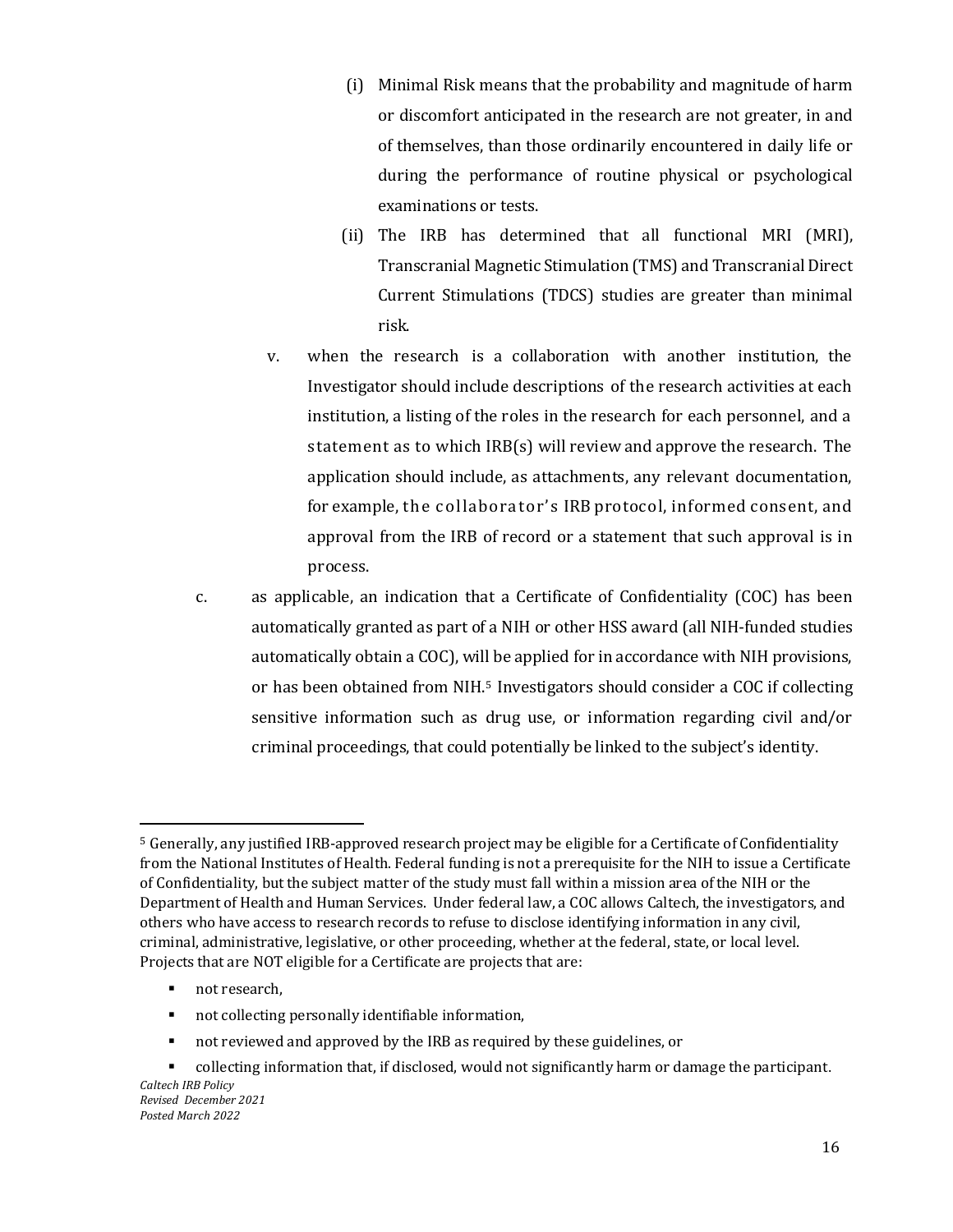- d. evidence that all researchers involved in the conduct of human subjects research have completed the appropriate human subjects training (CITI or other training as required and approved by the IRB) within the last five years, or within the last three years for clinical trials or DOD-sponsored studies. Human subjects training is required is also required for research that is deemed exempt. The IRB may require investigators to complete new or additional human subjects training if there are changes in regulatory requirements or policy. CITI training modules are available at access.caltech.edu.
- e. identification of the funds used to support the study (sponsor, funding agency, gift or internal funding) and award number (if available).
- f. a copy of the ICF, a copy of any information given to research subjects as part of the informed consent process, and a description of how informed consent will be obtained and documented, or alternatively, a justification for a waiver of informed consent. The online protocol submission system will generate an ICF from template information in most cases, but investigators need to carefully proofread and edit this system-generated ICF to ensure it is accurate, and conveys information in simple, clear English.

The IRB Chair, IRB members, or the IRB Administrator acting on their behalf, may request additional materials as needed for review.

### *3.* ELEMENTS OF THE INFORMED CONSENT FORM (ICF)

<span id="page-17-0"></span>The ICF typically follows the template provided on Caltech's online submission system, which includes the following elements (many of these are specific sections that must be used with verbatim text and are provided in the template). Investigators are responsible for editing their ICF, and ensuring that all text is easily understandable, is generally well written, and provides a prospective subject with the key information that is most likely to assist them in understanding why one might or might not want to participate in the research. Generally, ICFs for adults should be written at an eighth grade comprehension level, though the level may be higher or lower based on the human subjects population. Scientific or technical terms, if necessary, should be defined in lay language. It is essential that the ICF is clear, simple, and in grammatically flawless English.

*Caltech IRB Policy Revised December 2021 Posted March 2022* a. Research Description. The ICF must state that the study involves research, it must also give an explanation of the purpose(s) of the research, the expected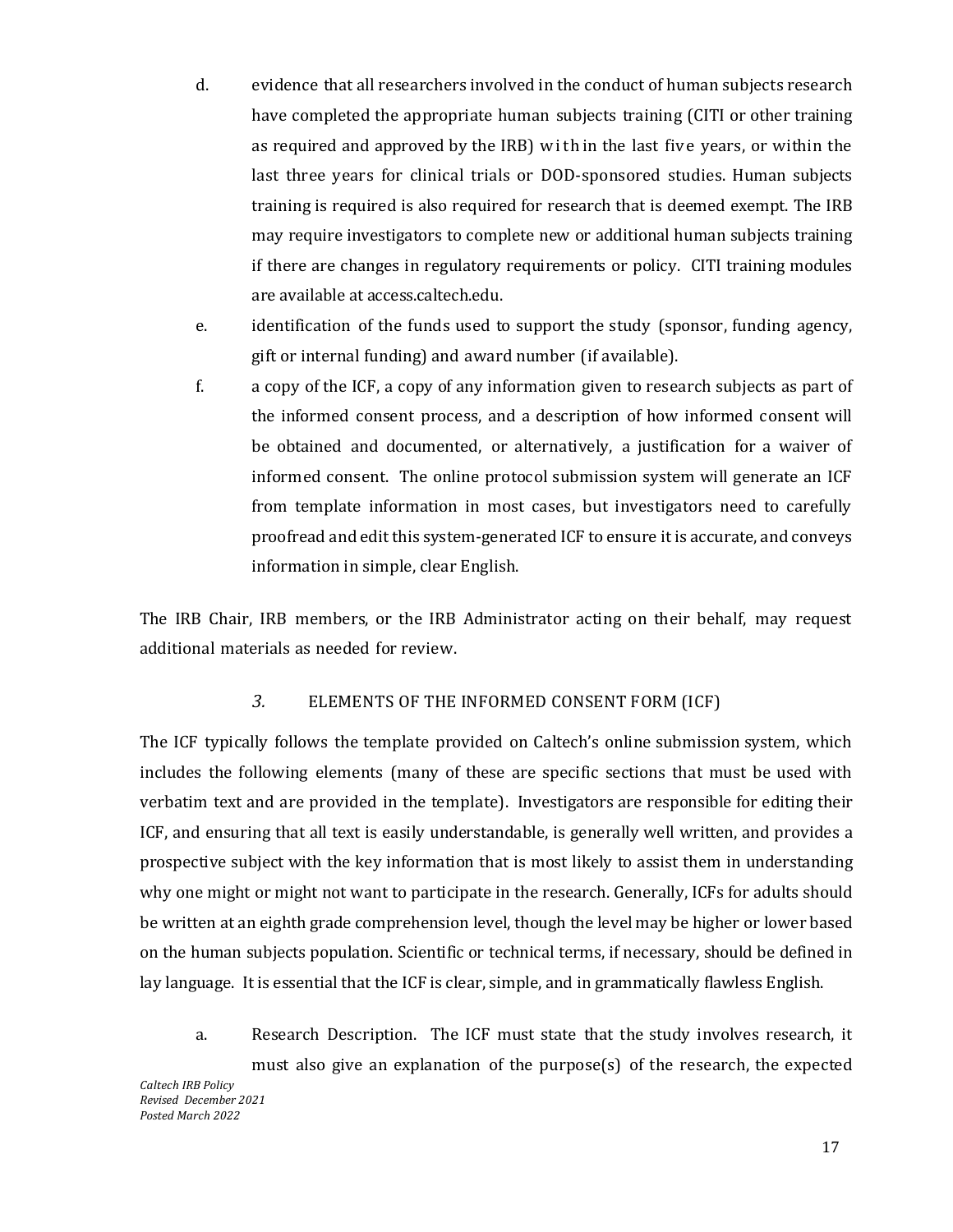duration of the subject's participation, a description of the procedures to be followed, and identification of any procedures that are experimental. It is also important to state any requirements for inclusion or exclusion of subjects from the study.

- b. Reasonably Foreseeable Risks. The ICF must provide a description of any reasonably foreseeable risks or discomforts to the subject. If applicable, the informed consent document should also state that the risks might not be fully known.
- c. Benefits. The ICF must include a description of any benefits to the subject or to others that may reasonably be expected from the research. Based on the study, the ICF may state that there is no direct benefit to the subject, but that there is a broader benefit to science and society; such benefit needs to be briefly articulated in the ICF.
- d. Alternative Procedures or Treatment. The ICF must include a disclosure of alternative procedures or courses of treatment, if any, that might be available to the subject. Often the ICF for basic research studies will state that an alternative is for the subject not to participate in the study.
- e. Confidentiality of Record. The ICF must include a statement describing the extent, if any, to which confidentiality of records identifying the subject will be maintained. It may be appropriate to include a statement that federal, state or local government agencies having authority over the research may have access to the records. For FDA regulated research, the ICF must also include a statement that there is a possibility that the FDA may inspect the record. If identifiable research data are kept for a limited time, this should be stated clearly (e.g., "the video recordings will be destroyed after one year"). If applicable, the ICF should also include a statement that a COC has been granted as part of a PHS award, has been applied for in accordance with NIH provisions, or has been obtained from NIH.
- f. Compensation and Treatment for Injury. The ICF will include an explanation as to whether any compensation will be provided for participation. Additionally, the ICF should provide a separate explanation as to whether any medical treatments or compensation for injury are available if injury occurs. If medical treatments or related compensation are available, the ICF should describe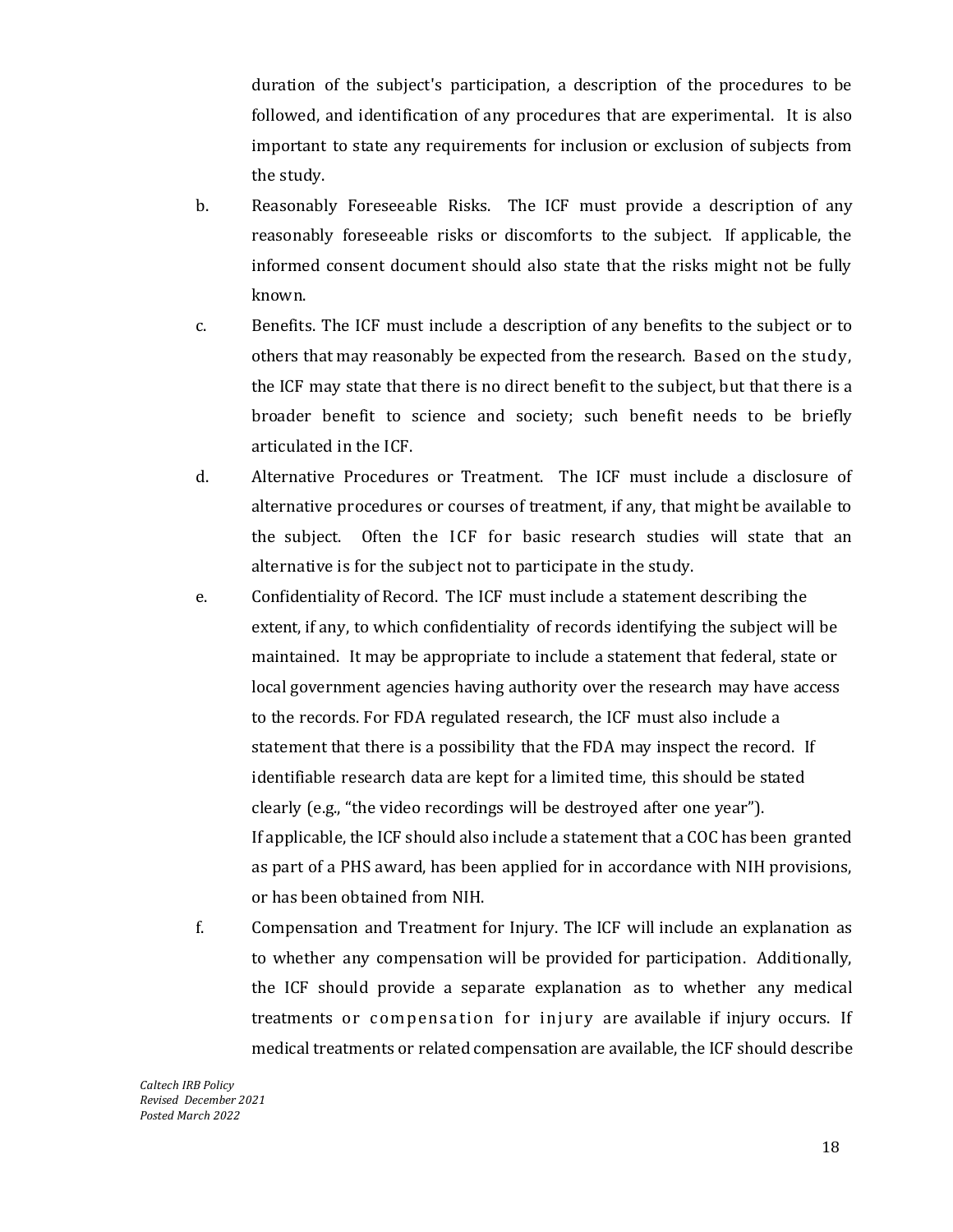what is covered, whom to contact, and where further information may be obtained. The Caltech ICF template provides specific text for these sections that must be used, but which can be edited, based upon the location where treatment might be provided.

- g. Contact Information. The ICF must provide an explanation of how and whom research subjects can contact for (1) answers to pertinent questions about the research and research subject's rights, (2) requests to withdraw, and (3) notification in the event of a research-related injury to the subject.
- h. Voluntary Participation. The ICF must include a statement that participation is voluntary, that refusal to participate will involve no penalty or loss of benefits to which the subject is otherwise entitled, and that the subject may discontinue participation at any time without penalty or loss of benefits to which the subject is otherwise entitled. This is particularly important for any research involving clinical populations or a hospital setting, where it is critical to ensure that prospective participants understand the distinction between their clinical treatment as patients, and their voluntary participation as research subjects.
- i. Collection of Identifiable Private Information or Identifiable Biospecimens: If researchers are collecting Identifiable Private Information<sup>[6](#page-19-0)</sup> (IPI) or Identifiable Biospecimens<sup>[7](#page-19-1)</sup> (IB) (refer to Section (II) for definitions the informed consent must include, as applicable:
	- i. A statement that identifiers might be removed from the IPI or IB and that, after such removal, the information or biospecimens could be used for future research studies or distributed to another investigator for future research studies without additional informed consent from the subject; or
	- ii. A statement that the subject's information or biospecimens collected as part of the research, even if identifiers are removed, will not be used or distributed for future research studies. If the information or biospecimens will not be used again, the investigator should provide a description of and timeline for destruction.
- j. Support. All financial sponsors of the research must be disclosed in the ICF.

<span id="page-19-0"></span><sup>&</sup>lt;sup>6</sup> *I*dentifiable private information is private information for which the identity of the subject is or may readily be ascertained by the investigator or associated with the information.

<span id="page-19-1"></span> $<sup>7</sup>$  Identifiable private information is private information for which the identity of the subject is or may</sup> readily be ascertained by the investigator or associated with the information.

*Caltech IRB Policy*

*Revised December 2021*

*Posted March 2022*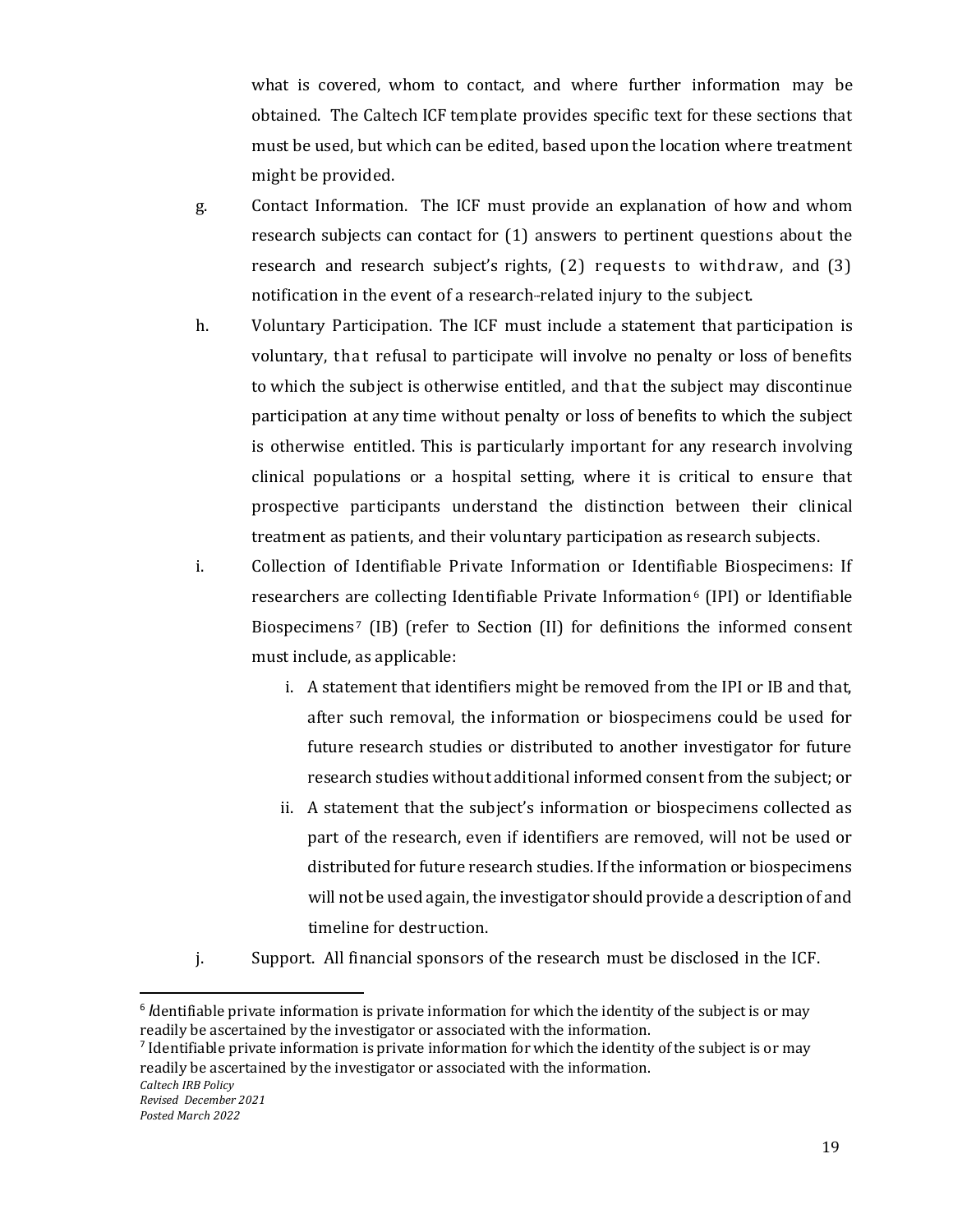- k. Conflicts of Interest. When applicable, a disclosure statement by the investigator(s) involved in the research that they may have a potential or actual financial conflict of interest, along with any further explanation of the conflict, as deemed appropriate by the IRB.
- l. Date of Approval/Expiration Date. All ICF must clearly state the date of the IRB approval and date of expiration. These dates may be left blank on the ICF template submitted to the IRB, but must be present on the IRB-approved ICF which will be used to consent subjects.
- m. No Clinically Relevant Research Results. All ICF must include a statement that the study is for research purposes only and that no clinically relevant results will be collected nor will individual research results be disclosed to the subjects.
- n. Number of Subjects: The ICF should provide the approximate number of subjects involved in the study.

Depending on the nature of the research, additional elements may be required in the informed consent document as well:

- o. Unforeseeable Risks. If applicable, the ICF should include a statement that the particular study or procedure may involve risks to the subject (or to the embryo or fetus, if the subject is or may become pregnant), which are currently unforeseeable. It is recommended that investigators consider this addition for all studies that are more than minimal risk.
- p. Termination of Participation by the PI. If applicable, the ICF should include any anticipated circumstances under which the subject's participation may be terminated by the PI without the subject's consent.
- q. Additional Costs. If applicable, the ICF should include any additional costs to the subject that may result from participation in the research (such as travel costs).
- r. Consequences of Subject's Withdrawal. If applicable, the ICF may need a statement reflecting the consequences of the subject's decision to withdraw from the research and procedures for safe and orderly termination of the participation of the subject.
- s. Significant New Findings. If any significant new findings may arise during the course of the research which could relate to the subject's willingness to continue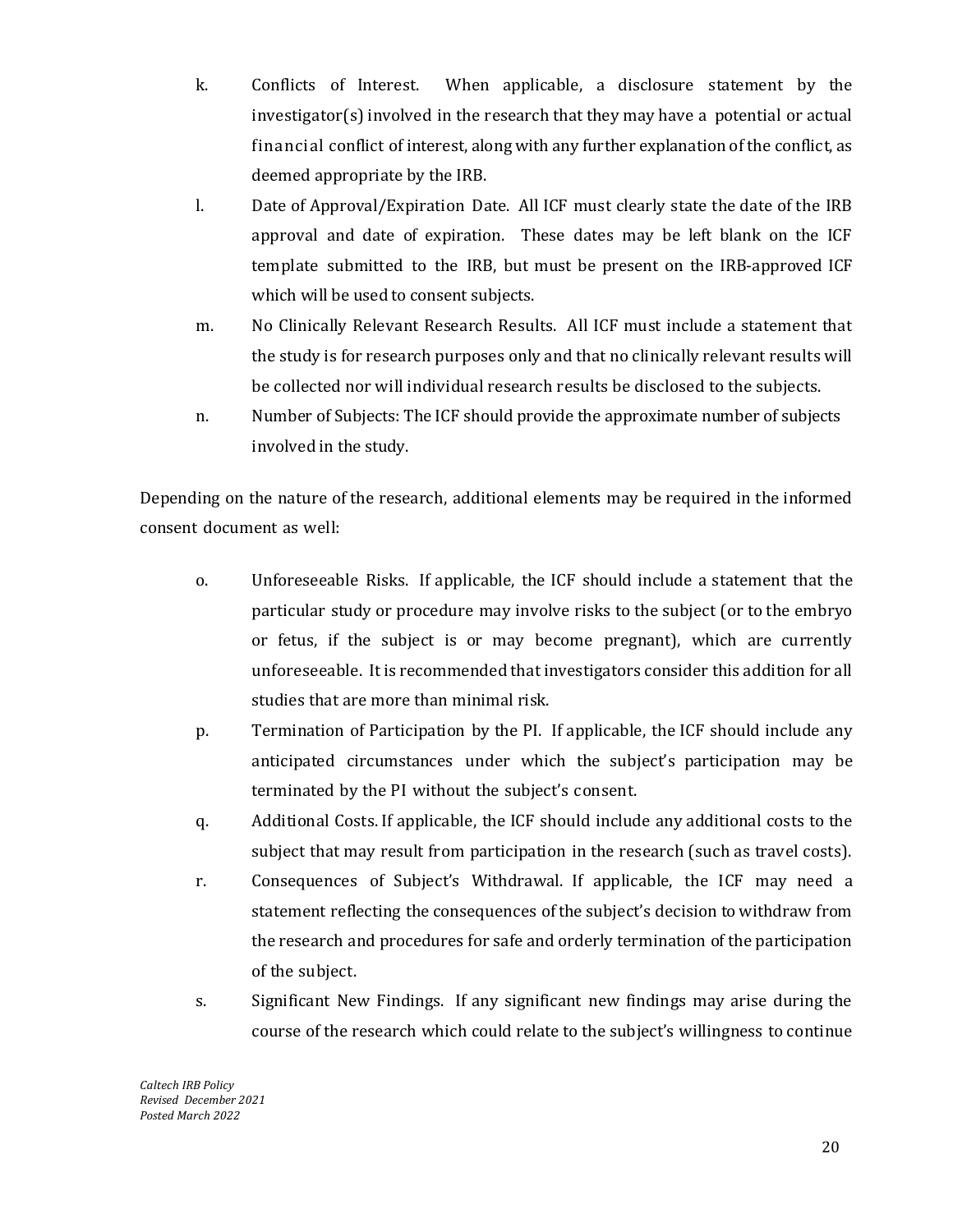participation, a statement that these findings will be provided to the subject and a description of the method of dissemination.

- t. California Experimental Subject's Bill of Rights. For medical experiments and other experiments where the IRB deems it appropriate, prior to consent, subjects must be provided with an Experimental Subject's Bill of Rights in accordance with California Health & Safety Code § 24172. This is typically generated automatically as a section of the ICF by the online IRB system when investigators submit their protocols.
- u. Incidental Findings: If applicable, include a statement as to how incidental findings will be handled. (See Incidental Findings V(I)(8) and *[SOP 8: Incidental](https://researchcompliance.caltech.edu/documents/20275/IRB_SOP_8_Incidental_Findings_FINAL.pdf)  [Findings\)](https://researchcompliance.caltech.edu/documents/20275/IRB_SOP_8_Incidental_Findings_FINAL.pdf)*
- v. HIPAA Authorization: If applicable, a written authorization to use identifiable health information for research purposes in accordance with the Health Insurance Portability and Accountability Act (HIPAA) should be included in the informed consent document or a separate HIPAA Authorization Document.
- w. Photographing and Recording: If applicable and deemed appropriate by the IRB, the ICF should include a statement that the subject will be photographed or audio or video recorded and whether or not the subject will be identifiable. The ICF should also include where such photographs or recordings will be kept, and the planned duration of retention. It is often appropriate to have the subject initial next to the relevant section of the ICF to indicate their understanding of such procedures.
- x. Physical Contact: If applicable, and the research requires any physical contact with subjects, the nature of the contact needs to be disclosed in the protocol and the ICF. (See Studies Involving Physical Contact with Subject, V(I)(5) and *[SOP 6:](https://researchcompliance.caltech.edu/documents/18734/IRB_SOP_06_Physical_Contact_with_Human_Subjects_03-2021.pdf)  [Physical Contact with Subjects](https://researchcompliance.caltech.edu/documents/18734/IRB_SOP_06_Physical_Contact_with_Human_Subjects_03-2021.pdf)*)
- y. Fasting: As applicable, if a protocol requires the subject fast for any length of time prior to completing the written informed consent process, the investigator must receive general consent (see Documenting Informed Consent, V(A)(4)(d) and *[SOP](https://researchcompliance.caltech.edu/documents/20141/IRB_SOP_3_Fasting_9.24.21_tC7GUla.pdf)  3: [Fasting in Human Subjects Research](https://researchcompliance.caltech.edu/documents/20141/IRB_SOP_3_Fasting_9.24.21_tC7GUla.pdf)*) from the subject before the subject begins to fast. The ICF for the study must include a complete description of the fasting requirements.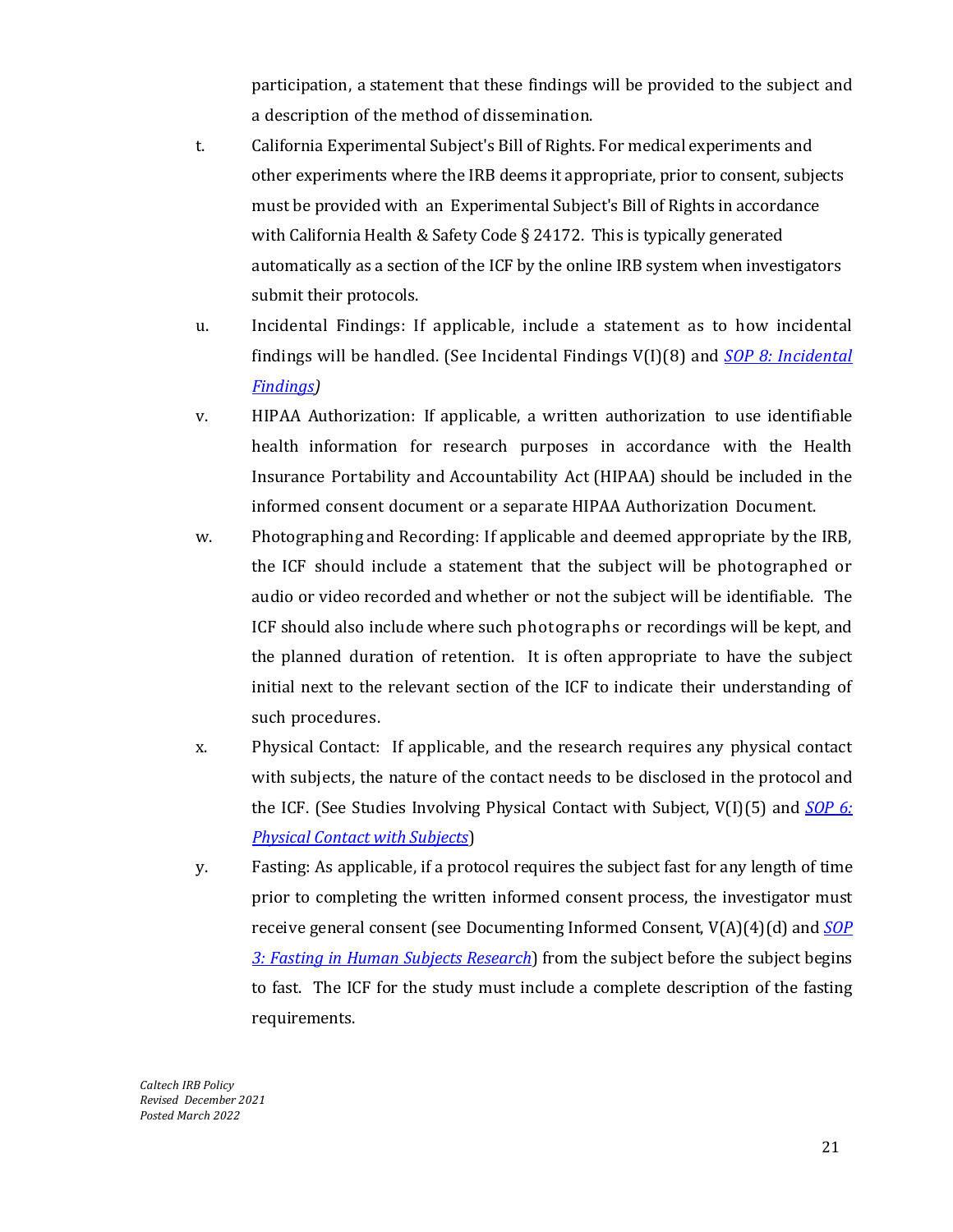- z. Future Contact to Continue Data Collection: If applicable, the ICF should include a request for consent from the subject to be contacted in the future:
	- i. to obtain additional information,
	- ii. to arrange to collect additional data (e.g., another visit to the lab, or a questionnaire to fill out on the internet), or
	- iii. to request participation in other research studies at Caltech by the same or different researchers.

It is important to identify what contact information will be preserved (name, phone, email, etc.), where it will be stored, by whom, for what length of time and, as applicable, state that this contact information may be made available to and they may be contacted by other researchers at Caltech. It is often appropriate to have the subject initial to indicate their understanding of such future contact.

- aa. Data Sharing: If applicable, the ICF should include information about any data sharing, the purpose of the data sharing, and whether the subject's identity will be ascertainable. If specific data repositories are contemplated, they should be included by name. It is strongly recommended that PIs include a data sharing plan in their protocols whenever feasible. For de-identified generic data sharing, template text should be considered.
- bb. Commercial Use: If applicable, the informed consent document should state that the subject's biospecimens (even if identifiers are removed) may be used for commercial profit and whether or not the subject would share in such profit.
- cc. Biospecimens: For research involving biospecimens, the informed consent shall include whether the research will (if known) or might include whole genome sequencing.
- dd. BROAD CONSENT: If the study will require the storage, maintenance, and secondary research use of *identifiable* private information or *identifiable* biospecimens (collected for either research studies other than the proposed research or non-research purposes), researchers can elect to obtain "Broad Consent". The elements of a Broad Consent must include:

Elements b, c, e, h, and, if applicable, aa and bb, above as well as: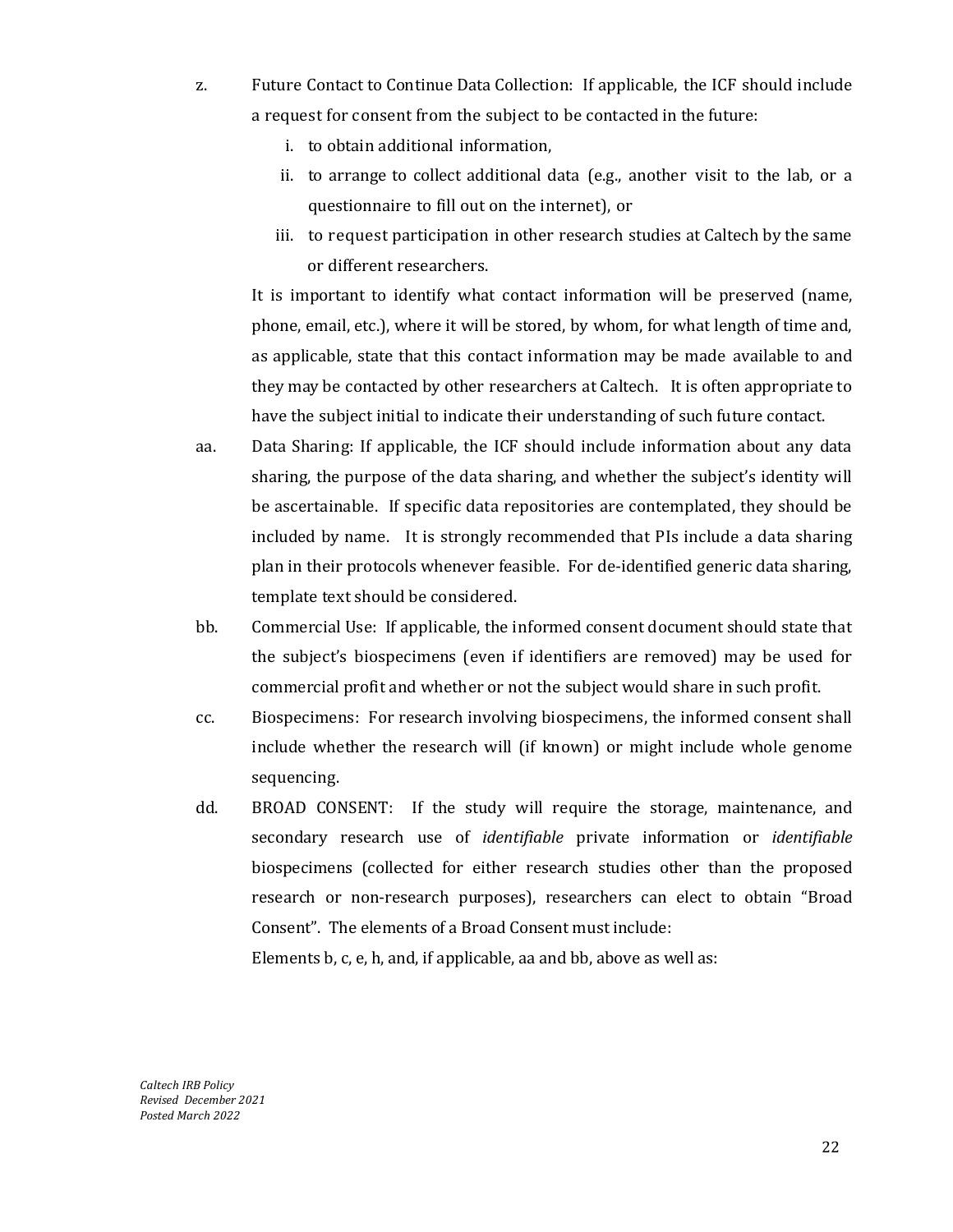- 1. A general description of the types of research that might be conducted with the identifiable private information or identifiable biospecimens
- 2. A description of the identifiable private information or identifiable biospecimens that might be used in research, whether sharing of identifiable private information or identifiable biospecimens might occur, and the types of institutions or researchers that might conduct research with the identifiable private information or identifiable biospecimens.
- 3. A description of the period of time that the identifiable private information or identifiable biospecimens may be stored and maintained (can be indefinite) and a description of the period of time that the identifiable private information or identifiable biospecimens may be used for research purposes (can be indefinite.)
- 4. Unless the subject will be provided details about specific research studies, the Broad Consent must include a statement that the subject will not be informed about the details of any specific research studies that might be conducted using the subject's identifiable private information or identifiable biospecimens. The subject must be told that this includes not knowing the purposes of the research, and that, their Broad Consent, includes consent to a research study that they might otherwise have chosen not to consent to.
- 5. Unless it is known that clinically relevant research results, including individual research results, will be disclosed to the subject in all circumstances, the Broad Consent should include a statement that such results may not be disclosed to the subject
- 6. An explanation of whom to contact for answers to questions about the subject's rights and about storage and use of the subject's identifiable private information or identifiable biospecimens, and whom to contact in the event of a research-related harm.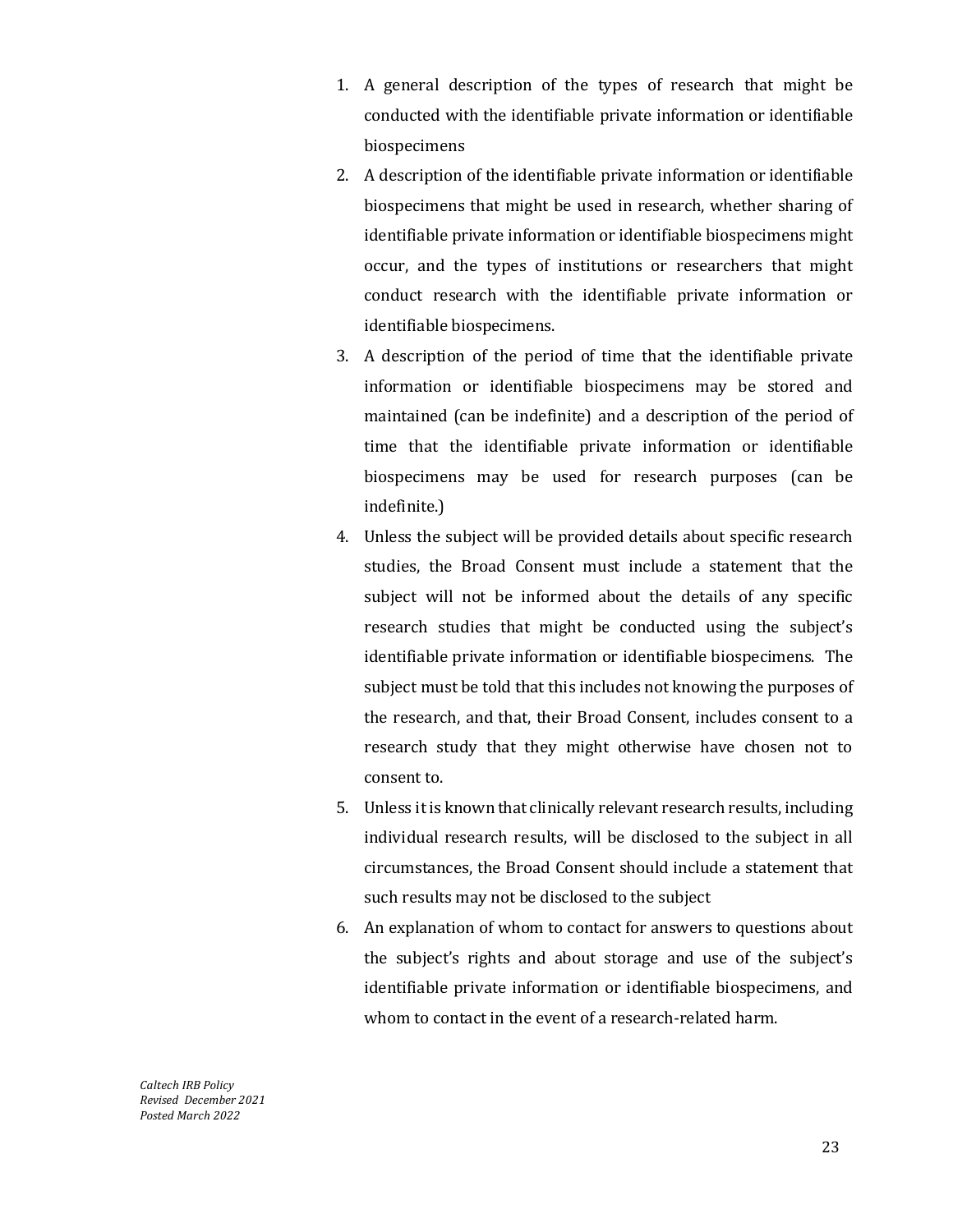See Section (I)(1) for a discussion of addition informed consent requirements for research involving minors.

### *4. DOCUMENTING INFORMED CONSENT*

<span id="page-24-0"></span>Unless otherwise approved by the IRB, informed consent shall be documented by the use of a written IRB approved ICF and signed (including in an electronic format) by the subject or the subject's legally authorized representative. The ICF should be provided in advance of obtaining the signature in order to provide the subject or the legally authorized representative adequate opportunity to review the document. After signing, a written copy shall be given to the person signing the ICF for their records.

If the IRB approves the investigator to obtain consent orally, the investigator must prepare a written summary of the procedures to review with the subject or his or legal representative as well as prepare a short written form for the subject or their legal representative to sign. If consent is given orally, a witness must also be in attendance.

The IRB may approve a waiver of the requirement of the PI to obtain a signed informed for some or all of the subjects if it finds any of the following:

- a. The only record linking the subject and the research would be the informed consent form and the principal risk would be potential harm resulting from a breach of confidentiality. In this case, each subject (or legally authorized representative) should be asked if the subject wants documentation linking the subject's research, and the subject's decision will govern; or
- b. The research presents no more than minimal risk of harm to the subject and involves no procedures for which written consent is normally required outside of the research context; or
- c. If the subject (or legal representative) is a member of a distinct cultural group or community in which signing forms is not the norm, that the research presents no more than minimal risk of harm to the subject, and provided that there is an appropriate alternative mechanism for documenting that informed consent was obtained.
- d. If a protocol requires the subject to fast for any length of time prior to arriving for the study, prior to participating in the study and/or prior to providing formal informed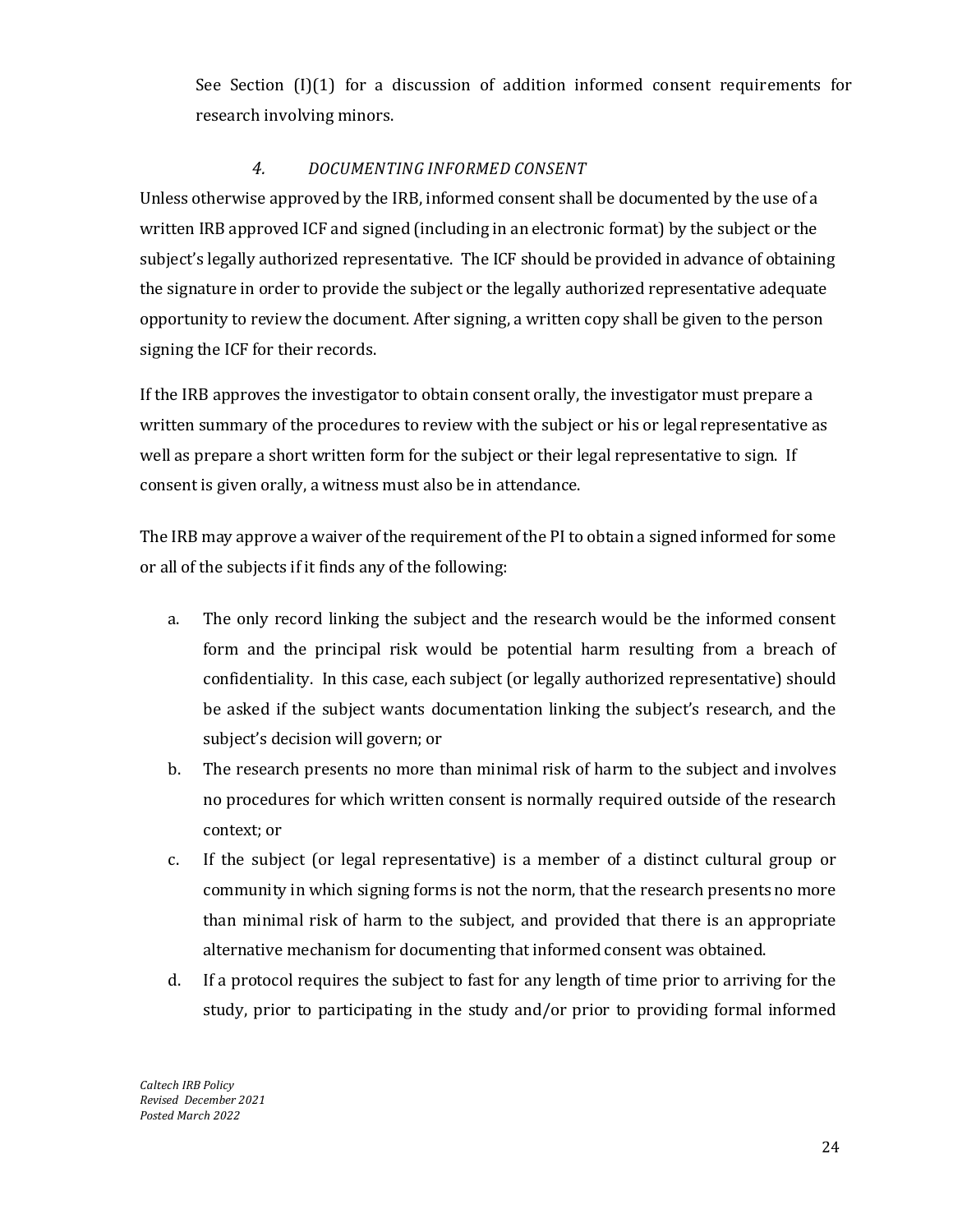consent, the researcher must receive general consent from the subject before the subject begins to fast. (See *[SOP 3: Fasting in Human Subjects Research](https://researchcompliance.caltech.edu/documents/20141/IRB_SOP_3_Fasting_9.24.21_tC7GUla.pdf)*)

Under these circumstances, the following additional criteria must be met:

- i. Any recruitment materials describing the study must disclose that the study requires fasting. Indicate if fasting is an element of the screening process or fasting will be part of the study tasks once enrolled. The recruitment materials must also provide the total length of time for the fast which includes the time from the start of the fast through the experimental procedure time during which food is withheld.
- ii. During recruitment, subjects should consent to fasting and the consent should be documented. This general consent can be obtained over the phone (during a screening interview) or by email.

<span id="page-25-0"></span>In cases in which the documentation requirement is waived the IRB may require the investigator to provide the subject with a written statement regarding the research.

# *5. APPLICATION FOR ALTERATION OR WAIVER OF AN INFORMED CONSENT DOCUMENT*

Informed consent documents generally must meet the requirements provided above; however, there are conditions under which the IRB may approve a consent procedure that alters the informed consent or waives the consent procedure, altogether.

a. Alteration

The IRB may not omit or alter the general requirements for informed consent, which include prospectively seeking consent from the subject (or the legally authorized representative), in language understandable to the subject, and providing the subject with key information to help the subject consider whether or not they will participate and minimizing the opportunity for coercion, and excluding exculpatory language. The IRB may not omit or alter the general requirements for broad consent, including consent for the storage maintenance or secondary research use for the identifiable private information or identifiable biospecimens, as described above. However, the IRB may approve a consent procedure that omits some or alters some or all of the other elements of informed consent provided that: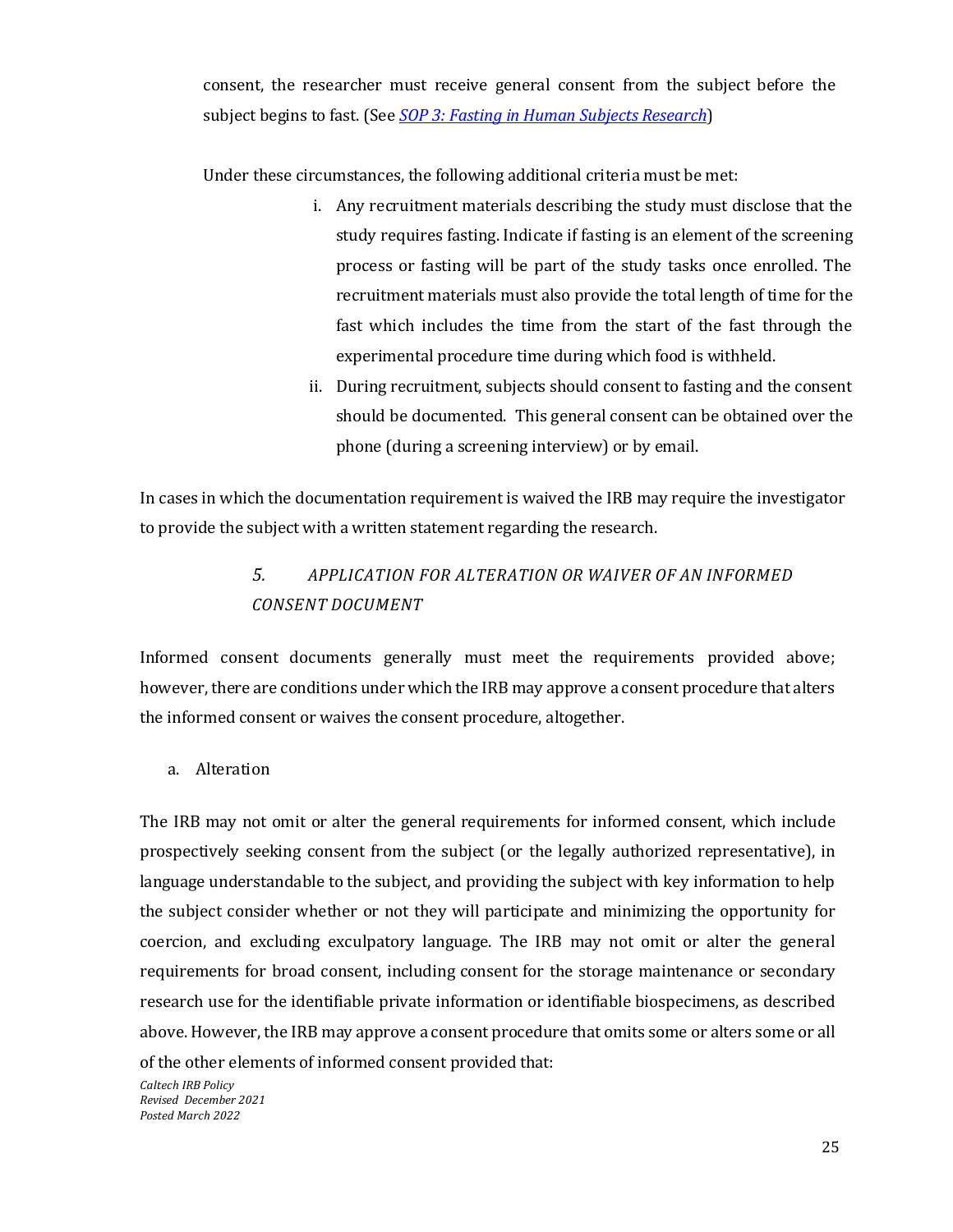- i. The research or demonstration project is to be conducted by or subject to the approval of state or local government officials and is designed to study, evaluate, or otherwise examine: (1) public benefit or service programs; (2) procedures for obtaining benefits or services under those programs; (3) possible changes in or alternatives to those programs or procedures; or (4) possible changes in methods or levels of payment for benefits or services under those programs; and (5) the research could not practicably be carried out without the waiver or alteration; or
- ii. The research involves no more than minimal risk to the subjects; the research could not practicably be carried out without the waiver or alteration<sup>[8](#page-26-1)</sup>, the waiver or alteration will not adversely affect the rights and welfare of the subjects, and whenever appropriate, the subjects will be provided with additional pertinent information after participation.
- b. Waiver

The IRB may waive the requirement to obtain informed consent for research provided that the IRB satisfies either (i) or (ii), under section a. Alteration, above.

In cases where the IRB approves a protocol with a waiver or alteration of informed consent, it may require the investigators to provide subjects with a written statement regarding the research and a statement regarding sponsorship and any conflicts of interest when applicable. Common examples where informed consent may be waived include the collection of questionnaire-based data over the internet or in classrooms.

# *6. PROTOCOL CLASSIFICATION BY THE IRB*

<span id="page-26-0"></span>The IRB Chair may determine whether a protocol qualifies as not being human subjects research (in which case, no IRB involvement is needed). The IRB Chair, sometimes in consultation with other IRB members, will determine whether the research described in the protocol qualifies as exempt, or for expedited review. The IRB Chair, in consultation with the Institutional Official or member(s) of the IRB, will determine if the protocol describes FDA-regulated research, and if so, it will be reviewed accordingly. The IRB Chair, in consultation with the Institutional Official,

l

<span id="page-26-1"></span><sup>8</sup> If the research involves using identifiable private information or identifiable biospecimens, a waiver or alteration can only occur if the research could not practicably be carried out without using such information or biospecimens in an identifiable format.

*Caltech IRB Policy Revised December 2021 Posted March 2022*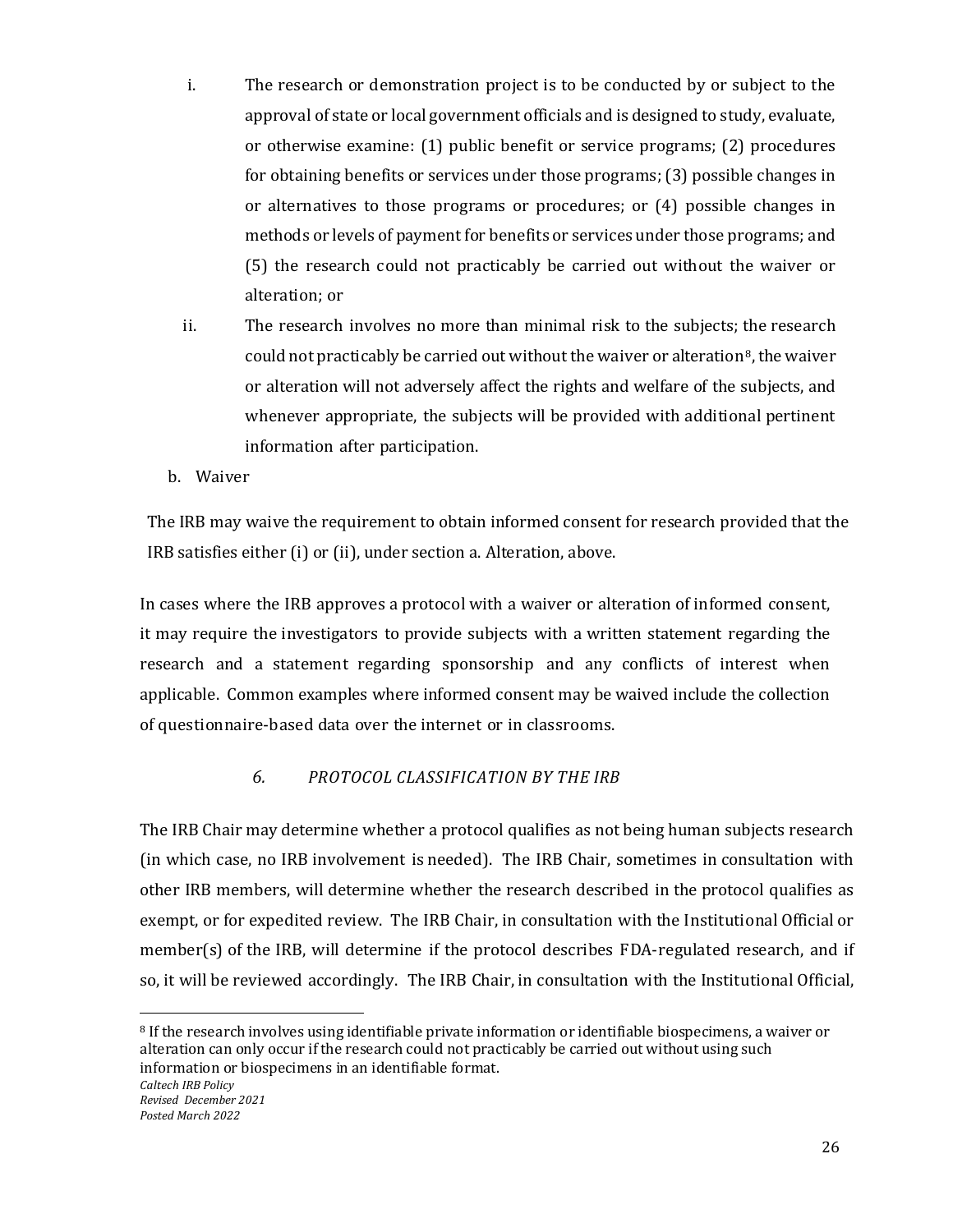will also determine whether a protocol can be approved on the basis of review by another Institution's IRB (e.g., "reliance" such as when a clinical trial is conducted entirely at a hospital and has been reviewed and approved by the IRB of that hospital).

# *7. PROTOCOL REVIEW BY THE IRB*

<span id="page-27-0"></span>Appropriate review of the application and informed consent process requires that the IRB:

- a. determine whether the risk to human subjects is minimized (through using procedures consistent with sound research design with minimal unnecessary exposure to risk and, to the extent possible, using procedures already being performed on the subject for diagnostic or treatment purposes);
- b. determine whether the risk to the subjects is reasonable in relation to anticipated benefits, if any, and the importance of the knowledge potentially gained from the research;
- c. determine whether selection of the subjects is equitable and justified for the particular experiment being conducted;
- d. determine whether the informed consent itself meets the criteria specified in this Policy;
- e. determine whether the procedure seeking informed consent from each subject is appropriate, and when applicable, whether a waiver of informed consent or an abbreviated informed consent can be granted;
- f. determine whether the investigators have a method for appropriately documenting the informed consent;
- g. determine whether there are adequate provisions to protect the privacy of subjects and to maintain the confidentiality of data;
- h. determine whether the protocol has adequate provisions for monitoring data collected to ensure the safety of subjects;
- i. determine whether some or all of the subjects are likely to be vulnerable to coercion or undue influence (for example children, prisoners, pregnant women, mentally disabled persons or economically or educationally disadvantaged persons, students, lab members, and/or acquaintances of persons in the lab). Should subjects be vulnerable, the IRB shall determine whether additional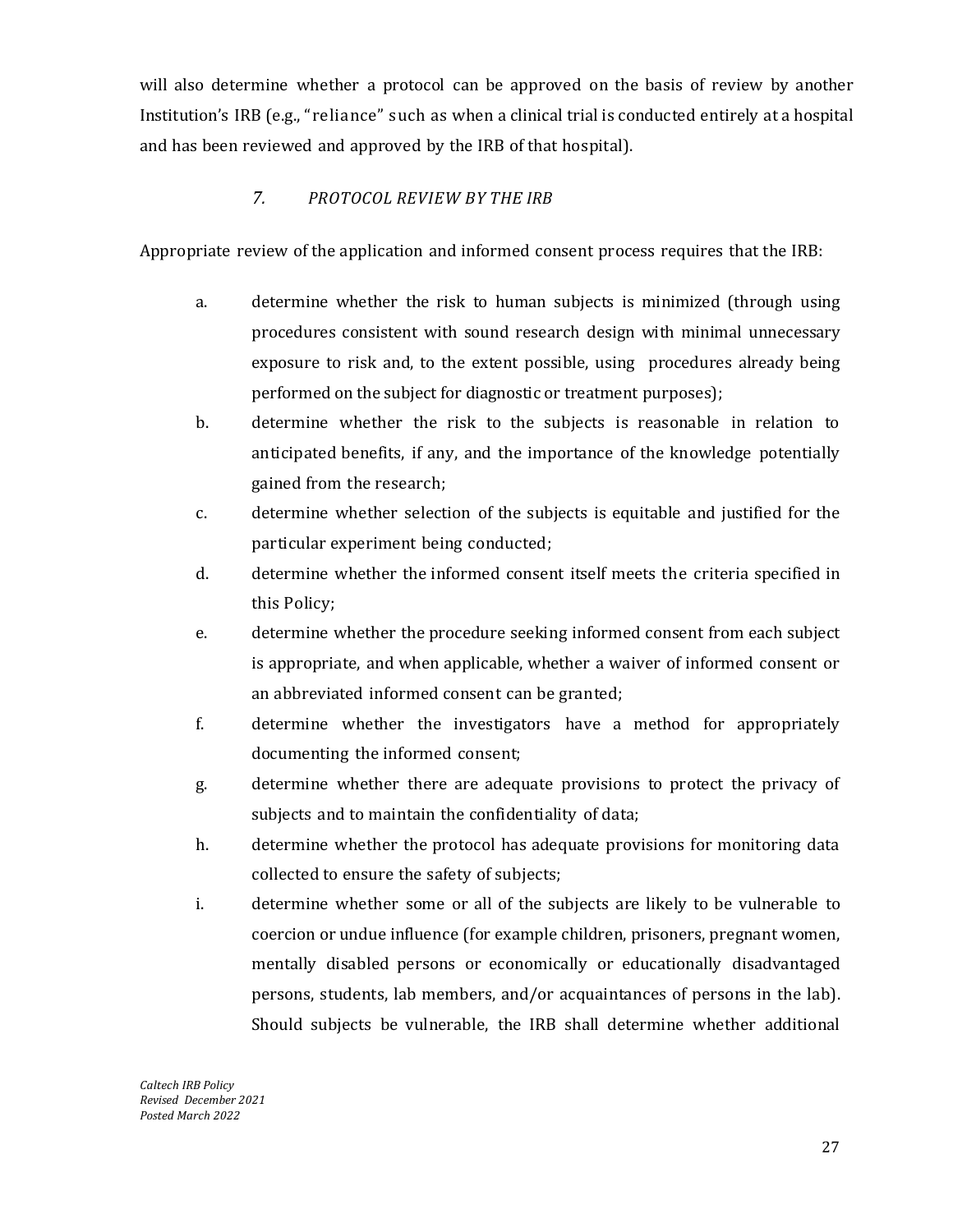safeguards have been included in the study to protect the rights and welfare of these subjects; and

- j. for FDA-regulated research, determine if any of the research involving human subjects may be conducted on campus or at JPL, or if it must be conducted at another institution or organization.
	- *8. APPROVAL*

<span id="page-28-0"></span>After review, the IRB will vote to approve, disapprove, require modifications for approval of the protocol, or defer the protocol. The IRB may also formally approve protocols (for instance, in order to activate linked grants), but require further approvals for the research to begin (for instance, when conducting on-campus research during the COVID pandemic). In order for research to be approved, it must receive the approval of a majority of the members present at the meeting.

Research covered by this Policy that has been approved by the IRB may be subject to further review and approval or disapproval by officials of the institution. However, those officials may not approve the research if it has not been approved by the IRB.

*9. NOTICE*

<span id="page-28-1"></span>After the IRB has made a decision on whether to approve, disapprove, require modification of the protocol in order to secure approval, or defer the application, it will notify the PI and the Institutional Official in writing of its decision. The IRB will also notify the investigators as to whether subsequent protocol review will be annual on approved protocols, or more frequently, pursuant to Continuing Review, described below. If the IRB decides to disapprove a protocol application, the IRB will provide the investigator with a statement of the reasons for its decision and an opportunity to respond.

# *10. PROTOCOL AMENDMENTS*

<span id="page-28-2"></span>Protocol amendments (i.e., modifications to approved protocols) shall be submitted before any deviations from the approved protocol are made. The modifications may be eligible for expedited review, as described below in Section  $V(C)$  or full review, as described above.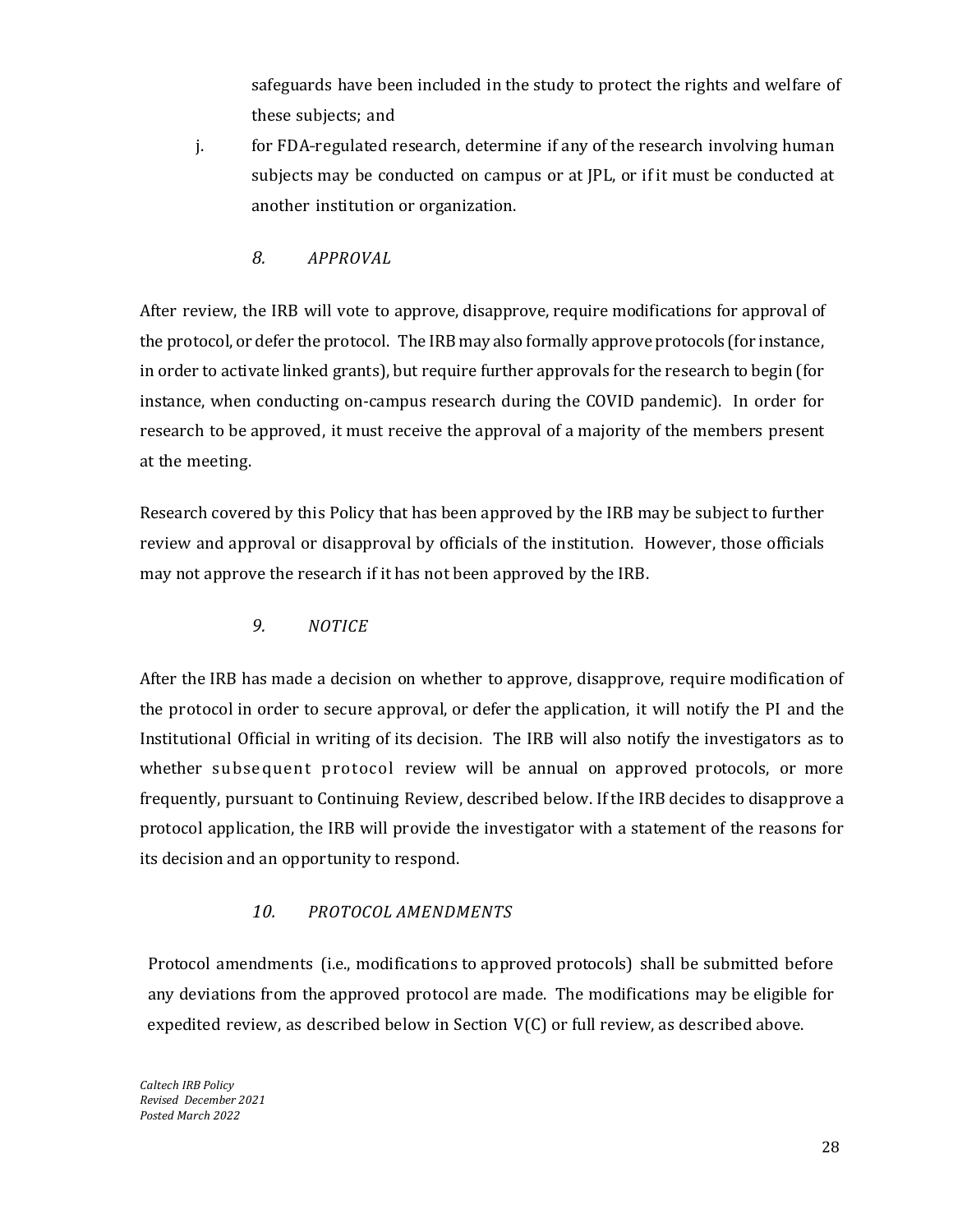# B. EXEMPT RESEARCH

<span id="page-29-0"></span>In accordance with federal regulations, certain research involving human subjects is exempt from IRB review. If a PI believes their research qualifies for exemption, they should submit an Initial Query through the IRB protocol application system, describing the project and identifying the likely basis for the exemption.

If research qualifies as exempt, it will be reviewed by the IRB Chair in consultation with other members of the IRB, as needed. Upon this determination, the IRB Administrator will inform the PI that continuing IRB review and approval is not required but that an appropriate notice and/or ICF may still be required by Caltech to fulfill obligations outside of the purview of the IRB. Exempt protocols do not require annual review, but investigators are obligated to inform the IRB if their exempt protocol changes, in any significant way.

Certain categories of subjects do not qualify for these exemptions. Research with prisoners, under Subpart C of 45 C.F.R. 46 does not qualify as exempt, except for research aimed at involving a broader subject population that only incidentally includes prisoners. Exemption 3 does not apply to research with children, under Subpart D of 45 C.F.R. 46. Exemption 2 (i) and (ii) only apply to research involving educational tests or the observation of public behavior when the investigators are not participating in the activities being observed.

An exemption from IRB review may be available for the following categories of research:

- a. **Exemption 1**: Research conducted in established or commonly accepted educational settings, that specifically involves normal educational practices that are not likely to adversely impact students' opportunity to learn required educational content or the assessment of educators who provide instruction is exempt. This includes most research on regular and special education instructional strategies, and research on the effectiveness of or the comparison among instructional techniques, curricula, or classroom management methods.  $(45$  C.F.R. § 46.104 $(d)(1)$ .
- b. **Exemption 2**: Research that only includes interactions involving educational tests (e.g., cognitive, diagnostic, aptitude, achievement), survey procedures, interview procedures, or observation of public behavior (not including visual or auditory recording) is exempt if at least one of the following criteria are met: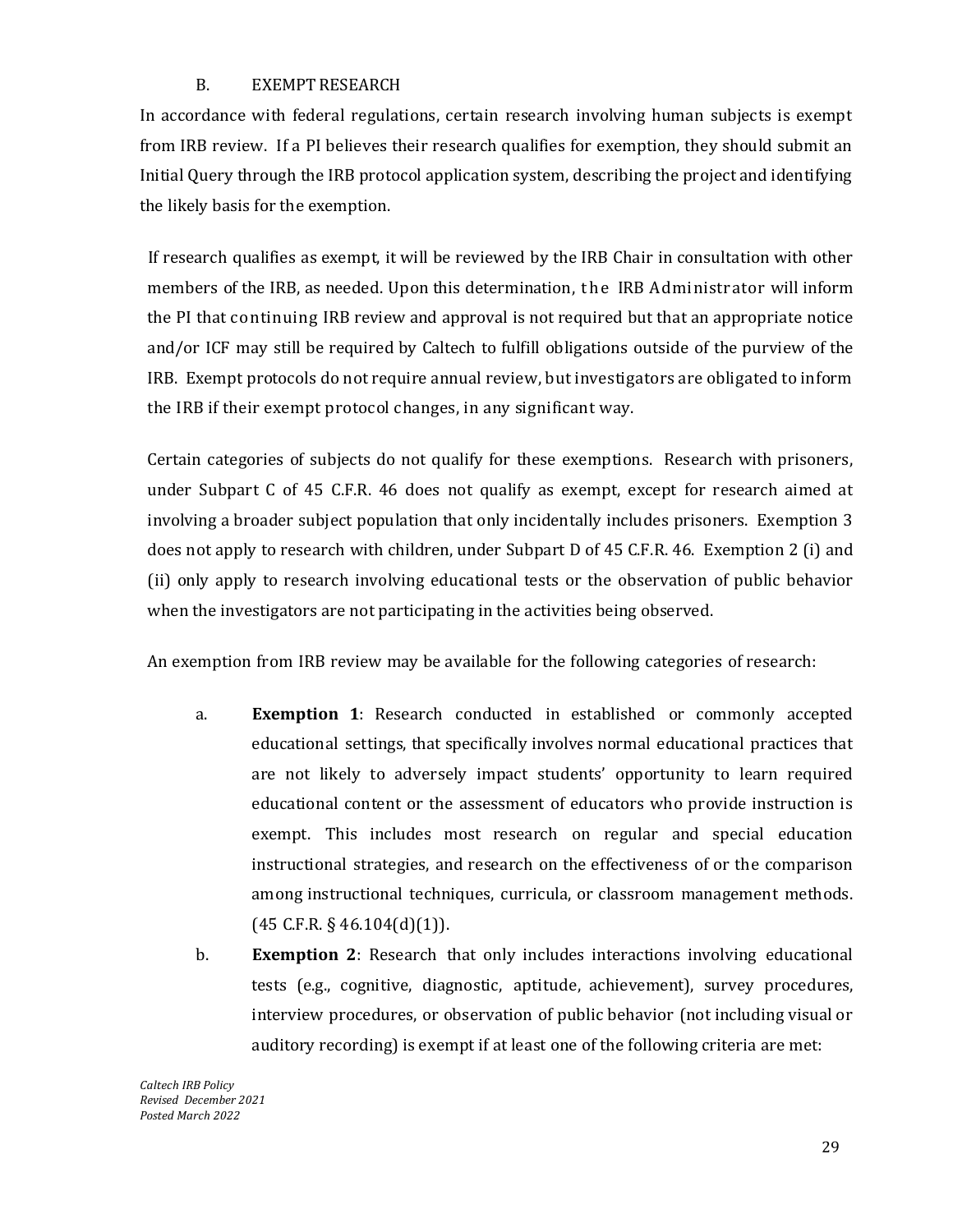- i. The information obtained is recorded in such a manner that the identity of the human subjects cannot be readily ascertained, directly or through identifiers linked to the subject  $(45 \text{ C.F.R.} \S 46.104(d)(2)(i));$
- ii. Any disclosure of the human subjects' responses outside the research would not reasonably place the subjects at risk of criminal or civil liability or be damaging to the subjects' financial standing, employability, educational advancement, or reputation (45 C.F.R. § 46.104(d)(2)(ii)); or
- iii. The information obtained is recorded by the investigator in such a manner that the identity of the human subjects can readily be ascertained, directly or through identifiers linked to the subjects, and the IRB conducts a limited IRB review<sup>[9](#page-30-0)</sup> to ensure that, when appropriate, adequate provisions to protect the privacy of subjects and maintain the confidentiality of data are in place. (45 C.F.R. § 46.104(d)(2)(iii))
- c. **Exemption 3**: Research involving benign behavioral interventions[10](#page-30-1) in conjunction with the collection of information from an adult subject through verbal or written responses (including data entry) or audiovisual recording is exempt if the subject prospectively agrees to the intervention and information collection and at least one of the following criteria is met:
	- i. The information obtained is recorded in such a manner that the identity of the human subjects cannot readily be ascertained, directly or through identifiers linked to the subject  $(45 \text{ C.F.R.} \S 46.104(d)(3)(i));$
	- ii. The disclosure of the human subjects' responses outside the research would not reasonably place the subjects at risk of criminal or civil liability or be damaging to the subjects' financial standing, employability, educational advancement or reputation (45 C.F.R. § 46.104(d)(3)(ii)); or

<span id="page-30-0"></span><sup>-&</sup>lt;br>9 <sup>9</sup> Limited IRB review is a process that is required only for certain exemptions, and does not require an IRB to consider all of the IRB approval criteria in §46.111. In limited IRB review, the IRB must determine that certain conditions, which are specified in the regulations, are met. Limited IRB review may be done via the expedited review mechanism, that is, by the Chair or an experienced IRB member designated by the Chair (although it can also be conducted by the full IRB). Continuing review is not required. [Refer to sections 45 CFR 46.109(a) and 46.109(f)(1)(ii) of the revised Common Rule.

<span id="page-30-1"></span>*Caltech IRB Policy Revised December 2021 Posted March 2022*  $10$  Benign behavioral interventions are brief in duration, harmless, painless, not physically invasive, not likely to have a significant adverse lasting impact on the subject and the investigator has no reason to think the subjects will find the interventions offensive or embarrassing. Benign behavioral interventions may include having subjects play online games, solve puzzles under various noise conditions, or having them decide how to allocate a nominal amount of receive cash between themselves and someone else.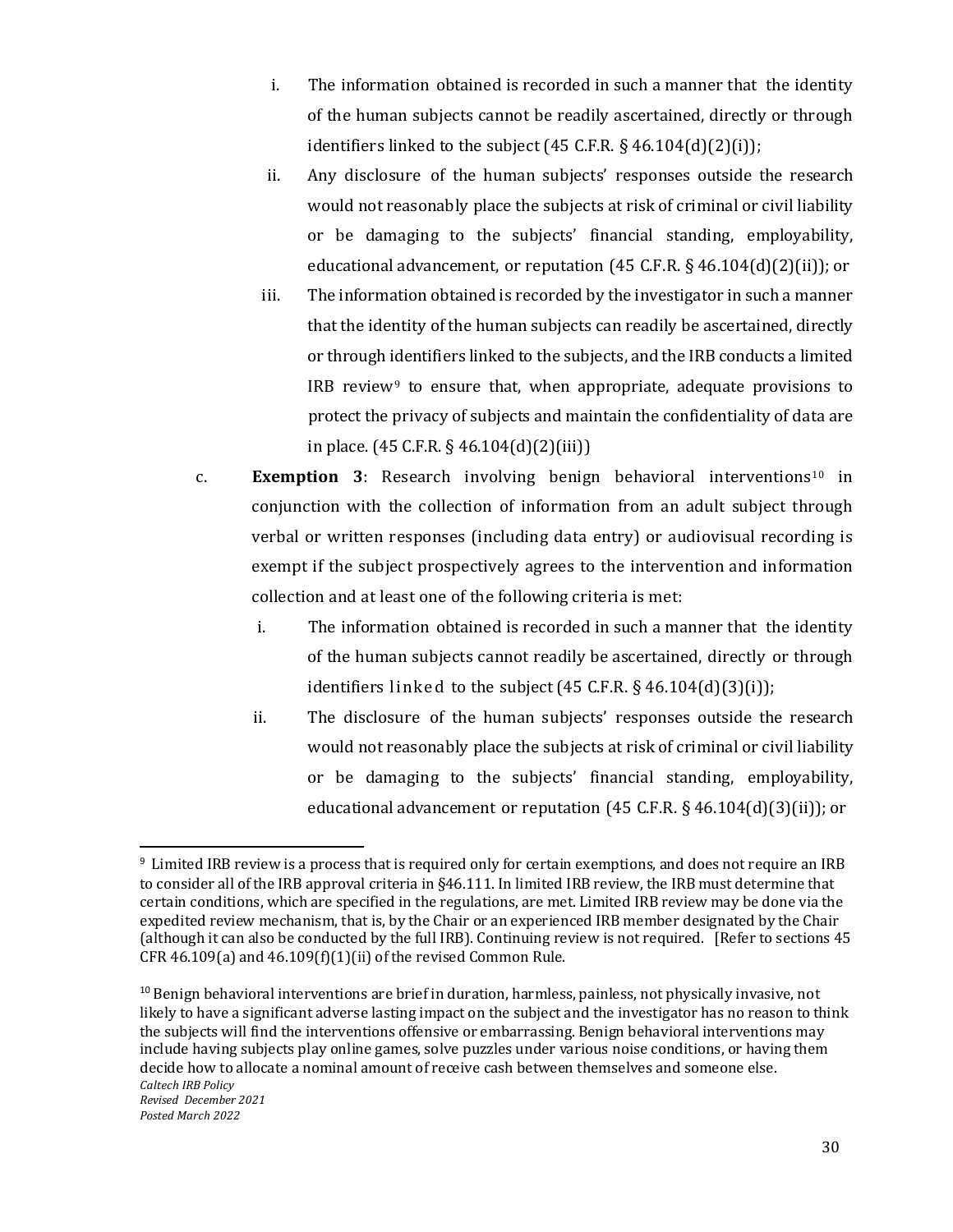iii. The information obtained is recorded by the investigator in such a manner that the identity of the human subjects can readily be ascertained, directly or through identifiers linked to the subjects and the IRB conducts a limited IRB review to ensure that, when appropriate, adequate provisions to protect the privacy of subjects and maintain the confidentiality of data are in place (45 C.F.R. § 46.104(d)(3)(iii))

If the research involves deceiving the subjects regarding the nature or purpose of the research, this exemption is not applicable unless the subject authorizes the deception through a prospective agreement to participate in research in circumstances in which the subject is informed that they will be aware of or misled regarding the nature or purposes of the research.

- d. **Exemption 4**: Secondary Research for which consent is not required: Secondary research uses of identifiable private information or identifiable biospecimens is exempt if at least one of the following criteria is met:
	- i. The identifiable private information or identifiable biospecimens are publicly available  $(45 \text{ C.F.R. } §\,46.104(d)(4)(i))$ ; or
	- ii. Information, which may include information about biospecimens, is recorded by the investigator in such a manner that the identity of the human subjects cannot readily be ascertained directly or through identifiers linked to the subjects, the investigator does not contact the subjects, and the investigator will not re-identify the subjects (45 C.F.R.  $\S$  46.104(d)(4)(ii)); or
	- iii. The research involves only information collection and analysis involving the investigator's use of identifiable health information when that use is regulated under 45 C.F.R. parts 160 and 164, subparts A and E, for the purposes of "health care operations" or "research" as those terms are defined at 45 C.F.R. §164.501 or for "public health activities and purposes" as described under 45 C.F.R. § 164.512(b); or
	- iv. The research is conducted by, or on behalf of, a Federal department or agency using government-generated or government-collected information obtained for non-research activities, if the research generates identifiable private information that is or will be maintained on information technology that is subject to and in compliance with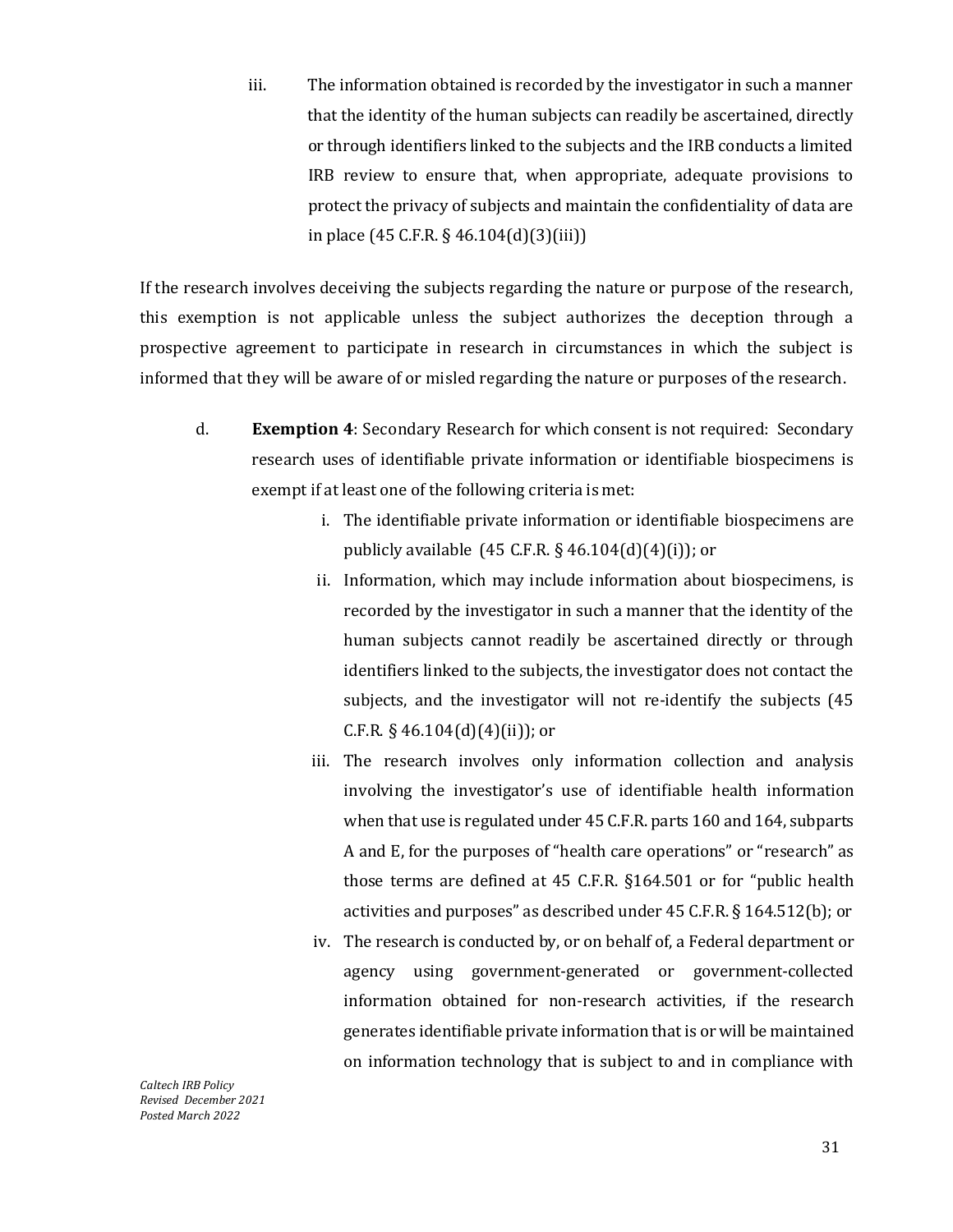section 208(b) of the E-Government Act of 2002, 44 U.S.C. 3501 note, if all of the identifiable private information collected, used, or generated as part of the activity will be maintained in systems of records subject to the Privacy Act of 1974, 5 U.S.C. 552a, and, if applicable, the information used in the Paperwork Reduction Act of 1995, 44 USC 3501 et seq.

- e. **Exemption 5**: Research or demonstration projects conducted or supported by a Federal department or agency, or otherwise subject to the approval of a US department or agency head designed to study, evaluate, improve, or otherwise examine (1) public benefit or services programs, (2) procedures for obtaining benefits under these programs, (3) possible changes or alternatives to those programs or procedures, or (4) possible changes in methods or levels of payment for benefits or services under those programs.  $(45 \text{ C.F.R.} \S 46.104(d)(5))$
- f. **Exemption 6**: Taste and quality food evaluation and consumer acceptance studies are exempt (1) if wholesome foods without additives are consumed, or (2) if a food consumed that contains a food ingredient at or below the level and for a use found to be safe, agricultural chemical or environmental containment at or below the level found to be safe, by the FDA or approved by the EPA or the Food Safety and Inspection Service of the U.S. Department of Agriculture. (45  $C.F.R. § 46.104(d)(6)$
- g. **Exemption 7**: Storage or maintenance for secondary research for which Broad Consent is required: Storage or maintenance of identifiable private information or identifiable biospecimens for potential secondary research use is exempt, provided that the IRB conducts a limited IRB review and makes the determination that Broad Consent is in accordance with the requirements for Broad Consent in this policy and that it is appropriately documented (or waiver of documentation is appropriate) and if there is a change made, for research purposes, in the way the identifiable private information or identifiable biospecimens are stored or maintained, there are adequate provisions to protect the privacy of the subjects and to maintain the confidentiality of the data.  $(45 \text{ C.F.R. } §\,46.104(d)(7))$
- h. **Exemption 8:** Secondary research for which Broad Consent is required: Research involving the use of identifiable private information or identifiable biospecimens for secondary research is exempt if(1) Broad Consent for the storage, maintenance,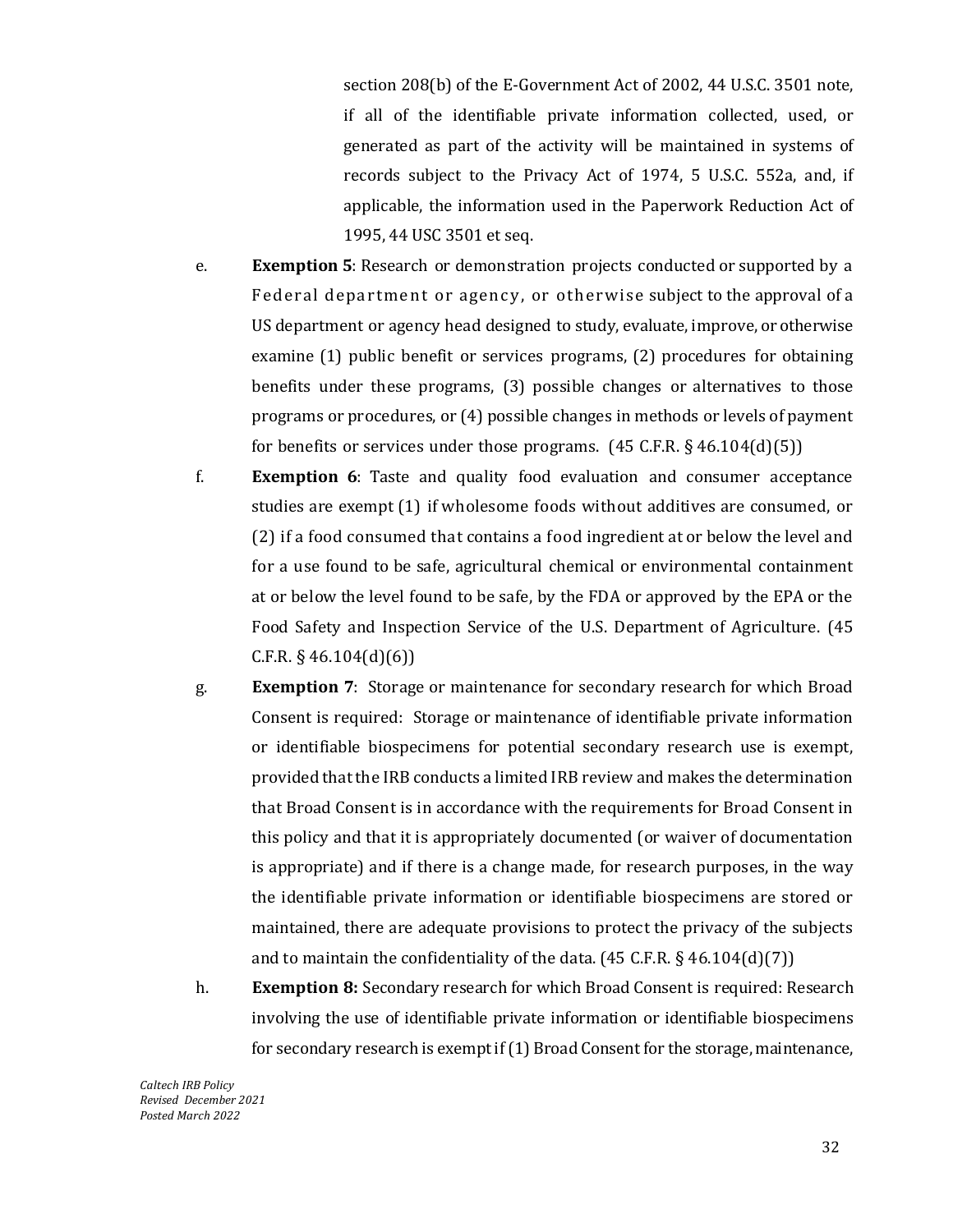and secondary research use of the identifiable private information or identifiable biospecimens was obtained in accordance with this policy, (2) the Broad Consent is documented or waiver of documentation was obtained and (3) the IRB conducts a limited review and makes the determination that the research to be conducted is within the scope of the Broad Consent referenced in this policy, and (4) the investigator does not include returning individual research results to subjects as part of the study plan. This provision does not prevent an investigator from abiding by any legal requirements to return individual research results. (45 C.F.R. § 46.104(d)(8))

### <span id="page-33-1"></span><span id="page-33-0"></span>C. CONTINUING REVIEW

### *1. FREQUENCY*

Except as provided, below, all protocols are reviewed at least annually after initial approval, and may be renewed four times (for a total of five years). In instances where the IRB determines that there may be additional risk to subjects or that subjects may be vulnerable, the IRB may require review twice a year or at a frequency appropriate to the degree of risk. Continuing review may be expedited, as provided, below. In cases where a protocol was reviewed and approved by an external IRB, annual review from that external IRB is required and documentation should be submitted to the Caltech IRB Administrator for our records, prior to work continuing at Caltech.

PIs will be notified at least 30 days before the expiration of a protocol requiring annual renewal, or de novo application. An annual renewal or de novo application must be reviewed and approved before the expiration date of the protocol (one year minus 1 day after the previous approval). If an IRB approval expires, all human subjects procedures related to the protocol must cease, including recruitment, advertisement, screening, enrollment, consent, interventions, interactions, and collection or analysis of identifiable private information. If a renewal or de novo application is pending or in review, the human subjects activity under the protocol may not resume until the IRB has reviewed and approved the protocol.

### *2. INVESTIGATOR SUBMISSION*

<span id="page-33-2"></span>PIs must submit an Application for Continuing Review to the IRB, which is found online through access.caltech.edu - IRB Submission and Review Module, and consist of: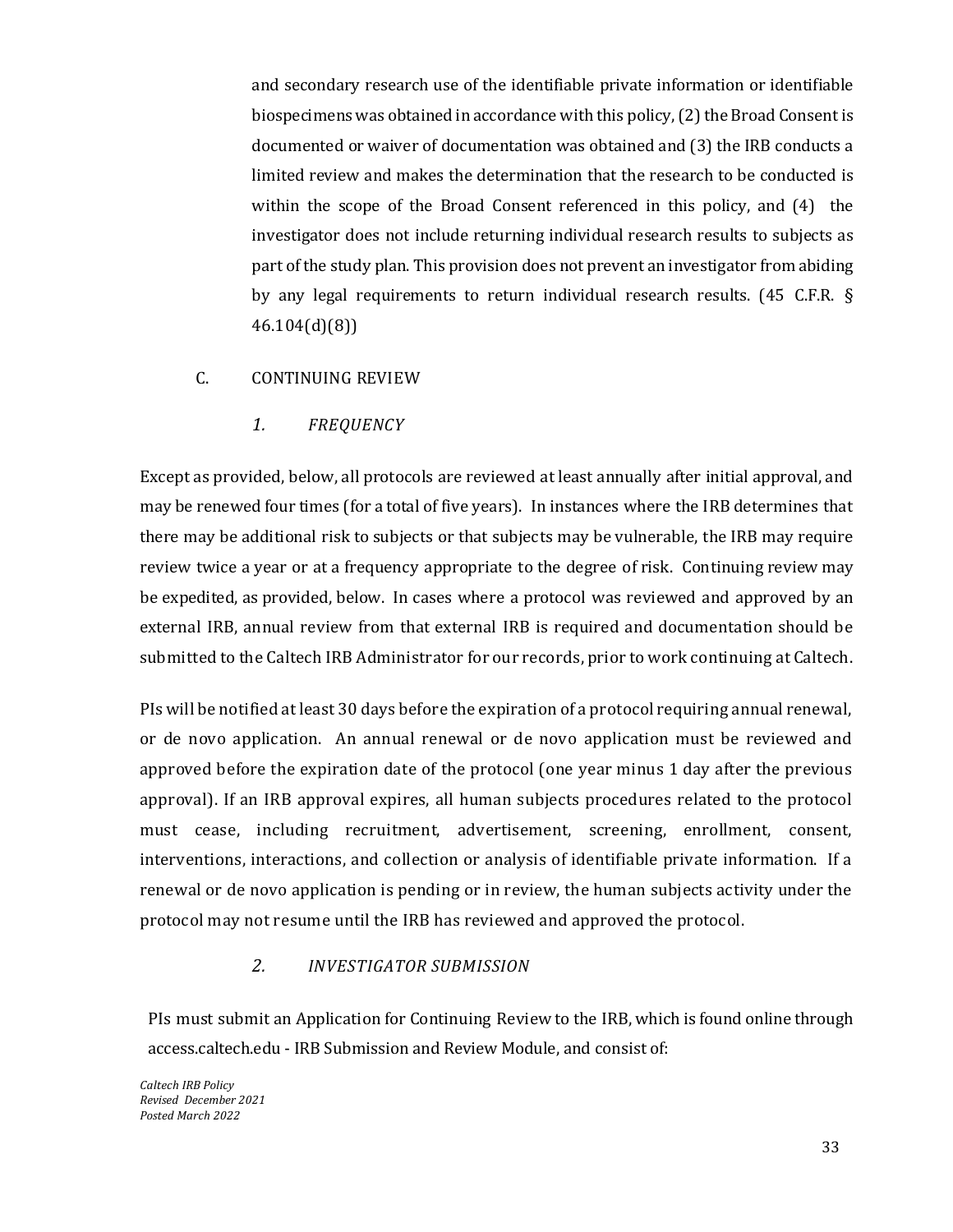- a. the approximate number of subjects enrolled in the past year. Investigators are also requested to state the total number of subjects enrolled in the study to date, in the annual progress summary box at the very beginning of the protocol renewal,
- b. a summary of adverse events and any unanticipated problems involving risks to subjects or others, and any withdrawal of subjects from the research or complaints about the research since the last IRB review,
- c. any relevant amendments or modifications to the research since the last review,
- d. any relevant multi-center clinical trial reports,
- e. any relevant reports from study data monitoring,
- f. any relevant information (particularly information about risks associated with the research),
- g. .any requested changes to the informed consent document

The IRB may also determine that additional information is necessary. Projects requiring such additional information include projects with unusual levels or types of risks to subjects. In addition, the IRB may inspect facilities where human subjects research takes place and where data and records are maintained, and may request more detailed information about the investigators' recordkeeping practices. The IRB may designate members to inspect research facilities, or may designate a third party to inspect.

# *3. APPROVAL*

<span id="page-34-0"></span>Continuing Review may be expedited as described below (Section (D)(3)).

All other Applications for Continuing Review will be reviewed by a subcommittee who will make a recommendation to the full IRB for approval, disapproval, requirement to make modifications to secure approval, or deferral. The subcommittee will be comprised of a subset of IRB members chosen by the Chair. After review, the IRB will vote on whether or not to approve, disapprove, require modifications to secure approval of, or defer the application for continuing review during a convened meeting.

# *4. NOTICE*

<span id="page-34-1"></span>The PI will be provided with notice of approval, disapproval, requirement for modifications to secure approval, or deferral of the Review application. In the event that modifications are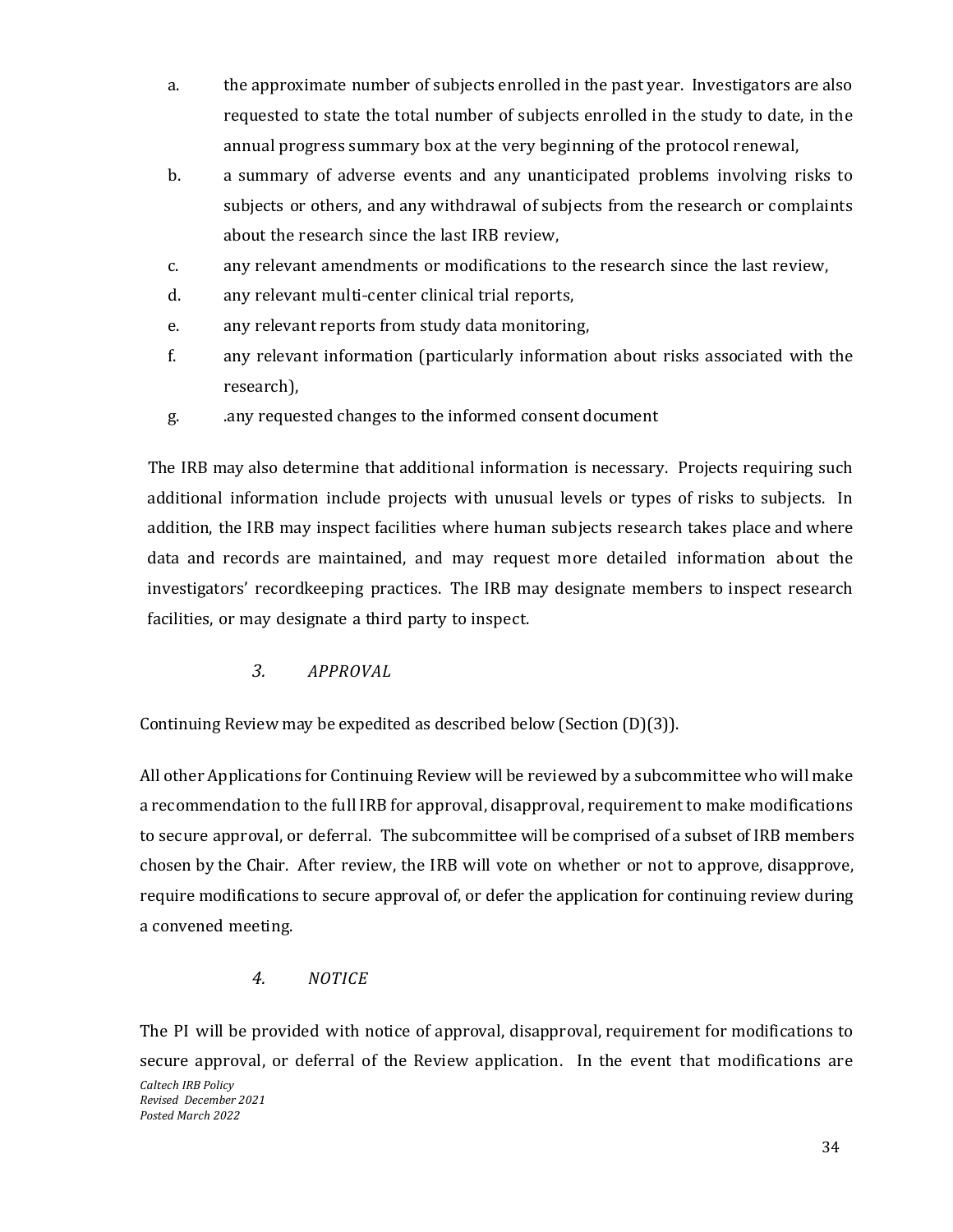needed to secure approval, the IRB Administrator will contact the PI to convey the IRB requirements and help the PI submit the required modifications. As desired by the PI, in the event of disapproval or deferral, the IRB Administrator will contact the PI to assist the PI in preparing the application for re-submission.

### <span id="page-35-1"></span><span id="page-35-0"></span>D. EXPEDITED REVIEW

### *1.* RESEARCH ELIGIBLE FOR EXPEDITED REVIEW

Expedited review typically applies to protocols that involve no more than minimal risk, and to protocols that involve well established and approved procedures (for details, please see [http://www.hhs.gov/ohrp/policy/expedited98.html\)](http://www.hhs.gov/ohrp/policy/expedited98.html). Expedited review cannot be used if the identification of the human subjects would reasonably place them at risk of liability or be damaging to the subjects in any way; or the research is classified. The following may qualify for expedited review:

- a. research on medical devices for which (i) an investigational device exemption application (21 CFR Part 812) is not required; or (ii) the medical device is cleared/approved for marketing and the medical device is being used in accordance with its cleared/approved labeling. (Category 1)
- b. collection of blood by finger, heel, ear or superficial or peripheral venipuncture, subject to height and weight requirements, provided an appropriate written contract is in place with a licensed, insured medical professional who will collect the blood (Category  $2^{11}$ ),
- c. prospective collection of biological specimens by non-invasive means (Category 3),
- d. collection of data through non-invasive procedures routinely employed in clinical practice, except for X-rays, microwaves or MRI (Category 4),
- e. collection of materials that have been already previously produced for non-research purposes, such as materials used for medical treatment or diagnosis (Category 5),

l

<span id="page-35-2"></span><sup>11</sup> Research eligible for expedited review are listed in Categories in the Federal Register, November 9, 1998 (Vol. 63, No. 216, pp. 60364-67). The Caltech IRB has opted not to exempt Category 1, which is for research on drugs and medical devices meeting certain criteria.

*Posted March 2022*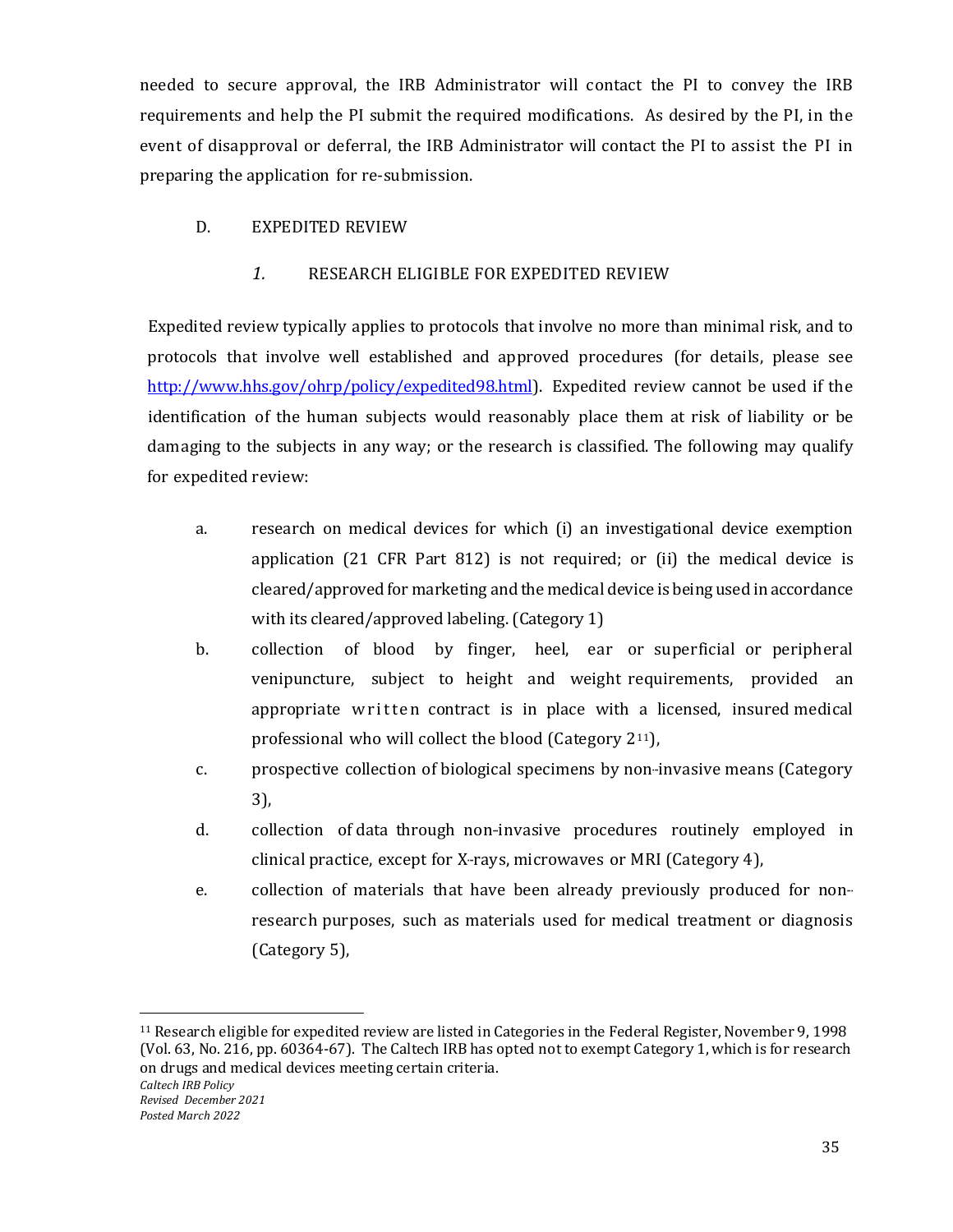- f. data from voice, digital, or image recordings made for research purposes, provided that the subjects are not identifiable (Category 6),
- g. research on individual or group characteristics or behavior (including, but not limited to, research on perception, cognition, motivation, identity, language, communication, cultural beliefs, or practices, and social behavior) or research employing survey, interview, oral history, focus group, program evaluation, human factors evaluation, or quality assurance methodologies (which may qualify as Exempt Research as well) (Category 7).
- h. amendments to previously approved protocols that involve minor changes that introduce no additional risk in previously approved research for no longer than the protocol's previously approved time period.

# *2. PROCEDURE FOR EXPEDITED REVIEW*

<span id="page-36-0"></span>If research qualifies for expedited review, it will be reviewed by the IRB Chair, by an IRB member designated by the Chair, or by a subcommittee designated by the IRB Chair, in consultation with other members of the IRB as needed. Expedited Review considers the protocol (or protocol amendment) using the same criteria as would be used by the full IRB (either for new or continuing applications) and may either approve, require modification to, or refer the research to the full convened IRB for review.

The Chair will inform each PI and the full committee of all protocols approved through the Expedited Review process. The IRB will ratify the subcommittee's approval at the next IRB meeting, or subject the protocol to further review. Any member at the full committee meeting may request a detailed explanation of an expedited protocol approval to clarify any questions related to that approval.

### *3. EXPEDITED CONTINUING REVIEW*

<span id="page-36-1"></span>The IRB may choose to review studies that were previously reviewed and approved by the IRB as expedited in its continuing review. Studies that meet the following criteria may qualify for expedited continuing review:

a. there have been no or minor changes in a protocol that was previously approved under expedited review during the period for which the approval is authorized,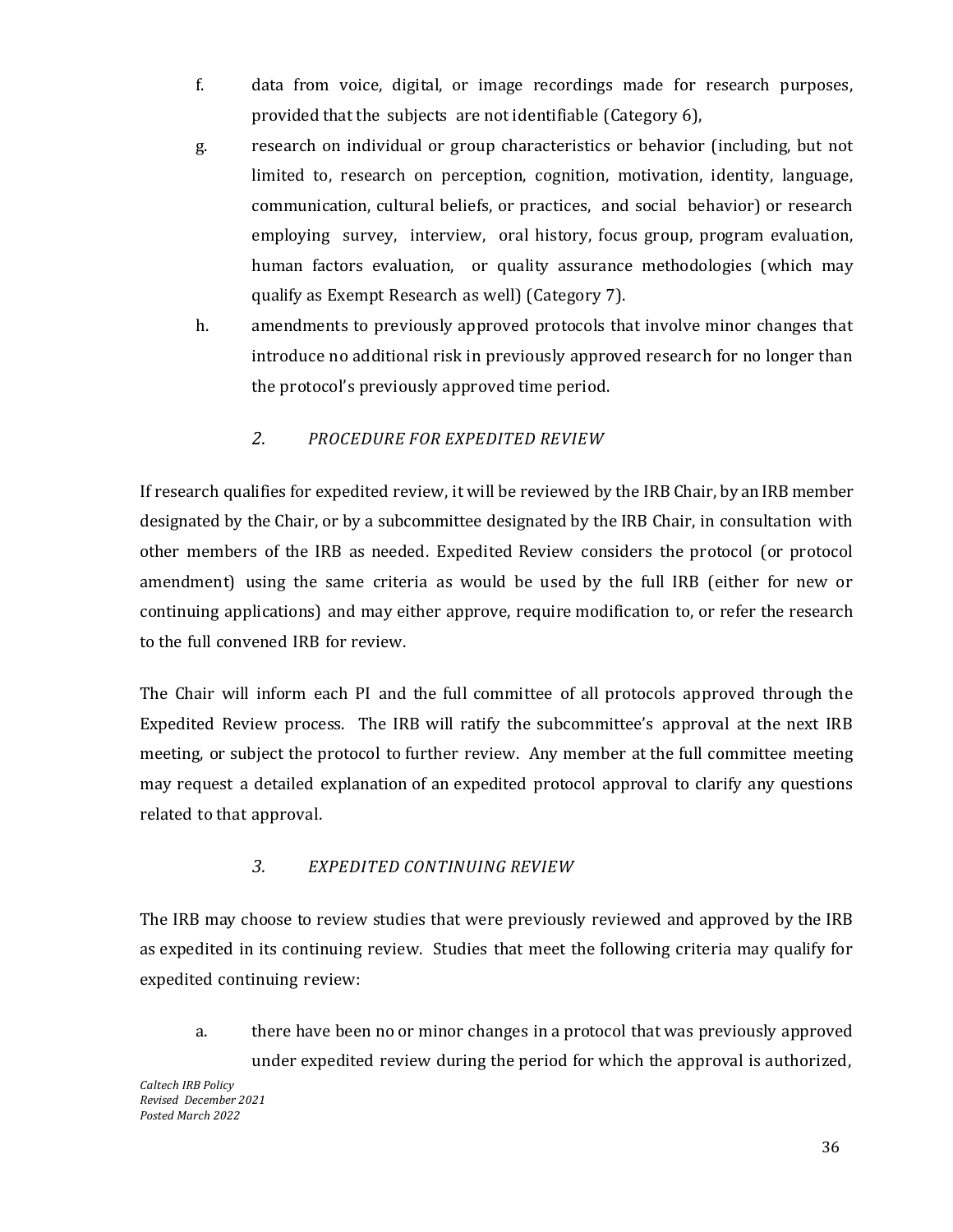- b. there have been no or minor changes in a previously approved protocol, and no relevant new information concerning that protocol (such as any reported adverse events or any other information suggesting changes in risk).
- c. the research is permanently closed to enrollment of new subjects, all subjects have completed all research-related interventions and the research remains active only for long-term follow-up of subjects,
- d. no subjects have been enrolled and no additional risks have been identified, or
- e. the remaining research activities are limited to data analysis.
- E. REVIEW OF CLASSROOM STUDIES

<span id="page-37-0"></span>Although classroom studies involving human subjects in undergraduate and graduate courses typically do not meet the regulatory definition of research (see Section II, above), Caltech's IRB should review the study before it is conducted. Protocol review of classroom studies may be considered by the IRB as exempt research. All classroom projects involved surveys or procedures involving humans should submit a query to the IRB.

# <span id="page-37-1"></span>F. COOPERATIVE RESEARCH, RELIANCE ON ANOTHER IRB, AND SINGLE IRB REVIEW

Cooperative research projects are those non-exempt research projects that involve more than one institution. In the conduct of cooperative research, each institution is responsible for safeguarding the rights and welfare of human subjects and for complying with federal regulations.

The Caltech IRB may rely on an IRB at another institution by entering into a formal reliance agreement. Similarly, the Caltech IRB may allow another institution to rely on it for protocol review through a formal reliance agreement. The formal reliance agreement should be executed through SMART IRB for institutions that participate in SMART IRB, or by a written agreement documenting (1) the relying institution's reliance on the other IRB for oversight of the research and (2) the responsibilities that each institution will undertake to ensure compliance with applicable federal, state and local regulations as well as this policy. The reliance agreement may take the form of an IRB Authorization Agreement, participation in a consortium, or use of a commercial IRB.

For cooperative research not funded by a federal agency, reliance may be practical when the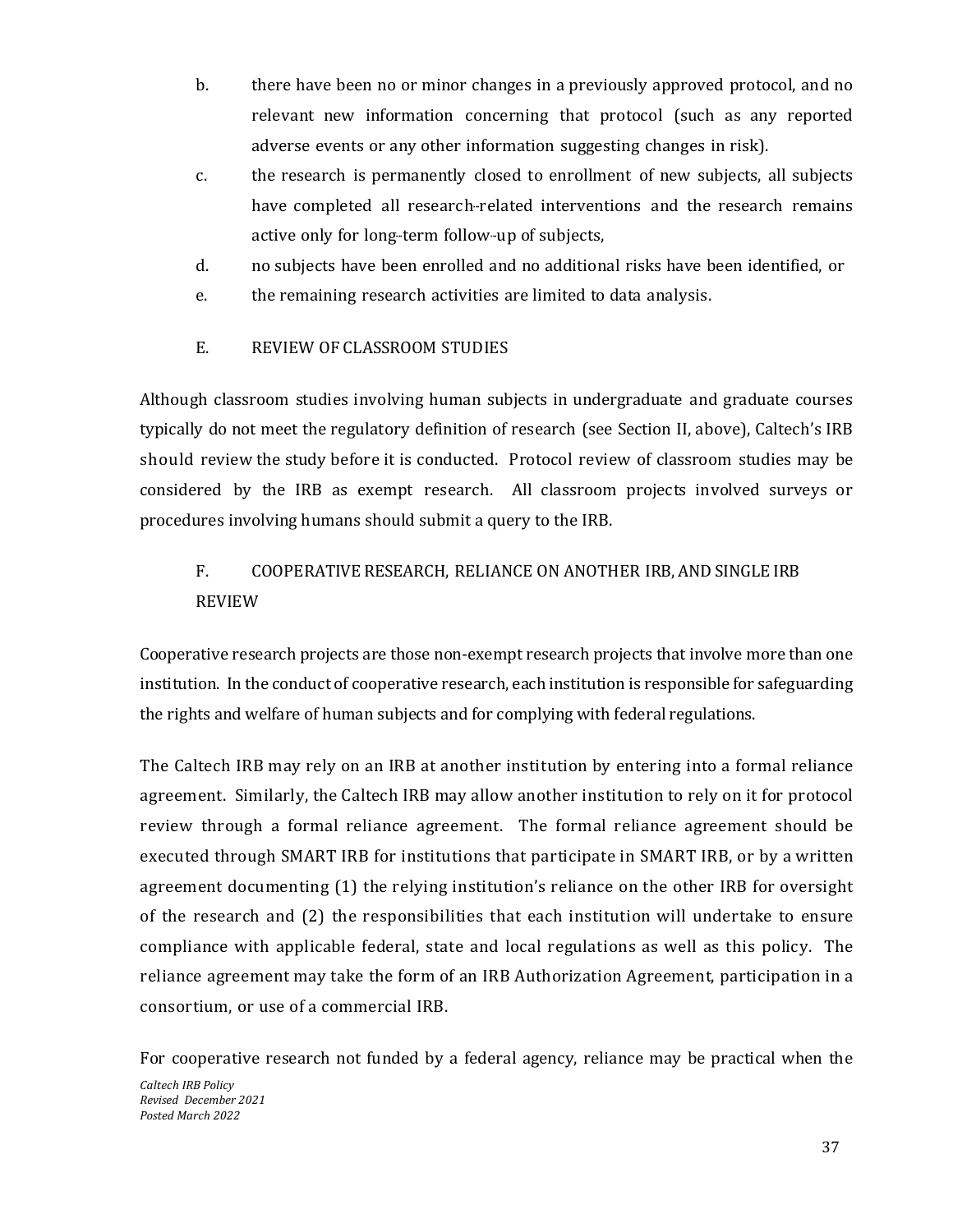study is done with a collaborator at another institution or the interaction with the human subjects is conducted at another institution. For such cooperative research carried out at multiple institutions, it may be most efficient for a single IRB to do all of the review. The documentation requirements for such reliance agreements are the same as for federally funded research.

For cooperative research not funded by a federal agency, the Caltech IRB may elect to jointly review an IRB protocol with an IRB from another institution when duplication of effort is warranted. Joint IRB review may be practical when both IRBs have particular expertise that is required to review a particular protocol, and when required by the funding agency. However, it is expected that in general it will be preferable to have a single IRB of record.

The decision to enter into reliance on another IRB or to implement joint IRB review may be made by the Chair, in consultation with the Institutional Official, or can be delegated to a subcommittee.

Reliance and cooperative research agreements when Caltech is relying on another institution's IRB may require the Caltech PI to submit a Caltech IRB application as a query, a full application, or a newly designed application specific for these type of agreements with all of the supporting documentation attached to the Caltech application (including but not limited to other institute IRB approval/ICF/application, reliance agreement, grants or other contracts, recruitment materials, etc.). With these types of cooperative research/reliance protocols, the Caltech IRB will have an informational review and discussion of the application and to provide feedback to the PI. The Caltech IRB will agree not to approve or disapprove a protocol when relying on another institution's IRB. If another institution wishes to rely upon the Caltech IRB, the protocol will be reviewed in accordance with our full committee review requirements.

Since Caltech does not have research medical or hospital facilities, *in vivo* human testing of new drugs and biologics developed at Caltech cannot be conducted on campus or at JPL.<sup>[12](#page-38-0)</sup> Such

<span id="page-38-0"></span> $12$  Drugs include articles intended for use in the diagnosis, cure, mitigation, treatment, or prevention of disease, and articles (other than food) intended to affect the structure or any function of the body (21 U.S.C.  $§$  321(g)(1)).

Biological products include viruses, therapeutic serums, toxins, antitoxins, vaccines, blood, blood components and derivatives, allergenic products, proteins (except chemically synthesized polypeptides) applicable to the prevention, treatment, or cure of a disease or condition (42 U.S.C. § 262(i)). Some biological products, commonly referred to as biologics, also meet the regulatory definition of drug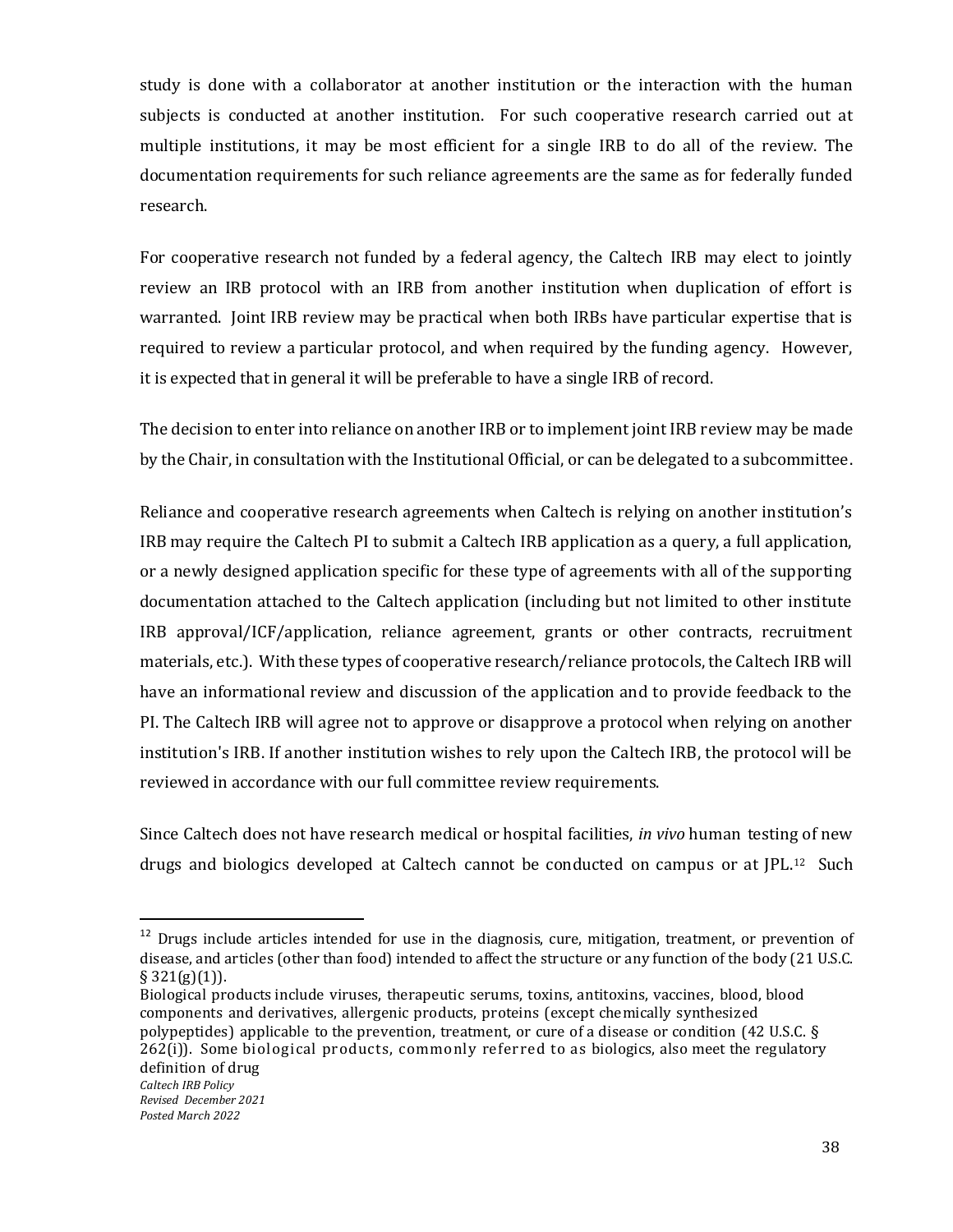studies may only be conducted off site, either pursuant to a written agreement with a collaborator at a medical institution with adequate facilities, significant clinical trial experience and appropriate medical expertise, or by contracting the services of a professional clinical research organization. Caltech must enter into a formal agreement with the IRB of the collaborating medical institution or clinical research organization agreeing to either jointly review or rely on the external institution or organization's IRB review of the protocol.

# <span id="page-39-0"></span>G. APPLICATIONS AND PROPOSALS LACKING DEFINITE PLANS FOR INVOLVEMENT OF HUMAN SUBJECTS A.K.A "DELAYED ONSET OF RESEARCH" OR A "118 DETERMINATION MEMO"

Section 45 CFR § 690.118 of the Federal Policy for the Protection of Human Subjects and 45 CFR 46.118 of the "Common Rule" state that certain types of applications for grants, cooperative agreements, or contracts are submitted to Federal departments or agencies with the knowledge that subjects may be involved within the period of support, but where definite plans would not normally be set forth in the application or proposal. These include activities such as institutional type grants when selection of specific projects is the institution's responsibility; research training grants in which the activities involving subjects remain to be selected; and projects in which human subjects' involvement will depend upon completion of instruments, prior animal studies, or purification of compounds. Except for research waived under §46.101(i) or exempted under §46.104, no human subjects may be involved in any project supported by these awards until the project has been reviewed and approved by the IRB, as provided in this policy, and certification submitted, by the institution, to the Federal department or agency component supporting the research.

A funding agency may request that the PI provide a memo or notification of the "Delayed Onset of Research" or a "118 Determination Memo". The decision to grant a "118 Determination" can be made by the Chair, the Institutional Official, or the IRB Administrator in consultation with the Institutional Official. The initial application for a "118 Determination" will require the Caltech PI to submit a Caltech IRB Initial Query application (or a newly designed application specific for these type of agreements) with all of the supporting documentation attached to the Caltech application (including but not limited to the proposal, and the specific request from the federal granting agency for a "118 Determination" memo, if applicable). It is recommended that you consult with the IRB when drafting your proposal to verify that a "118 Determination" is appropriate for your study.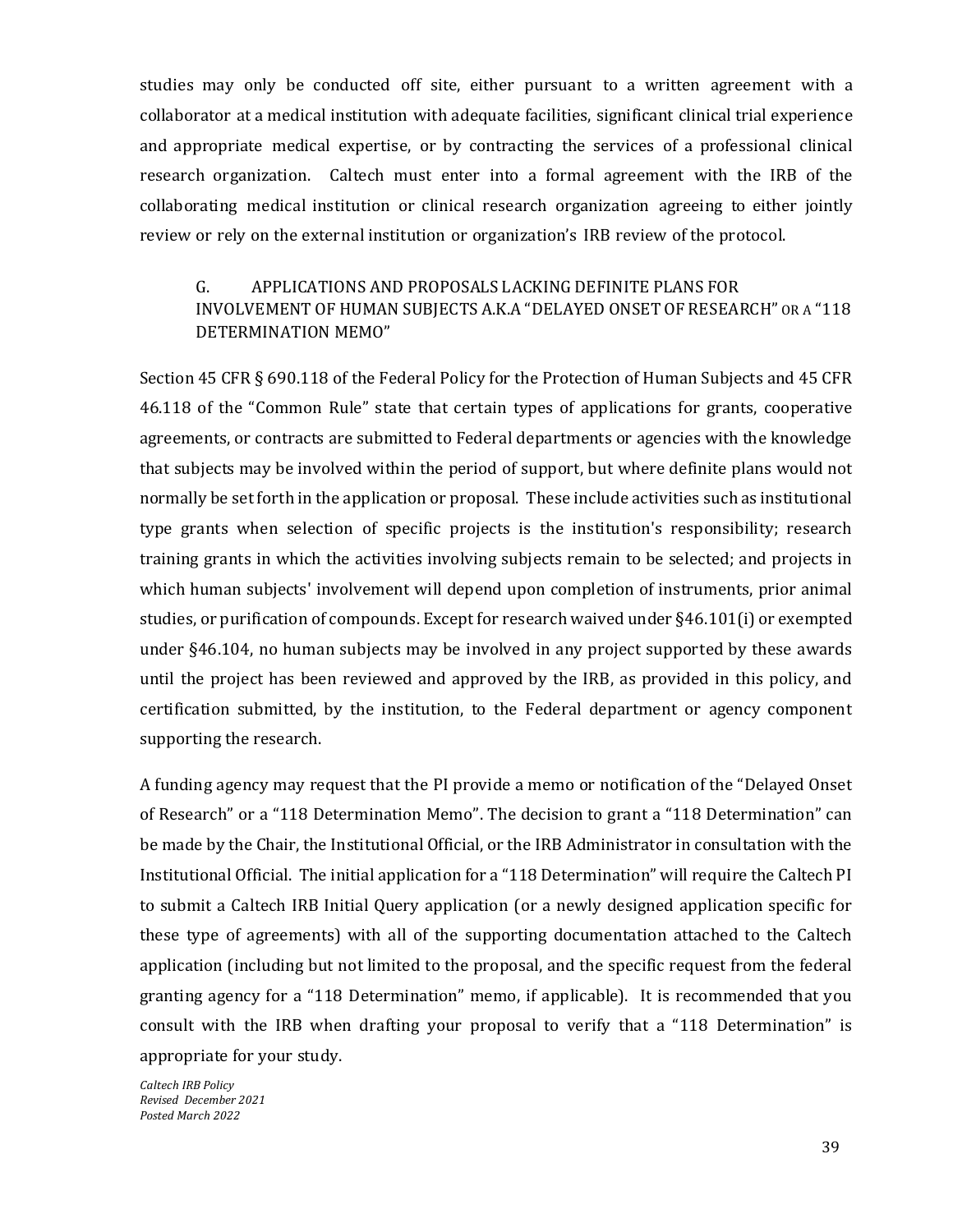#### H. REVIEW OF FDA-REGULATED RESEARCH: RESEARCH ON DEVICES

<span id="page-40-0"></span>All studies of investigational devices, unless exempt from the regulation, must have an Investigational Device Exemption (or its equivalent) approved by the IRB for Non-Significant Risk (NSR) devices, or from the IRB and FDA for Significant Risk (SR) devices before the study may begin.[13](#page-40-2) An approved Investigational Device Exemption (IDE) allows for the discovery and development of useful devices intended for human use without FDA premarket approval for sale or meeting regulatory performance standards. A PI must submit an IDE application to the FDA to use a significant risk device in an investigation, and may not begin the investigation until the IDE is approved  $(21 \text{ C.F.R. } § 812.20)$ .

Before submitting an IDE for an investigator-led trial, the PI must submit and IRB application and include that an IDE is being requested. For use of a NSR device, a PI must submit an IRB application, with the PIs determination, to the IRB for review and approval. For use of a SR device, an IDE application to the FDA to use a significant risk device in an investigation, and may not begin the investigation until the IDE is approved (21 C.F.R. § 812.20).

The IRB can assist the investigator in preparing the necessary documentation for the IDE application. See Section  $(5)(H)(1)-(4)$  for additional information on risk determination.

Whether studies on medical devices involving human subjects may be conducted on campus or at JPL depends on the level of risk to the subjects. All studies involving FDA-regulated research must be done in accordance with all of the applicable regulations and Caltech policies described in this document.

### *1.* RISK CLASSIFICATION FOR DEVICES

<span id="page-40-1"></span>a. Significant Risk Devices: These devices pose serious risk to the health, safety, or welfare of a subject, and include, but are not limited to, implants, devices that support or sustain human life, and devices that are of substantial importance in diagnosing or treating disease. Significant risk devices must have an

<span id="page-40-2"></span><sup>&</sup>lt;sup>13</sup> Devices in this context are medical devices, including instruments, apparatuses, and implants that are intended for use in the diagnosis of disease or other conditions, or in the cure, mitigation, treatment, or prevention of disease (21 U.S.C. § 321(h)).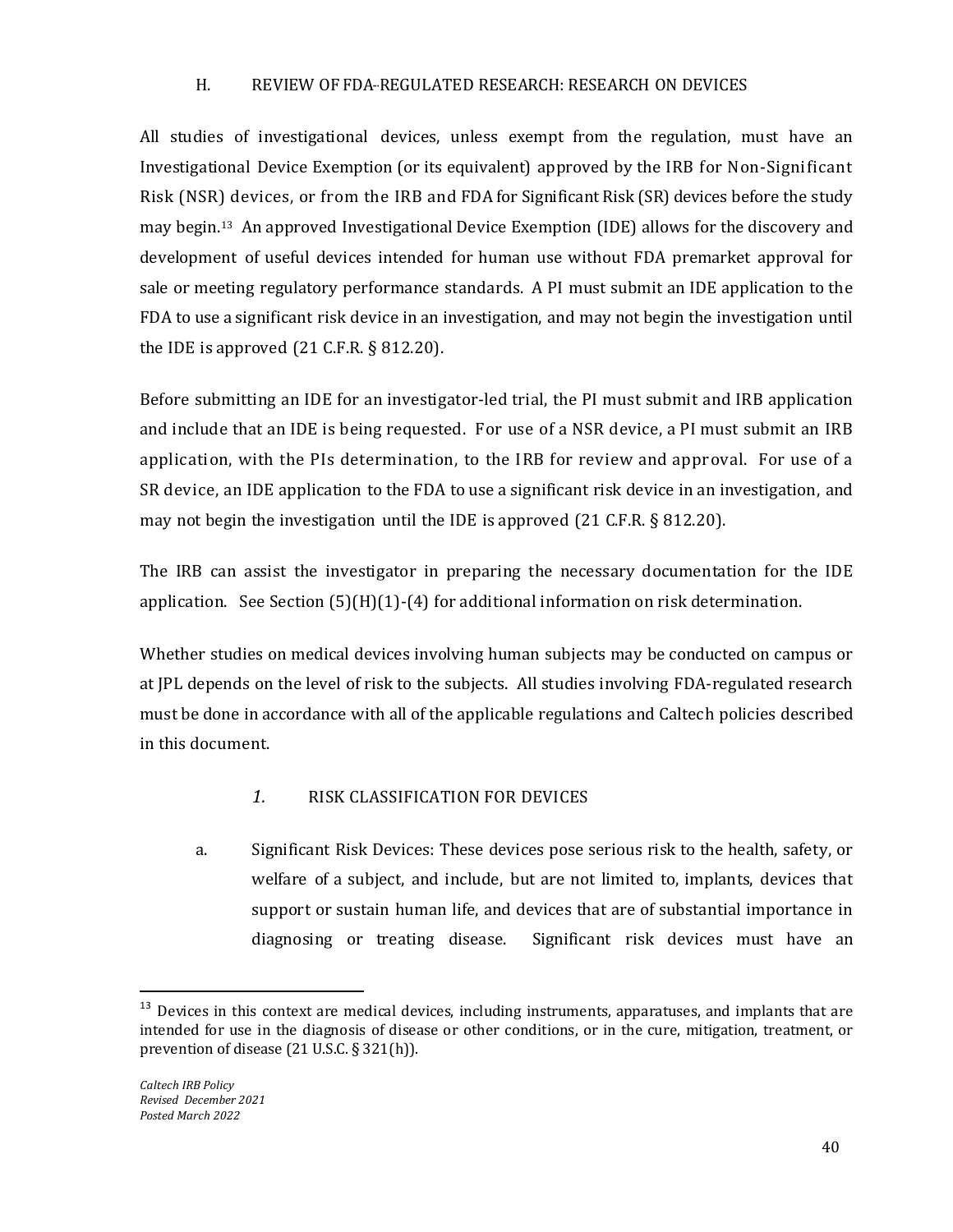Investigational Device Exemption (IDE), 510(k) premarket notification to the FDA, premarket approval (PMA), humanitarian device exemption (HDE), or similar approval approved by the FDA before a study may proceed.

b. Non-Significant Risk Devices: These devices are defined as investigational devices that do not meet the definition of a significant risk device. Nonsignificant risk devices are devices that do not pose a significant risk to the human subjects. Examples include most daily-wear contact lenses and lens solutions, and some experimental non-invasive devices. . A non-significant risk device study requires only IRB approval prior to initiation of a clinical study. Sponsors of studies involving non-significant risk devices are not required to submit an IDE application to the FDA for approval. Submissions for nonsignificant device investigations are made directly to the IRB of each participating institution. Sponsors should present to the reviewing IRB an explanation why the device does not pose a significant risk. If the IRB disagrees and determines that the device poses a significant risk, the sponsor must report this finding to the FDA within five working days  $[§812.150(b)(9)]$ . The FDA considers an investigation of a non-significant risk device to have an approved IDE when the IRB concurs with the non-significant risk determination and approves the study.

c. Exempt devices: These devices do not pose significant risk to subjects and are exempt from the requirements of 21 C.F.R. § 812.2(b).

Studies involving testing of a device for consumer preference, testing of a device modification, testing of two or more devices in commercial distribution if the testing does not collect safety or effectiveness data, and does not put subjects at risk may be exempt. However, studies of a medical device which has already been approved by the FDA where the device is to be used or investigated in accordance with the indications in the FDA approved labeling are exempt; however studies of an FDA approved device for a new, unapproved use are not exempt.

Diagnostic device studies may be exempt as long as the testing is non-invasive, does not require an invasive sampling procedure that presents a significant risk, does not by design or intention introduce energy into a subject, and is not used as a diagnostic procedure without confirmation of the diagnosis by another, medically established diagnostic product or procedure (21 C.F.R. §

*Caltech IRB Policy Revised December 2021 Posted March 2022*  $812.2(c)$ ).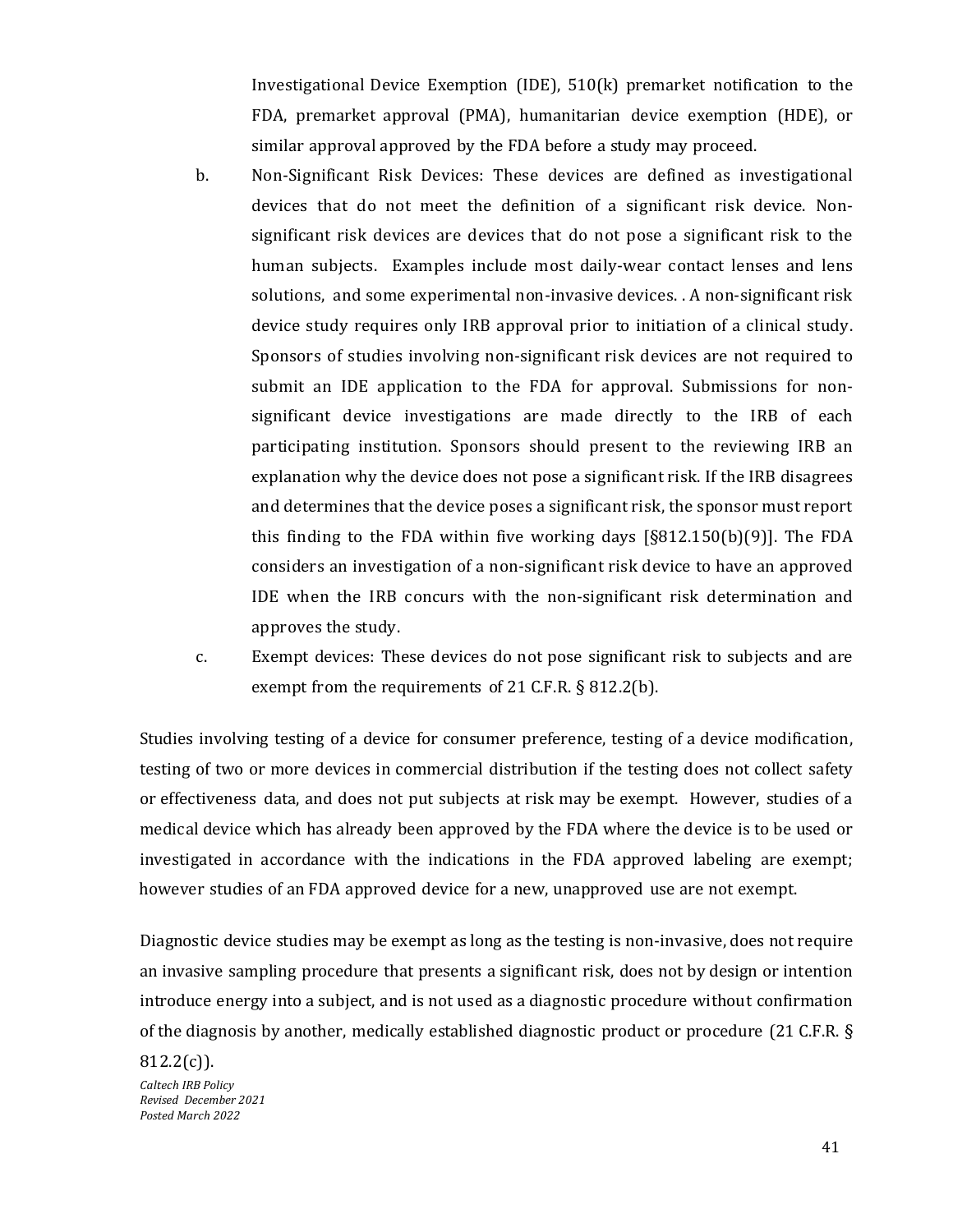### *2. DETERMINING THE RISK CLASSIFICATION*

<span id="page-42-0"></span>The Caltech IRB has the responsibility to determine the level of risk. The IRB shall rely upon the FDA determination when available, as well as the information provided in the protocol submission, and any additional information provided by the PI.

If there has been a determination of Significant Risk by the FDA, the study will be treated as a Significant Risk study under these policies. If the PI considers the device to be a Significant Risk Device and has submitted an application for an Investigational Device Exemption (or its equivalent) to the FDA, the IRB shall wait for the IDE approval from the FDA to review the protocol for approval.

The IRB requires that all devices used in a study are listed in the protocol. If the PI considers an investigational device to be a Non-Significant Risk or an exempt device, the PI will state their initial recommendation that the device is exempt or Non-Significant Risk, and provide a risk assessment and rationale as to why the IRB should consider the device exempt or Non-Significant Risk. Information provided should include a description of the device, a risk assessment, reports of prior investigations with the device (if any), the proposed investigational plan, the subject selection criteria, and rationale for why the study should be considered a non-significant risk or exempt device.

If the PI considers the device to be a Non-significant risk or exempt device, the protocol shall include an explanation of this determination and information that will be helpful for the IRB to determine the risk. In addition to the requirements of every protocol submission, a protocol submission for a study involving an investigational device should include:

- a. description of the device,
- b. the FDA classification of the device, if applicable, i.e., Class I (lowest risk), II, or III (highest risk),
- c. reports of prior investigations using the device,
- d. risk assessment,
- e. rationale for why the study should be considered exempt or non-significant risk, and
- f. any other substantiation information.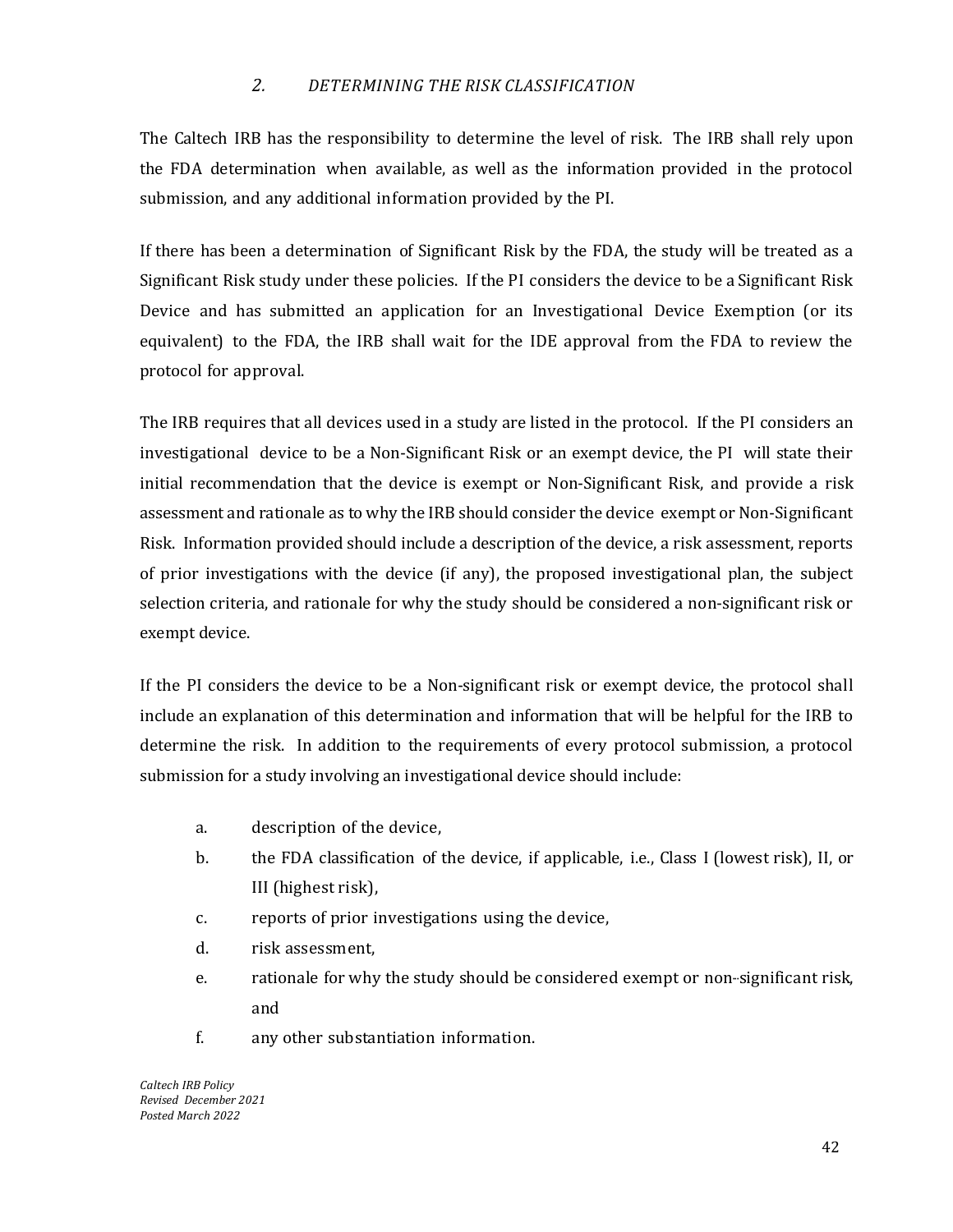If the PI considers the device to be a non-significant risk or exempt device, and the IRB disagrees or cannot determine the risk, the PI or the IRB may ask the FDA to make or assist with a risk determination. If the PI considers the device to be a non-significant risk or exempt device, the IRB may agree, but in case of disagreement, the IRB has the discretion to consider the device as a significant risk device.

### *3. STUDIES ON SIGNIFICANT RISK DEVICES*

<span id="page-43-0"></span>Similar to studies involving drugs and biologics, studies of significant risk devices developed at Caltech cannot be conducted on campus or at JPL. Such studies may only be conducted off site, pursuant to a written agreement with a collaborator at a medical institution with adequate facilities, significant clinical trial experience, and appropriate medical expertise or by contracting the services of a professional clinical research organization. Caltech must enter into a formal agreement with the IRB of the collaborating medical institution or clinical research organization to agree to either joint review or rely on the external institution or organization's IRB review of the protocol. The external IRB must be properly constituted according to all regulations, and must include members with appropriate expertise for the study. Notice of the external IRB's determination will be provided to the Caltech IRB in accordance with the joint review or reliance agreement. The protocol must be approved by one or both IRBs (as appropriate) before the study may begin.

### *4. STUDIES ON NON-- -SIGNIFICANT RISK DEVICES*

<span id="page-43-1"></span>If the IRB makes the determination that the study involves a non-significant risk device, the IRB may approve the study.

The IRB may review protocols for studies on non-significant risk and exempt devices developed at Caltech to be conducted on campus and at JPL. However, the IRB may also opt for an external IRB review, or may require that a collaborator at a medical institution or an external professional clinical research organization be involved in the study.

### <span id="page-43-2"></span>I. SPECIAL CIRCUMSTANCES AND VULNERABLE POPULATIONS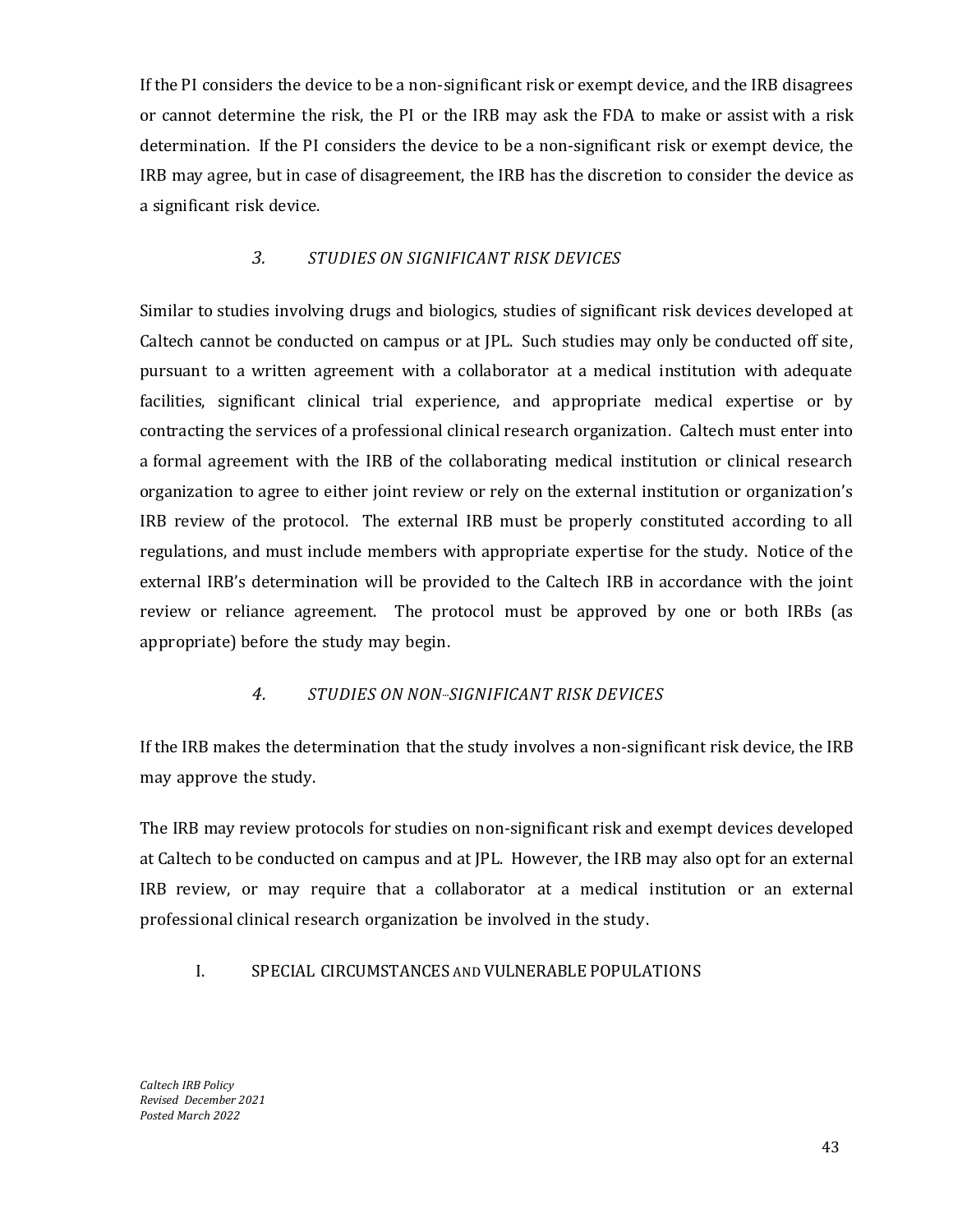Research involving vulnerable,<sup>[14](#page-44-1)</sup> medically complex<sup>[15](#page-44-2)</sup> populations, and other special circumstances may require additional human subjects training. The additional courses have been determined by the IRB and are available through CITI at access.caltech.edu.

# *1. MINORS (CHILDREN)*

<span id="page-44-0"></span>Research involving non-neonate subjects, who are under the age of 18 years and therefore have not attained the California legal age for consent and who are not wards of the state or any other agency are "minors" or "children" in the context of human subjects research.

When a minor will be included in a human subjects study, the researchers who will be collecting data must meet requirements provided in Caltech's [Staff Personnel Memoranda on Minors](https://hr.caltech.edu/documents/8-pm09-1.pdf) (PM) and abide by Caltech's [Standards for Interacting with Minors](https://ctlo.caltech.edu/documents/3773/standards_for_interacting_with_minors.pdf) (Standards). Meeting such requirements may include completion of online mandatory reporter training or submitting to a background check.

In addition to specialized informed consent requirements and human subjects protections for minors, there may be testing restrictions or requirements related to collecting data from minors imposed by the IRB based upon the Caltech PM or Standards, referenced above. For example, there may be a requirement to have an additional adult researcher present whenever collecting data from a minor.

Research involving minor subjects may be exempt from IRB review, as described above in sections V(D), and V(E)) of this policy. As described above in section V(E)(b.), educational tests, surveys, interviews and observation of public behavior research with minors may be exempt ONLY when the research involves observations of the subjects' public behavior AND the researcher is NOT participating in the activities being observed.

If the research on minors is not exempt from IRB review, the research will be reviewed by the IRB to ensure that all of the standard Caltech requirements for review and approval are met, as

<span id="page-44-1"></span> $14$  Vulnerable populations is defined as subjects vulnerable to coercion or undue influence, such as children, prisoners, individuals with impaired decision-making capacity, or economically or educationally disadvantaged persons.

<span id="page-44-2"></span>*Caltech IRB Policy Revised December 2021 Posted March 2022* <sup>15</sup> Medically complex subjects may include pregnant women and other conditions with complex care needs.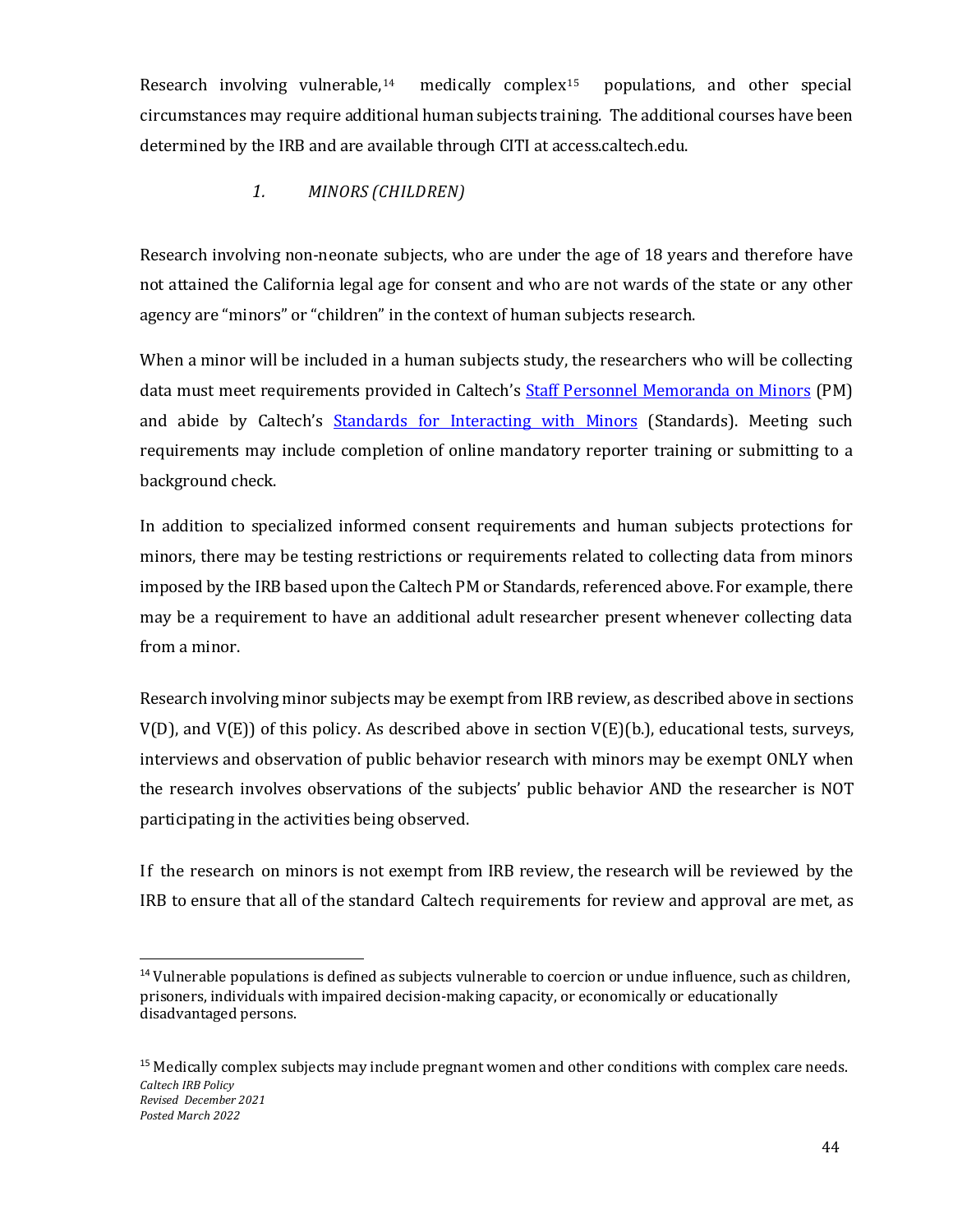well as to ensure that (1) the consent process requires assent of the child, as well as the consent of at least one parent or guardian, and (2) the research does not involve greater than minimal risk unless the prospect of direct benefit to the subject justifies the risk or the research is likely to yield generalizable knowledge about the child's disorder or condition (see Figure).

When, in the judgment of the IRB, some or all of the minor subjects are not capable of providing assent, the IRB may approve research where the assent of some or all of the subjects is not required.



\*With certain exceptions, for example both parents may not be required to consent when one parent is deceased, not available, or only one parent has legal responsibility for the child, or the IRB may determine parental consent is unreasonable for the subject population, for example, in studies of neglected or abused children

For research that involves only minimal risk, or a small increase over minimal risk where the prospect of direct benefit to the subject justifies the risk, consent of at least one parent is required. When the research involves a small increase over minimal risk and there is no prospect of direct benefit to individual subjects to justify the risk, but where the research is likely to yield generalizable knowledge about the subjects' disorder or condition which is of vital importance for the understanding or amelioration of the subjects' disorder or condition, the consent of both parents is required unless one parent is deceased, unknown, incompetent, or not reasonably available, or when only one parent has legal responsibility for the care and custody of the child. In addition, if the IRB determines that it is unreasonable to obtain parental consent for the subject population, e.g., neglected or abused children, it may waive the consent requirements, provided an appropriate mechanism for protecting the children who will participate as subjects in the research is substituted, and provided further that the waiver is not inconsistent with federal, state, or local law. If the research meets these criteria, the IRB may elect to approve the research. If the research meets the criteria described in Section V(C), it may be approved in an expedited review.

# *2. NEONATES, PREGNANT WOMENAND FETUSES*

<span id="page-45-0"></span>Research involving neonates, pregnant women and fetuses will be reviewed in a convened meeting of the IRB to ensure that all of the standard Caltech requirements for review and approval are met as well as to ensure that the research is compliant with all federal regulations.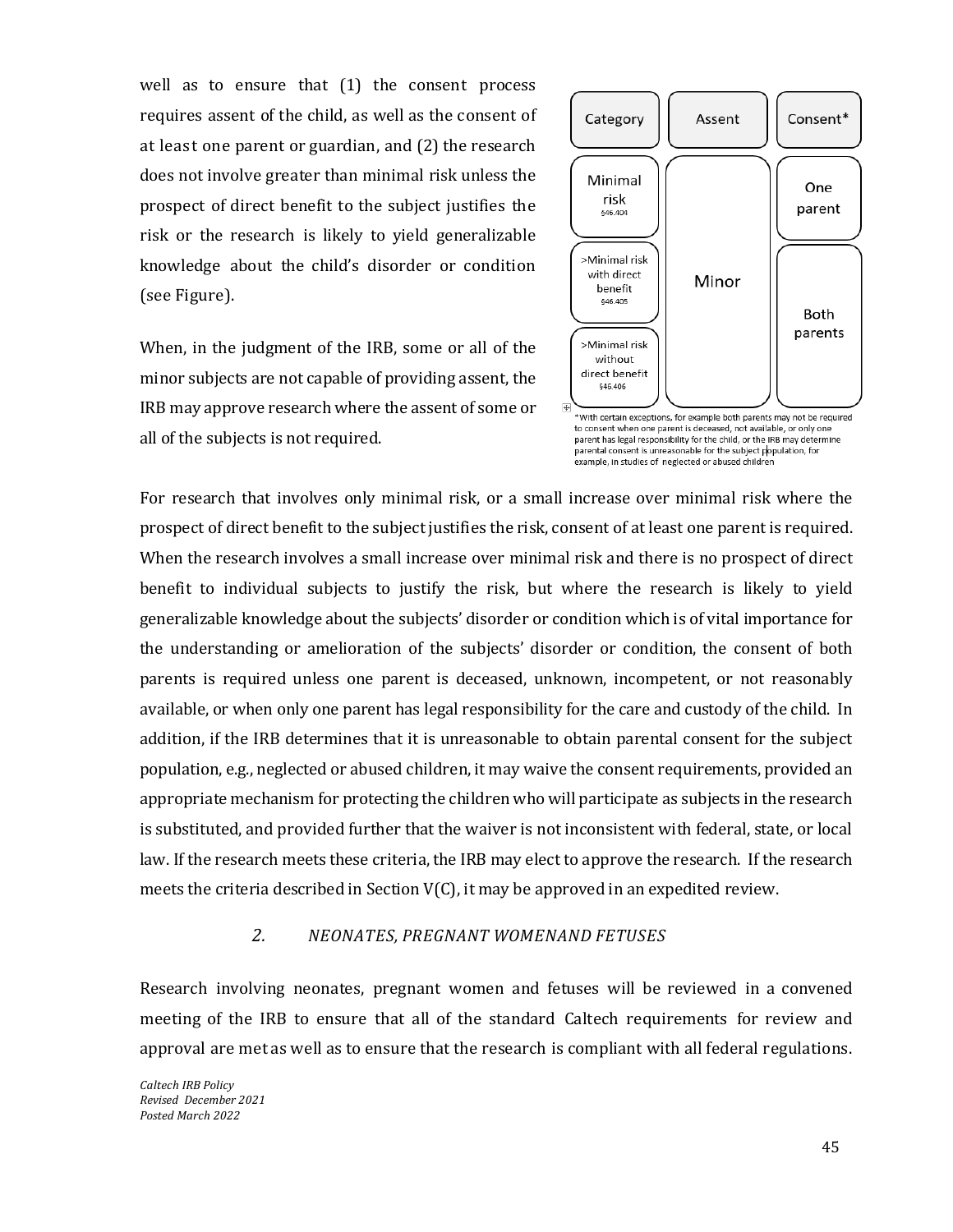### *3. PLACENTA AND A NON-- -VIABLE FETUS, OR FETAL MATERIAL*

<span id="page-46-0"></span>Research involving placental material collected after delivery of the placenta, or a non-viable fetus or fetal material will be reviewed by the IRB to ensure compliance with applicable federal, state, and local laws and regulations for such activities. If the material is linked to individually identifiable information such that a living individual could be identified, directly or indirectly, through the identifiers, then the living individual will be considered a research subject and the protocol will be subject to review and approval pursuant to the standard Caltech IRB requirements.

### *4. PRISONERS*

<span id="page-46-1"></span>If a protocol involves an individual involuntarily confined or detained in a penal institution (prisoner), the IRB will invite the prisoner or a prisoner representative to participate in its review. Research involving prisoners will be reviewed by the entire IRB to ensure that all of the standard Caltech requirements for review and approval are met as well as to ensure that the research is compliant with all federal regulations.

### *5. STUDIES INVOLVING PHYSICAL CONTACT WITH SUBJECTS*

<span id="page-46-2"></span>Research may require the investigator to have physical contact with subjects. If physical contact is expected, the nature of the contact needs to be disclosed in the ICF. (See *[SOP 6: Physical Contact](https://researchcompliance.caltech.edu/documents/18734/IRB_SOP_06_Physical_Contact_with_Human_Subjects_03-2021.pdf)  with [Human Subjects](https://researchcompliance.caltech.edu/documents/18734/IRB_SOP_06_Physical_Contact_with_Human_Subjects_03-2021.pdf)*) In general, for the safety and security of both the subject and the investigators, PIs should avoid one-on-one situations where physical contact is expected, be aware of situations which actions can be misconstrued by others, be professional and maintain high standards of personal behavior at all times, maintain appropriate physical boundaries at all times and touch subjects only when necessary and only in ways that are appropriate, public and nonsexual. It is recommended that when physical contact with a subject is expected, there are two attentive investigators in the room. Exceptions to this policy will be reviewed on a case by case basis.

# <span id="page-46-3"></span>VI. INVESTIGATOR RESPONSIBILITIES,NONCOMPLIANCE, PROTOCOL DEVIATIONS, AND VIOLATIONS

<span id="page-46-4"></span>A. RESPONSIBILITIES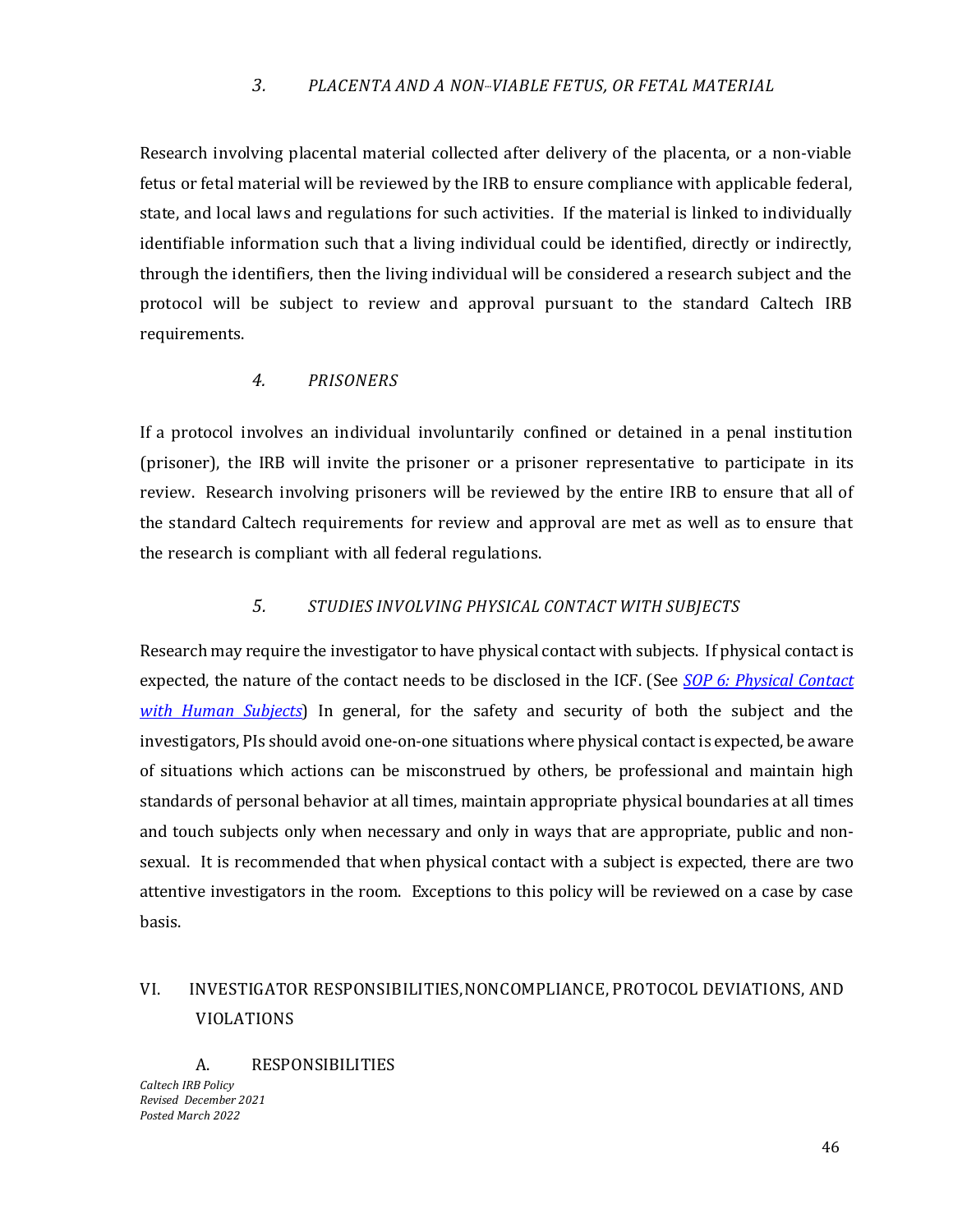The responsibility for compliance with the policies of the IRB rests, first and foremost, with the PI. Each PI must be educated regarding basic knowledge of ethical research with human subjects, adhere to the timely submission of required documents to the IRB, and ensure compliance with rules and regulations among the research team.

The PI is responsible for ensuring that all investigators and personnel who interact with human subjects in the context of research complete the online CITI human subjects training before beginning research and renew this training every five (5) years thereafter, or every three (3) years thereafter for clinical trials or DoD-funded studies. Such training provides a basic background in ethical research practices. The Caltech IRB provides additional educational materials on its website that all investigators are encouraged to review.

A Caltech PI is responsible for submissions of protocols and responding to IRB requests. Failure to submit protocols timely or respond to IRB requests may result in delays in research or withholding of research funds. Failure to respond to an IRB memorandum requiring response within 30 days may result in closure of a pending or active protocol.

Finally, the Caltech PI is responsible for ensuring that the entire research project and all personnel associated with it comply with this policy and all applicable rules and regulations.

The IRB has authority to suspend or terminate approval of research that is not being conducted in accordance with the IRB's requirements (non-compliances, protocol deviations and violations) or that has been associated with unexpected serious harm to subjects (resulting from unanticipated problems and other events).

### B. NONCOMPLIANCE

<span id="page-47-0"></span>Should a PI be non-compliant with these policies or an approved IRB protocol, the IRB Chair shall issue an immediate notice for correction and determine whether the noncompliance is serious. Examples of noncompliance which rise to the level of serious include, but are not limited to, failure to obtain informed consent, and substantive modification of protocols or informed consent documents without IRB approval. The Chair will report the noncompliance and any subsequent action to the Institutional Official as soon as possible, and to the entire IRB at the next convened meeting.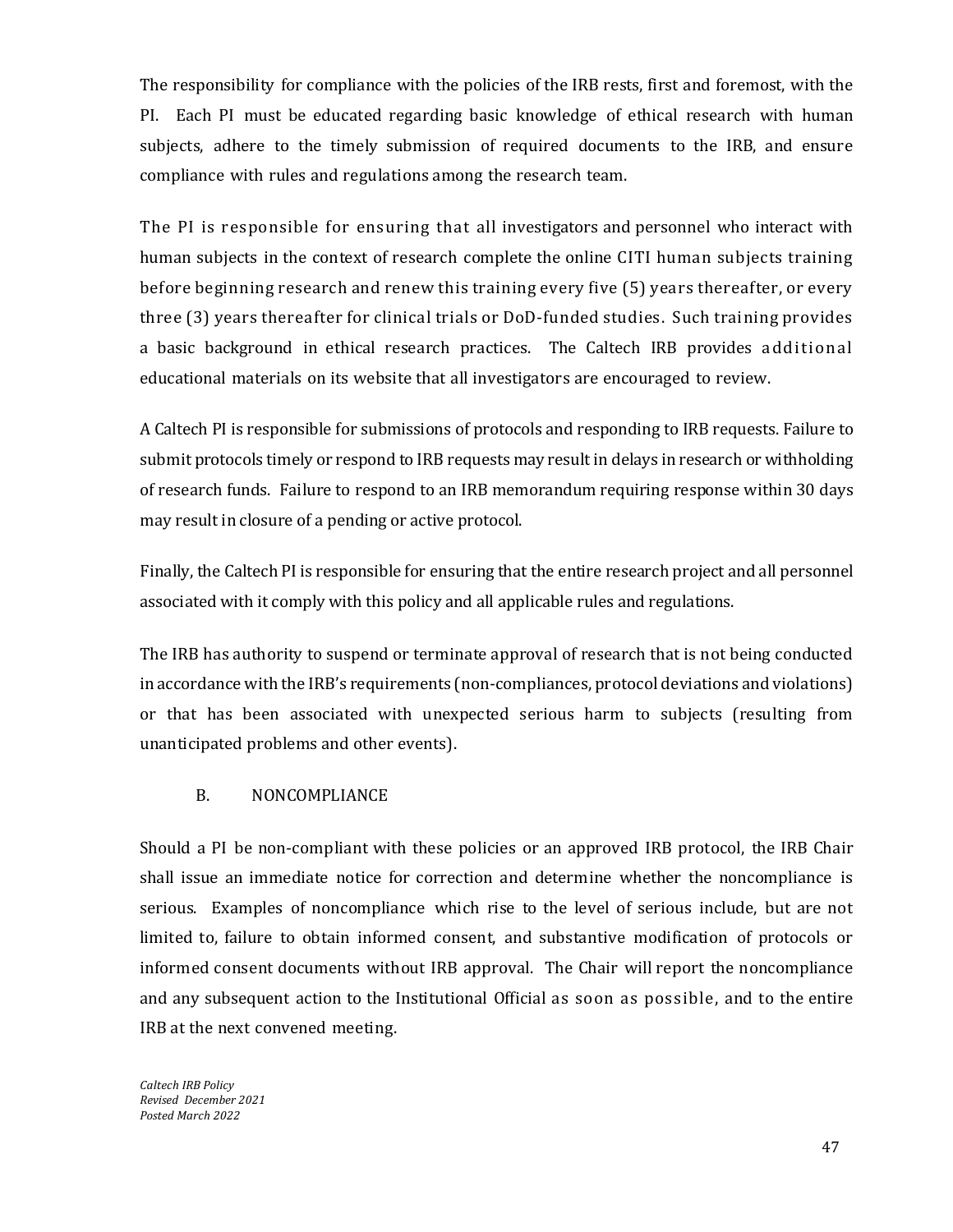Should a PI fail to comply with this IRB Policy, fail to obtain appropriate IRB approval, or if there are recurring problems with one or more of a PI's protocols, the IRB Chair may call a meeting of the IRB or convene a subcommittee to review the violation(s) and determine whether it is appropriate to suspend or terminate the research.

OHRP may perform compliance oversight evaluations of Caltech human subjects research, and restrict or attach conditions to the FWA. Similarly, the FDA Commissioner may take administrative action, including disqualifying Caltech and/or the Caltech IRB if a determination is made that the IRB has refused or repeatedly failed to comply with applicable government regulations or if a noncompliance adversely affects the rights or welfare of the human subjects in an investigation.

### C. PROTOCOL DEVIATIONS

<span id="page-48-0"></span>A protocol deviation is an unanticipated or unintentional divergence or departure from the expected conduct of an approved study that is not consistent with the research protocol (including amendments) or consent document.

The following deviations are considered "serious deviations" and must be reported to the IRB Chair immediately:

- a. deviations that may affect the risk/benefit analysis of a study,
- b. deviations that may affect the rights, health, and/or welfare of a subject,
- c. deviations that may affect the safety and/or privacy of a subject,
- d. deviations that may affect a subject's willingness to participate.

The IRB Chair shall issue an immediate notice for correction and determine whether the deviation is serious. All protocol deviations must be reported by the PI to the IRB as soon as possible or as part of the continuing review. The Chair will report the resolution of the deviation to the Institutional Official as soon as possible and to the IRB at the next convened meeting.

### <span id="page-48-1"></span>D. PROTOCOL VIOLATIONS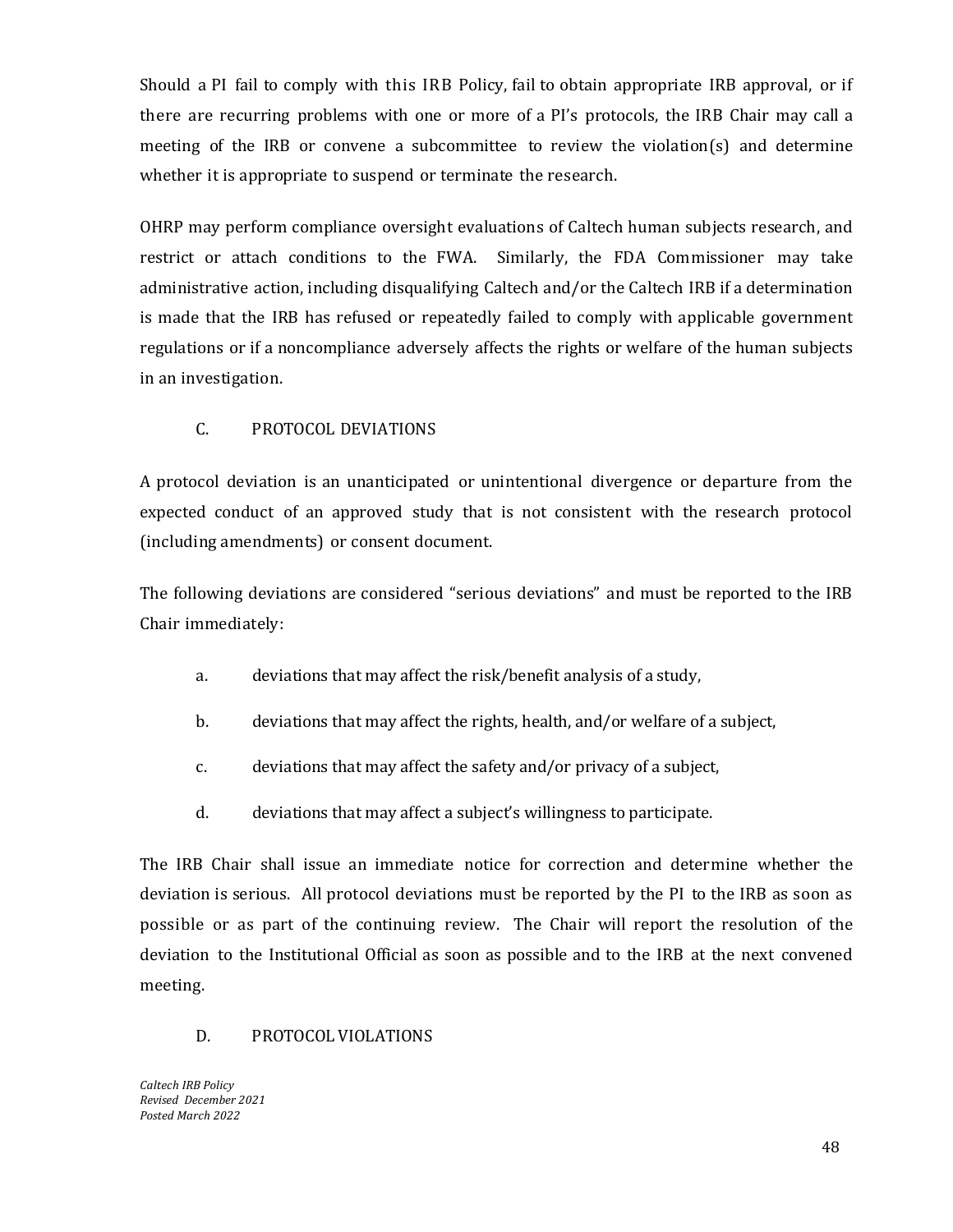A protocol violation is an intentional act in which the protocol is not followed. The IRB Chair shall issue an immediate notice for correction and determine whether the violation is serious. If the violation is determined to be serious, it shall be treated accordingly pursuant to the Caltech policy. In any event, the PI will be expected to correct the violation immediately and will be required to disclose the violation in the continuing review. An intentional violation shall require the IRB Chair to immediately notify the Institutional Official and the IRB, to review the violation(s), and to derive an appropriate corrective action or to suspend or terminate the research. In the case of a suspected or reported violation, all research connected with that violation must be suspended immediately until further notice from the IRB.

### E. REPORTING

<span id="page-49-0"></span>Protocol suspensions or terminations due to serious or continuing noncompliance, protocol deviations, or protocol violations will be reported by the IRB Chair to the PI, the IRB, and the Institutional Official, and must include a statement of reasons for the IRB's action. Caltech shall also promptly report the following to the research sponsor (e.g., funding agency), OHRP, and FDA (as required):

- a. instances resulting in risk to the subject,
- b. substantial compromise of the informed consent process,
- c. serious or continuing noncompliance regarding administrative matters such as the federal regulations,
- d. serious or continuing non-compliance with the requirements or determinations of the IRB, and
- e. protocol deviations or violations resulting in suspension or termination.

### <span id="page-49-2"></span><span id="page-49-1"></span>VII. UNANTICIPATED PROBLEMS AND OTHER EVENTS

### A. DEFINITIONS

An Unanticipated Problem is an event that is unexpected in light of the research procedures and the subject population under study and a problem that places subjects or others at a greater risk of harm or discomfort than was previously anticipated. An event may also be unanticipated if it is also serious and unexpected in either the nature of the event or the frequency or severity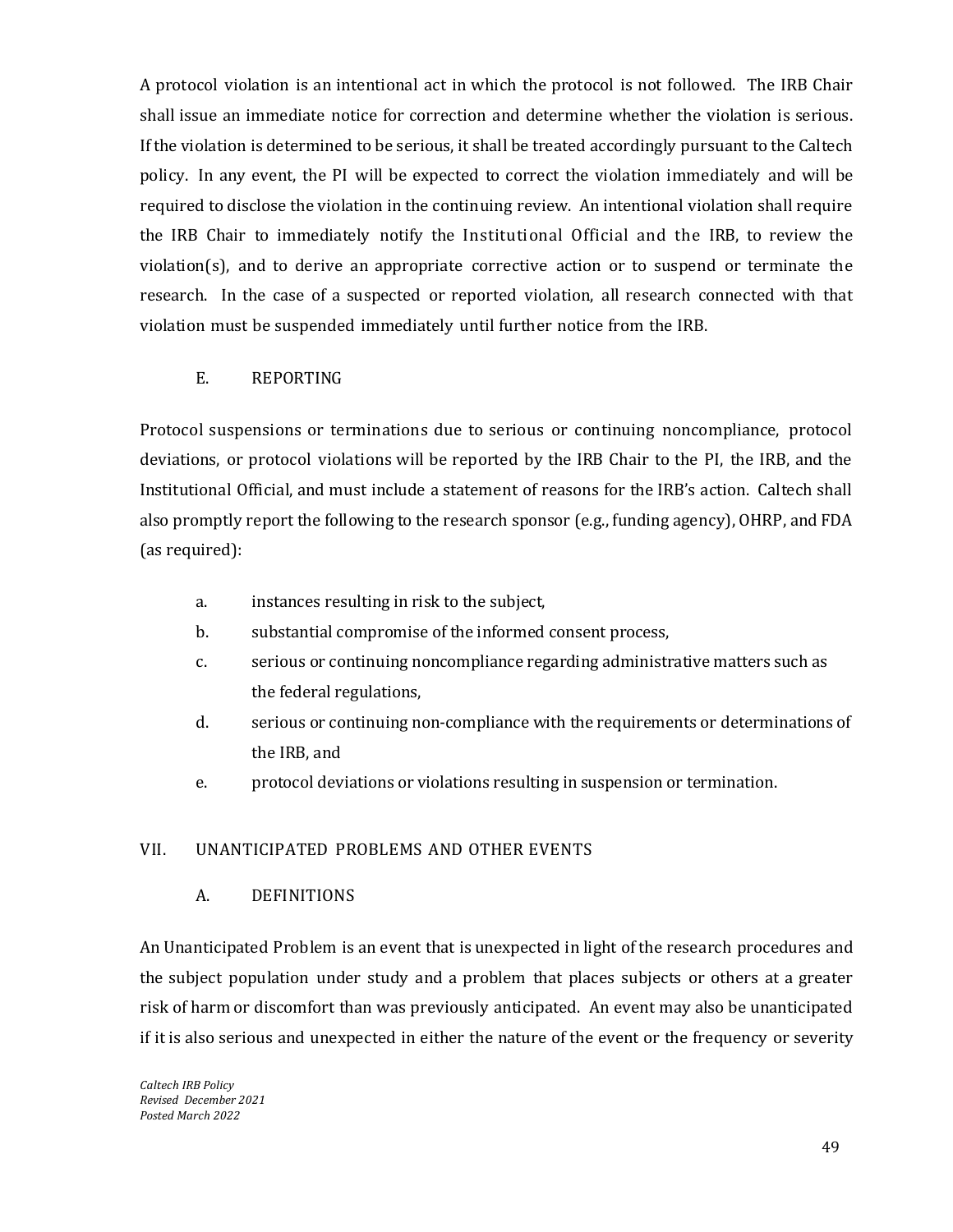of the event.

An Adverse Event is an undesirable event experienced by a human research subject, irrespective of whether the event is anticipated.

An Unanticipated Adverse Device Effect means any Adverse Event caused by, or associated with, a device, including any serious adverse effect on health or safety or any life-threatening problem or death caused by, or associated with, a device, if that effect, problem, or death was not previously identified in nature, severity, or degree of incidence in the investigational plan or application, or any other unanticipated serious problem associated with a device that relates to the rights, safety, or welfare of subjects.

An Adverse Reaction means any Adverse Event caused by, or associated with, a drug or biologic.

The term "event" is used in this section to refer to adverse events, unanticipated adverse device effects, adverse reactions, unanticipated problems, as well as other incidents, experiences or outcomes that may be related to an unanticipated problem.

### B. IRBEVALUATION AND REPORTING OF EVENTS

<span id="page-50-0"></span>All suspected events must be immediately reported to the IRB Chair by the PI, and the IRB Chair will make a determination regarding the nature and classification of the event. The initial report shall include (1) the name of the PI, (2) the name of the research project, (3) the grant title and number (4) the IRB protocol number, (5) the nature of the event, and (6) any proposed corrective actions. Everyone, including co-Investigators, members of the Caltech community, human subjects, etc., are encouraged to report events to the IRB Chair or Caltech Hotline as well. The IRB Chair will notify the Institutional Official and keep the Institutional Official apprised of any developments.

# *1. INITIAL DETERMINATION*

<span id="page-50-1"></span>The IRB Chair will make an initial determination as to whether the event is serious, and may ask the investigator to place the research on hold until a subcommittee of the IRB can be formed and meet to discuss the event. If the IRB Chair determines that the event is not serious, the IRB Chair will notify the PI that the research may continue. If the event is serious, a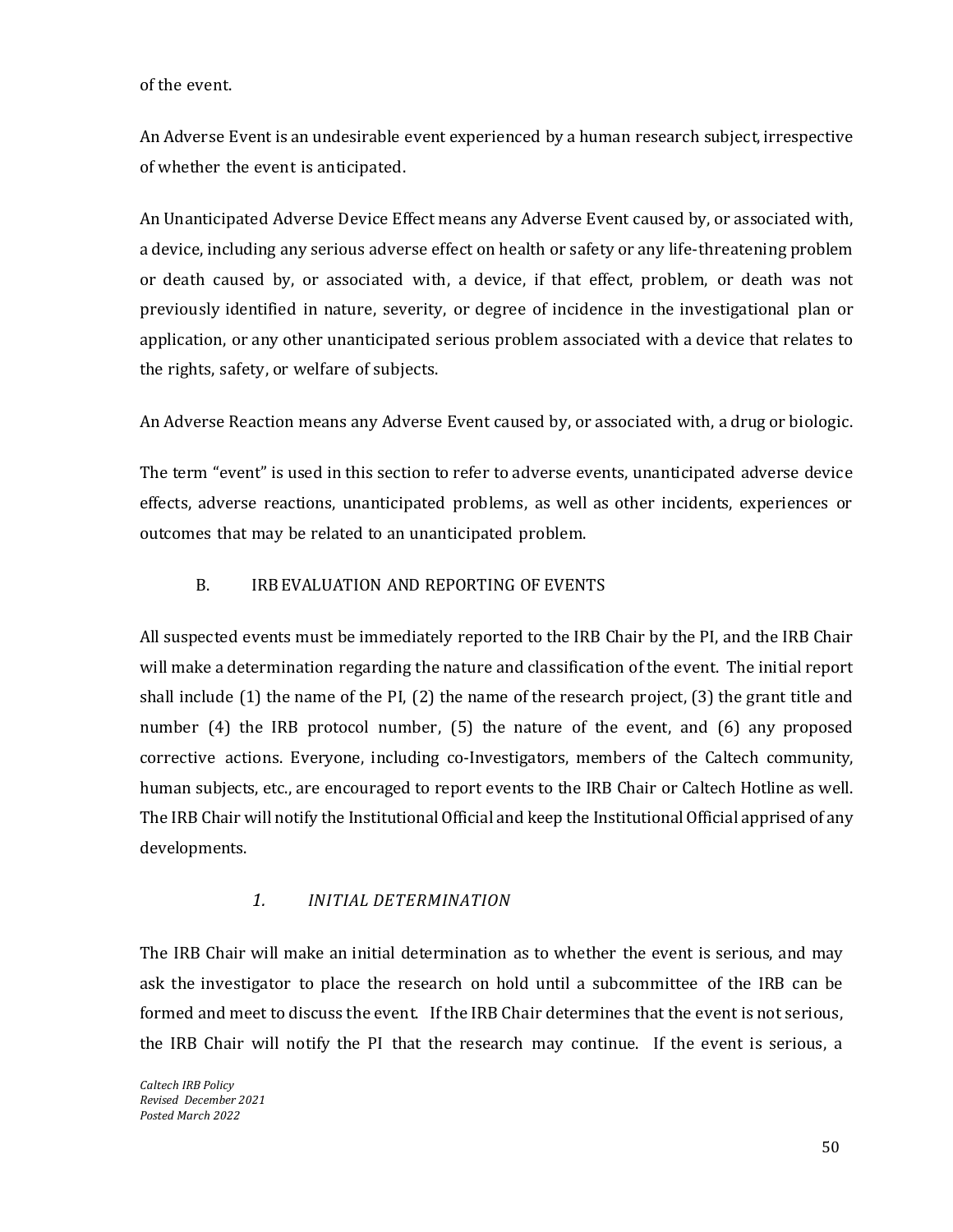subcommittee shall be formed to meet as soon as feasible, within 48 hours of receiving the initial report. The Institutional Official shall be notified of both serious and non-serious events as soon as possible.

# *2. SUBCOMMITTEE EVALUATION*

<span id="page-51-0"></span>The subcommittee shall meet to determine whether the event is related or possibly related to the research, whether it requires reporting to the OHRP or FDA, and whether the problem warrants suspension or termination of approval.

In considering whether an event is related to the research, the subcommittee shall consider (1) whether the event was solely related to either the underlying condition or disease under study (unrelated to research), or (2) whether there were other unrelated circumstances that caused the event (e.g. , a car accident resulting in death would be unrelated). The subcommittee may request that the PI provide additional or more detailed information to assist with the evaluation.

Should the subcommittee determine that an event is not related to the research, the research will be reinstated and the event, if reportable, will be reported to the OHRP or FDA within 30 days of the research being reinstated.

Should the subcommittee determine that an event is related to the research, the event will be reported to the Institutional Official, the PI, and OHRP, FDA, and the sponsor (as applicable) when the following apply:

- a. the event is a reportable event under the OHRP or FDA regulations,
- b. the event is serious and unanticipated,
- c. the event is not serious and anticipated, but the event is occurring at a frequency or with greater severity than expected,
- d. the event involves risk to the subjects or others,
- e. the event has resulted in suspension or termination of IRB approval, or
- f. the event (whether serious or not) is going to lead to a change in the IRB's assessment of the risk/benefit balance and/or lead to substantive modifications of the informed consent document or research protocol.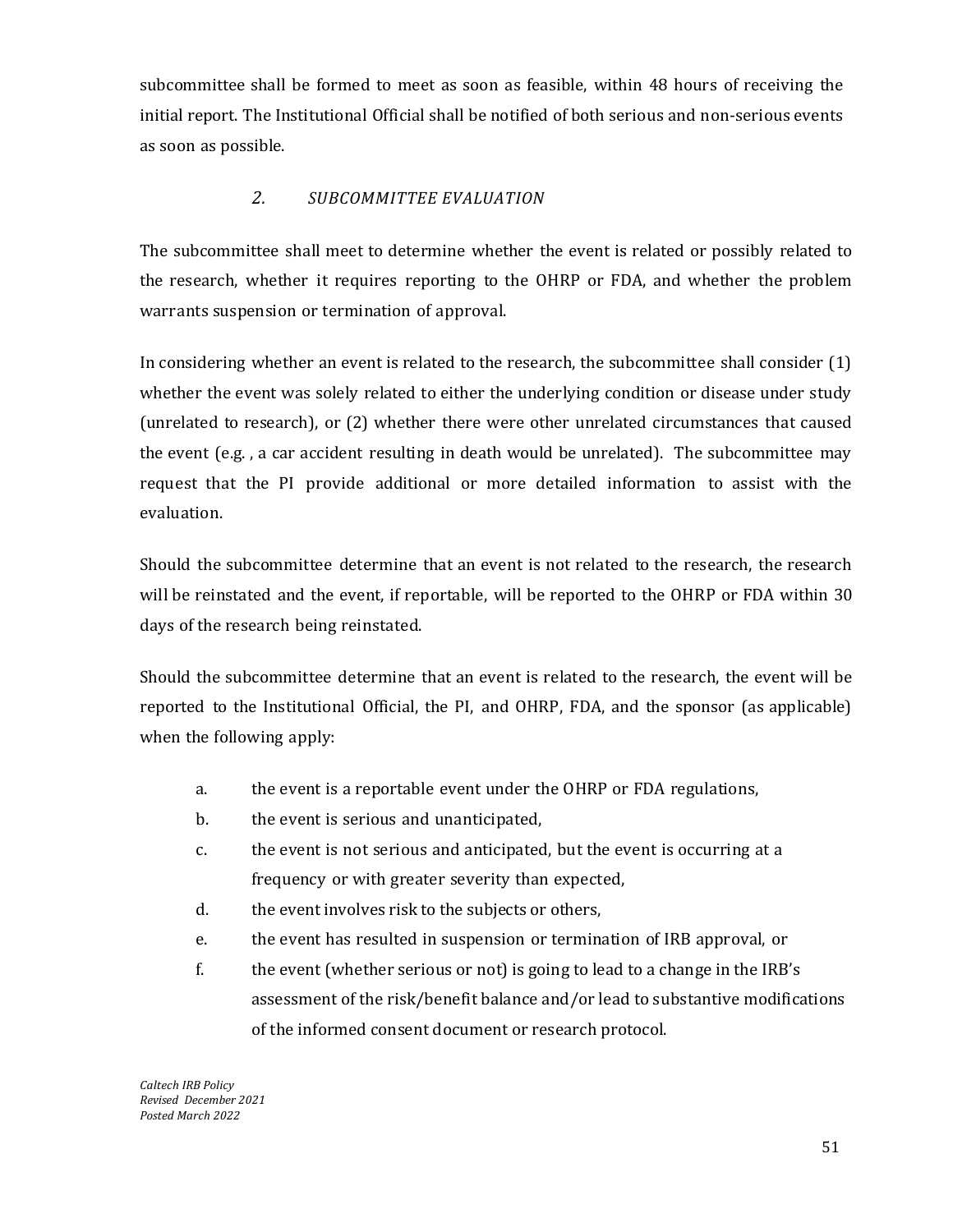Any suspension or termination of the IRB approval must include a statement of the reasons for the IRB's action.

The subcommittee will report the event and any subsequent action at the next convened IRB meeting for ratification. Any proposed changes to a research study in response to an event must be reviewed and approved by the IRB before being implemented, except when necessary to eliminate apparent immediate hazards to subjects. If the changes are more than minor, a protocol amendment must be approved.

# <span id="page-52-1"></span><span id="page-52-0"></span>VIII. REPORTING TO OHRP AND FDA

# A. IRBMEMBERSHIP

A current list of IRB members must be submitted to the Office of Human Research Protections (OHRP) whenever there is a change in IRB membership, at the time of renewal of the FWA, and when any changes to the list requires an update to OHRP.

# B. NONCOMPLIANCE, PROTOCOL DEVIATIONS, AND VIOLATIONS

<span id="page-52-2"></span>All noncompliance, protocol deviations, and protocol violations shall be promptly reported by the Institutional Official as described above in Section VI(E).

### C. SUSPENSIONS OR TERMINATIONS OF IRBAPPROVAL

<span id="page-52-3"></span>All suspensions or terminations of IRB approval shall be promptly reported by the Institutional Official as described above in Section VII(B).

# <span id="page-52-5"></span><span id="page-52-4"></span>IX. IRB RECORDKEEPING

### A. IRB MEMBERSHIP

A list of current IRB members must be retained in the IRB records. The list must identify members by name, earned degrees, representative capacity, indications of experience (professional licenses, etc.), any employment or other relationship between the member and Caltech.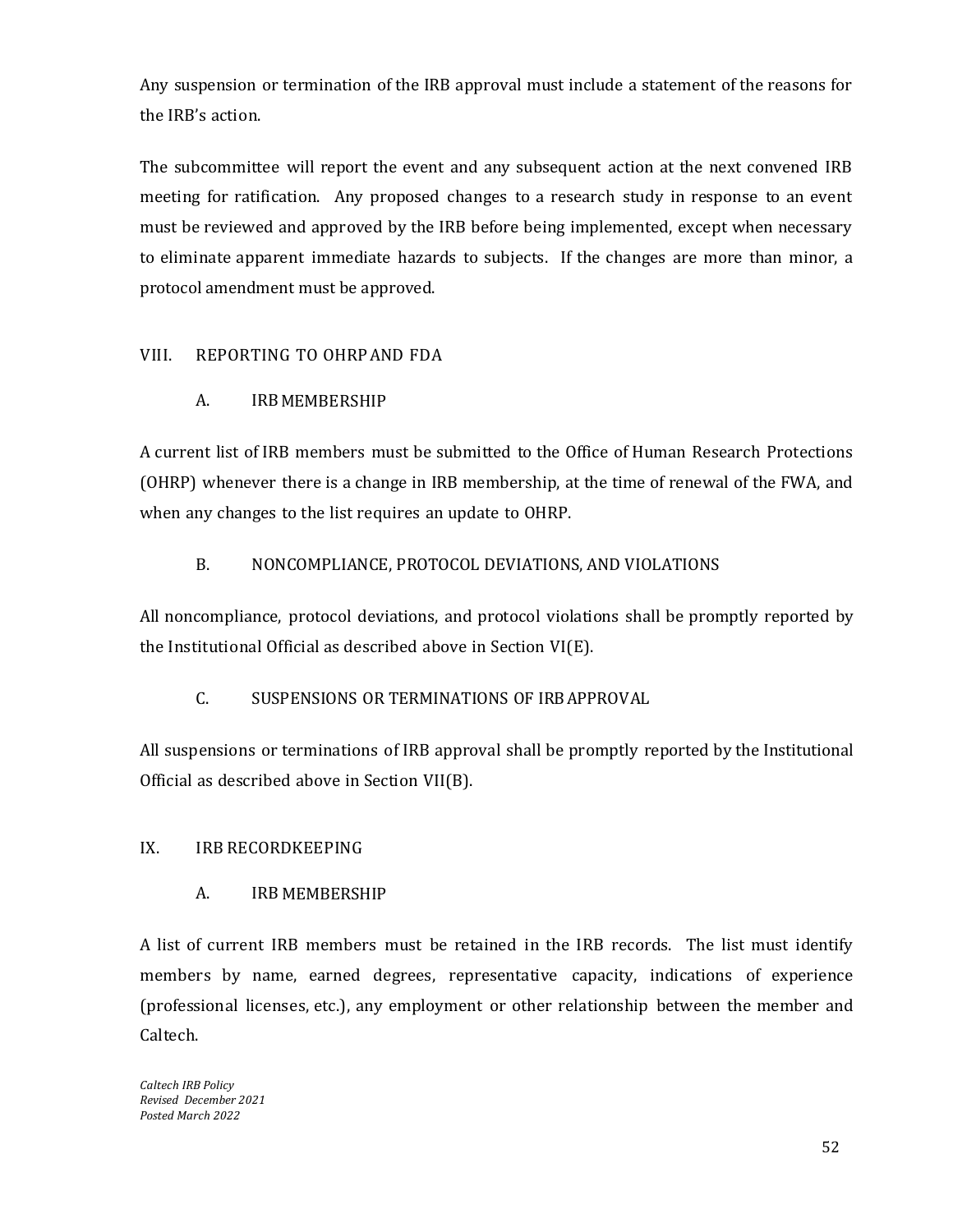### B. IRB POLICY

<span id="page-53-0"></span>The IRB will post this policy document on its website. All Investigators are encouraged to read the IRB Policy.

# C. DOCUMENTATION OF IRB ACTIVITIES

<span id="page-53-1"></span>The IRB will prepare and maintain adequate documentation of IRB activities, including:

- a. records of all Applications for Approval of Human Subjects Research, including research proposals reviewed, scientific evaluations (if any), approved informed consent documents that have been reviewed by the IRB,
- b. records of all continuing review summaries and other progress report documentation submitted by investigators,
- c. reports of any injuries to subjects, adverse or other events,
- d. statements of significant new findings developed during the course of the research which may relate to a subject's willingness to continue participation which were provided to the subject as described in the requirements for informed consent.
- e. minutes of IRB meetings, sufficient in detail to show attendance, actions taken by the IRB, voting on actions (including the number of members voting for, against, and abstaining), the bases for requiring changes in or disapproval of research, and a written summary of the discussion of controverted issues and their resolution,
- f. documentation of risk assessment of any study devices, noting its decision of significant risk, non-significant risk, or exempt in the meeting minutes,
- g. records of all correspondence between the IRB and the investigators,
- h. a list of IRB members identified by name; earned degrees; representative capacity; indications of experience such as board certifications, licenses, etc., sufficient to describe each member's chief anticipated contributions to IRB deliberations; and any employment or other relationship between each member and the institution, and
- i. the written policy, procedures, and guidelines for the IRB.